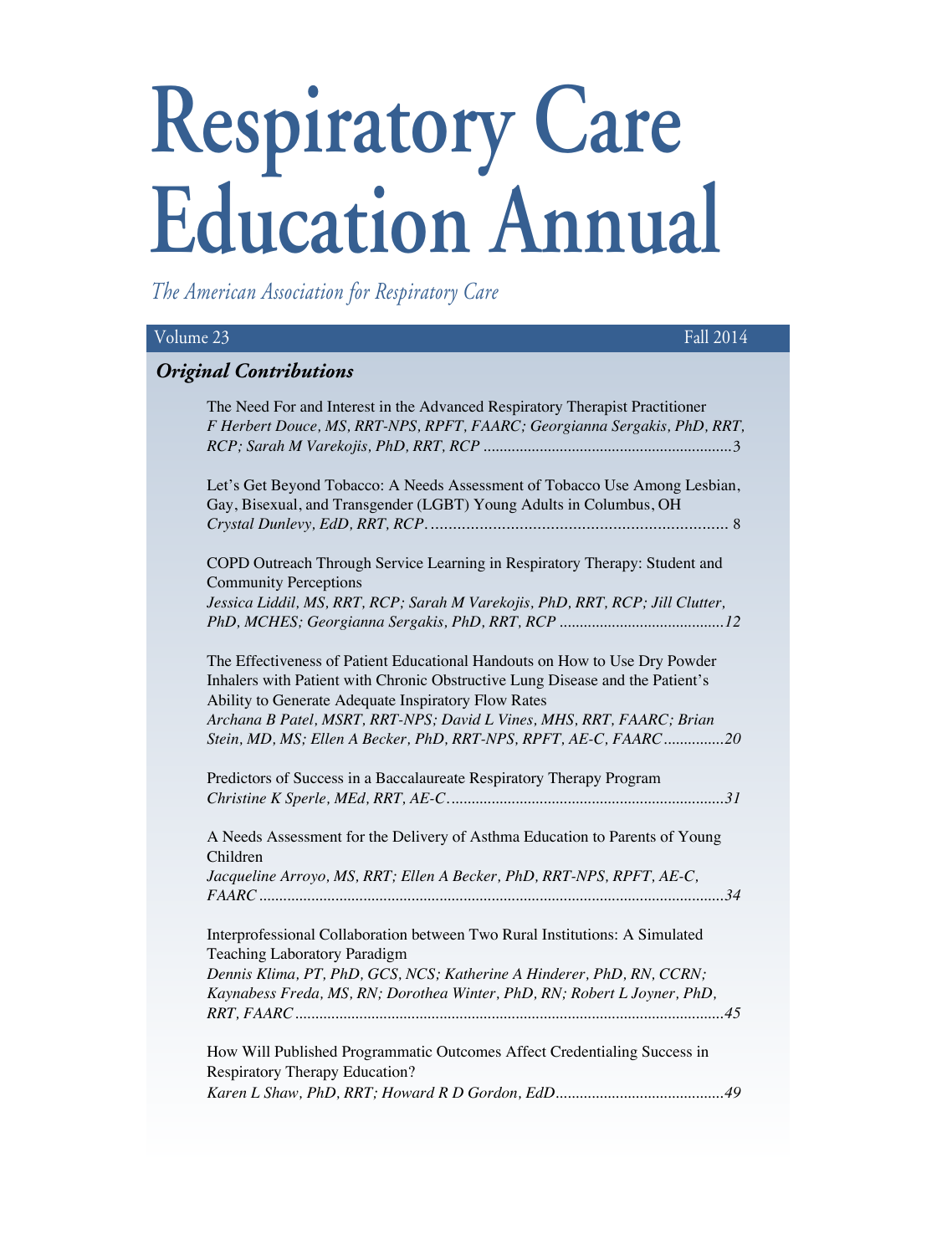# **Editorial Staff**

#### **Editor**

# **Dennis R. Wissing, PhD, RRT, AE-C, FAARC**

Professor of Medicine & Cardiopulmonary Science Associate Dean for Academic Affairs School of Allied Health Professions LSU Health Sciences Center PO Box 33932 Shreveport, LA 71130 (318) 813-2904 (318) 813-2909 (fax) [dwissi@lsuhsc.edu](mailto:dwissi%40lsuhsc.edu%20?subject=)

# **Editorial Board**

# **Will Beachey, PhD, RRT, FAARC**

Professor and Director Respiratory Therapy Program University of Mary/St. Alexius Medical Center 900 East Broadway Bismark, ND 58502 (701) 530-7757 (701) 530-7701 (fax) [wbeachey@primecare.org](mailto:wbeachey%40primecare.org?subject=)

# **David W. Chang, EdD, RRT**

Professor Department of Cardiorespiratory Care University of South Alabama HAHN 3137 307 N. University Blvd Mobile, AL 36688-0002 251-445-9289 251-445-9291 (fax) [dchang@usouthal.edu](mailto:dchang%40usouthal.edu?subject=)

# **Douglas S. Gardenhire, EdD, RRT-NPS, FAARC**

Assistant Clinical Professor Director of Clinical Education Respiratory Care Program Georgia State University 140 Decatur Street, Urban Life Building 1228 Atlanta, GA 30303 (404) 413-1225 (404) 413-1230 (fax) [dgardenhire@gsu.edu](mailto:dgardenhire%40gsu.edu%20?subject=) 

#### **Publisher Thomas J. Kallstrom, MBA, RRT, FAARC** Executive Director/Chief Executive Officer

American Association for Respiratory Care 9425 N MacArthur Blvd, #100, Irving, Texas 75063

# **Associate Editor Helen M. Sorenson, MA, RRT, FAARC** Associate Professor Department of Respiratory Care University of Texas Health Science Center 7703 Floyd Curl Drive, MC 6248 San Antonio, TX 78229-3900 (210) 567-7960 (210) 567-7961 (fax) [sorenson@uthscsa.edu](mailto:sorenson%40uthscsa.edu%20?subject=)

#### **Arthur Jones, EdD, RRT**

Independent Educational Consultant 3224 Sarmiento Drive Bensalem, PA 19020 (215) 752-3165 [jonespjr@verizon.net](mailto:jonespjr%40verizon.net%09?subject=)

#### **Kathy S. Myers Moss, PhD(c), RRT-ACCS**

Clinical Associate Professor Dept. of Cardiopulmonary and Diagnostic Sciences Respiratory Therapy Program University of Missouri 605 Lewis Hall Columbia, MO 65211 (573) 882-8421 (573-882-1490 (fax) [MossK@health.missouri.edu](mailto:MossK%40health.missouri.edu%20?subject=) 

# **Linda I. Van Scoder, EdD, RRT, FAARC**

Program Director Indiana Respiratory Therapy Education Consortium 1701 N. Senate Blvd./WH 631 Indianapolis, IN 46202 (317) 962-8475 (317) 962-2102 [lvanscoder@iuhealth.org](mailto:lvanscoder%40iuhealth.org%20?subject=) 

**Managing Editor Shawna L. Strickland, PhD, RRT-NPS, AE-C, FAARC** Associate Executive Director American Association for Respiratory Care 9425 N. MacArthur Blvd, #100, Irving, TX 75063

*Respiratory Care Education Annual* is a publication of the American Association for Respiratory Care, 9425 N. MacArthur Blvd., Ste. 100, Irving, TX 75063-4706. Copyright © 2014 by the American Association for Respiratory Care. All rights reserved. *Respiratory Care Education Annual* is a refereed journal committed to the dissemination of research and theory in respiratory care education. The editors seek reports of research, philosophical analyses, theoretical formulations, interpretive reviews of the literature, and point-of-view essays. Manuscripts should be submitted in three copies. The title page should contain (a) the title of the manuscript; (b) full names, institutional affiliations, and positions of the authors; and (c) acknowledgments of formal contributions to the work by others, including support of the research, if any. The first page of the article should repeat the title of the article and include an abstract of *no more than 250 words*. The name(s) of the author(s) should not appear on this or any subsequent page of the text. For rules governing references and style, consult *Guidelines for Authors* found at http://www.rcjournal.com/guidelines\_for\_authors/. Manuscripts that do not conform to these standards will be returned for revision. Send all submissions and editorial correspondence to the following address:

**Education Department** American Association for Respiratory Care, 9425 N. MacArthur Blvd., Ste. 100, Irving, TX 75063-4706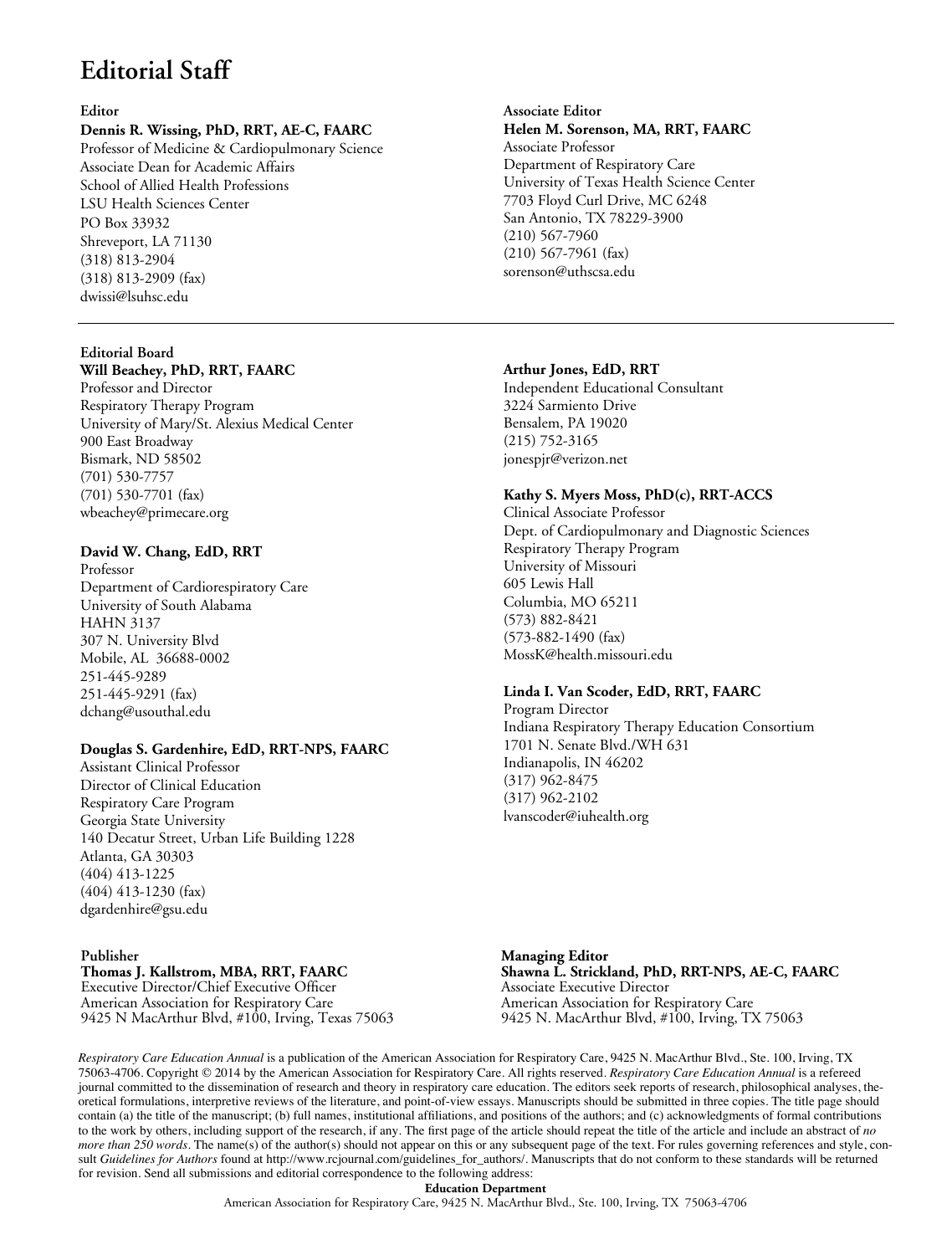*Respiratory Care Education Annual* Volume 23, Fall 2014, 3-7

# **The Need for and Interest in the Advanced Respiratory Therapist Practitioner**

**F Herbert Douce MS RRT-NPS RPFT FAARC**

**Georgianna Sergakis, PhD, RRT**

**Crystal Dunlevy, EdD, RRT**

**Sarah M. Varekojis, PhD, RRT**

#### **Abstract**

**Background:** Graduate education in respiratory therapy is emerging as the roles and responsibilities of RTs expand and as the profession increases in complexity. The purposes of this project were to explore the need, anticipated roles, benefits and demand for an advanced Respiratory Therapist Practitioner (RTP) and to determine student interest in completing an education program designed to prepare an RTP. **Method:** An electronic survey addressing the need for and the benefits of an RTP was sent to RT department directors in Ohio. A separate electronic survey was sent to program directors and forwarded to students in baccalaureate RT programs in the United States. Students were asked to indicate their interest in completing graduate education that would lead to practice as an RTP. **Results:**  Our response rate was 55%, and 62% of respondents indicated a need for 403 RTPs. Respondents represented a variety of hospital sizes, types, and locations in Ohio. Respondents identified six roles and responsibilities and 10 benefits of having an RTP at their facilities. We received 157 responses from students graduating with a bachelor's degree in RT. The responses came from 20 colleges and universities in 16 states. One hundred fifty-two (97%) respondents indicated an interest in a clinical Master of Respiratory Therapy program. **Conclusions:**  The results of our study suggest there is a widespread need for advanced RTPs in Ohio, there are significant benefits to patients and employers of RTPs, and there is strong student interest in completing a clinical Master of Respiratory Therapy program designed to prepare an RTP. This needs assessment has informed the development of a degree proposal for the Master of Respiratory Therapy graduate program at The Ohio State University. Our results may support the need for graduate-level educational programs for RTPs in other states.

**Key words:** advanced practice respiratory therapist, respiratory therapy education, respiratory therapist practitioner, graduate education

F Herbert Douce, MS, RRT-NPS, RPFT, FAARC Associate Professor-Emeritus The Ohio State University, College of Medicine, School of Health and Rehabilitation Science, Respiratory Therapy Division, Columbus, Ohio Georgianna Sergakis, PhD, RRT Assistant Professor The Ohio State University, College of Medicine, School of Health and Rehabilitation Science, Respiratory Therapy Division, Columbus, Ohio Crystal Dunlevy, EdD, RRT Associate Professor The Ohio State University, College of Medicine, School of Health and Rehabilitation Science, Respiratory Therapy Division, Columbus, Ohio Sarah M. Varekojis, PhD, RRT Assistant Professor The Ohio State University, College of Medicine, School of Health and Rehabilitation Science, Respiratory Therapy Division, Columbus, Ohio Correspondence and Request for Reprints: Sarah M. Varekojis PhD, RRT, RCP The Ohio State University School of Health and Rehabilitation Science Respiratory Therapy Division 453 W. l0th Ave. 431 Atwell Hall Columbus, Ohio 43210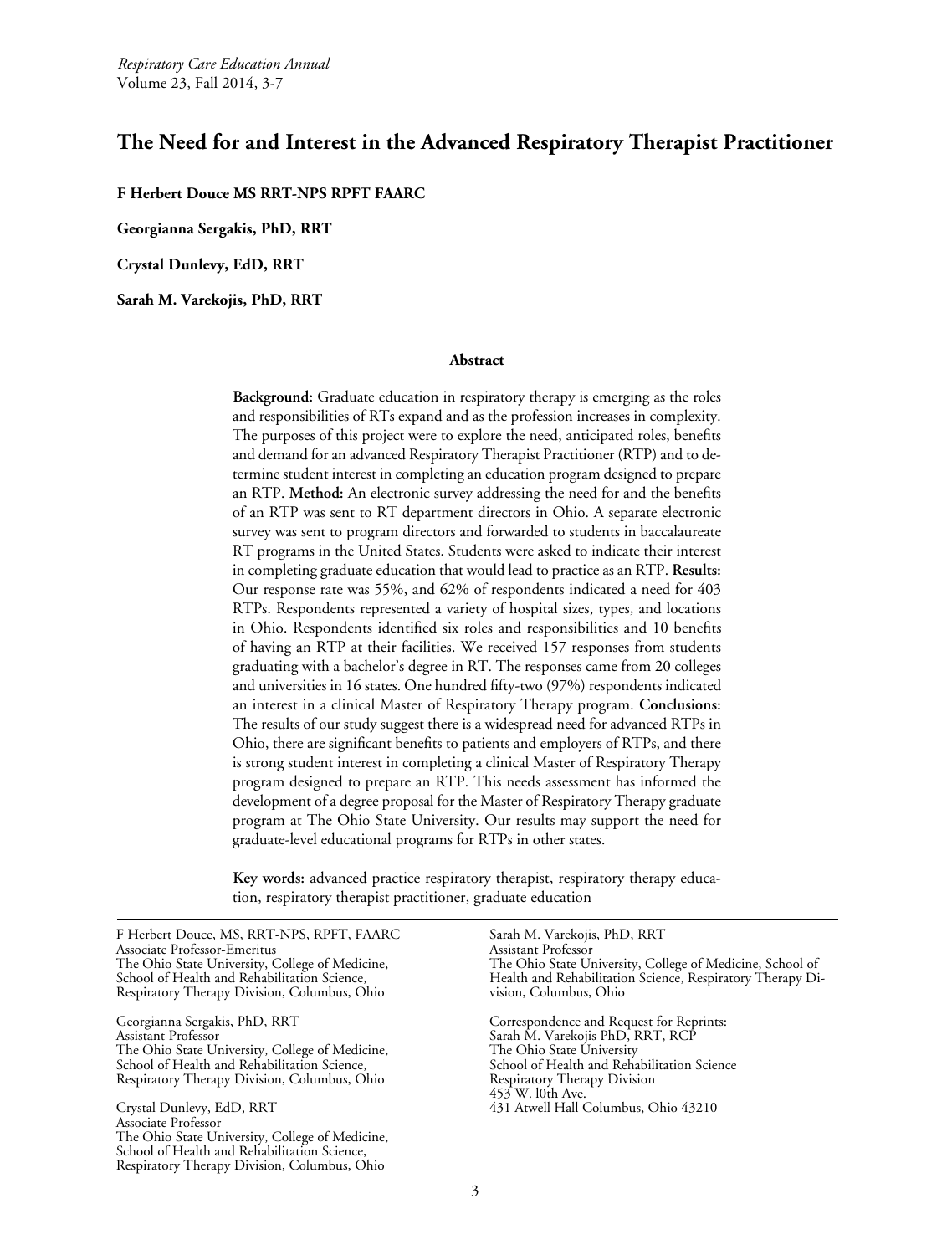#### **Introduction**

Until recently graduate education for respiratory therapists (RTs) has been primarily focused on preparing therapists for roles in education and in administration of hospital departments, relying primarily on the fields of allied health, business, education and health administration. Emerging recently in the United States is graduate education in RT, including Master's degrees for entry into the profession and Master's degrees designed to prepare administrators, educators and leaders specific to RT.<sup>1</sup> In addition, the American Association for Respiratory Care (AARC) has described the expected clinical roles and responsibilities of RTs in the future.<sup>2</sup> It is anticipated that the respiratory therapy profession will emphasize the science of respiratory care as it continues to evolve and increase in complexity. Evidence-based practice by protocol is expected to be the most common method of care delivery in RT. This creates a need for advanced level clinicians who are informed, empowered and experienced to provide such care.

It is also expected that in the future health care market, the RT professional will be increasingly required to provide and manage patient care through independent supervised practice.3 Fewer specialty physicians in community medical settings combined with a reduction in the number of medical resident hours in other health care settings has created a practice gap that can be filled by an advanced practice RT.4 RTs now practice in a much broader spectrum of settings, including industrial, educational, and research settings as well as more traditional medical settings such as acute care, outpatient, rehabilitation, skilled nursing, home health, and outpatient diagnostic laboratories and clinics. The increasing demands of the profession require that the RT be capable of complex problem solving, critical inquiry, and decision making in order to practice more independently.<sup>5</sup>

In 2009, the Ohio Respiratory Care licensing Board (ORCB) was interested in determining the current demand for respiratory therapy clinical staff in Ohio's hospitals and in determining expected future needs for clinical staff.<sup>6</sup> Included in the survey instrument completed by hospital-based department directors and managers was a question related to the future need for a "practitioner-level advanced respiratory therapist." Results indicated that 100 respondents (49%) did foresee a future need for this type of practitioner with the authority and privileges under Ohio law that would be similar to nurse practitioners and physician assistants. The respondents who indicated a need were distributed throughout all regions of the state, hospital locations and hospital types. Based on these pilot data, we became interested in further exploration and development of the concept of an advanced Respiratory Therapist Practitioner (RTP). The purposes of this project were to explore the anticipated roles

and responsibilities, the benefits, and the demand for an RTP. In addition, we wanted to determine student interest in completing an education program designed to prepare an RTP. These needs assessments were developed to guide the creation of a graduate-level advanced clinical educational program for RTPs.

#### **Methods**

In 2011 and 2012, surveys were developed to determine the interest in and the need for RTPs. An electronic survey research method was used. In October 2011, a survey invitation was sent to the RT department directors and managers of all acute care hospitals in Ohio. The list of acute care hospitals was determined from The Ohio Hospital Association roster. One hundred sixty directors and managers received an email with the survey invitation and link. The invitation included a request that the recipient also forward the survey invitation and link to the medical director for their department. A follow-up email reminder was sent to the participants as a reminder to complete the online survey by the deadline. Survey questions included demographic information about the person completing the survey (involvement in respiratory care, primary practice setting, and clinical specialty) as well as some information about the location and size of their facilities. Respondents were asked to indicate on a five-point Likert-type scale their agreement with a series of statements regarding the anticipated roles and responsibilities of an RTP and the benefits of having an RTP at their facility. Those who indicated a need for the RTP were also asked to indicate how many would be needed at their facility initially and in five years. The survey was developed and reviewed by a panel of experienced directors and managers prior to distribution.

A separate survey and invitation to participate was sent to the program directors of Commission on Accreditation for Respiratory Care (CoARC) accredited baccalaureate RT educational programs in the United States. In January 2012, there were 55 program directors who received the survey invitation. The program directors were asked to forward the survey invitation and link to currently enrolled and graduating students. A follow-up email was sent as a reminder to forward the online survey to the students before the deadline. The survey included a description of the anticipated roles and responsibilities of an RTP as well as a short description of a possible RTP curriculum and potential admission requirements. Survey participants were asked to indicate their interest level in pursuing a clinical Master of RT that would lead to practice as an RTP, as well as their interest in clinical specialties. Additional questions included information about their willingness to attend an on-site fulltime program. The survey was developed by a panel of ex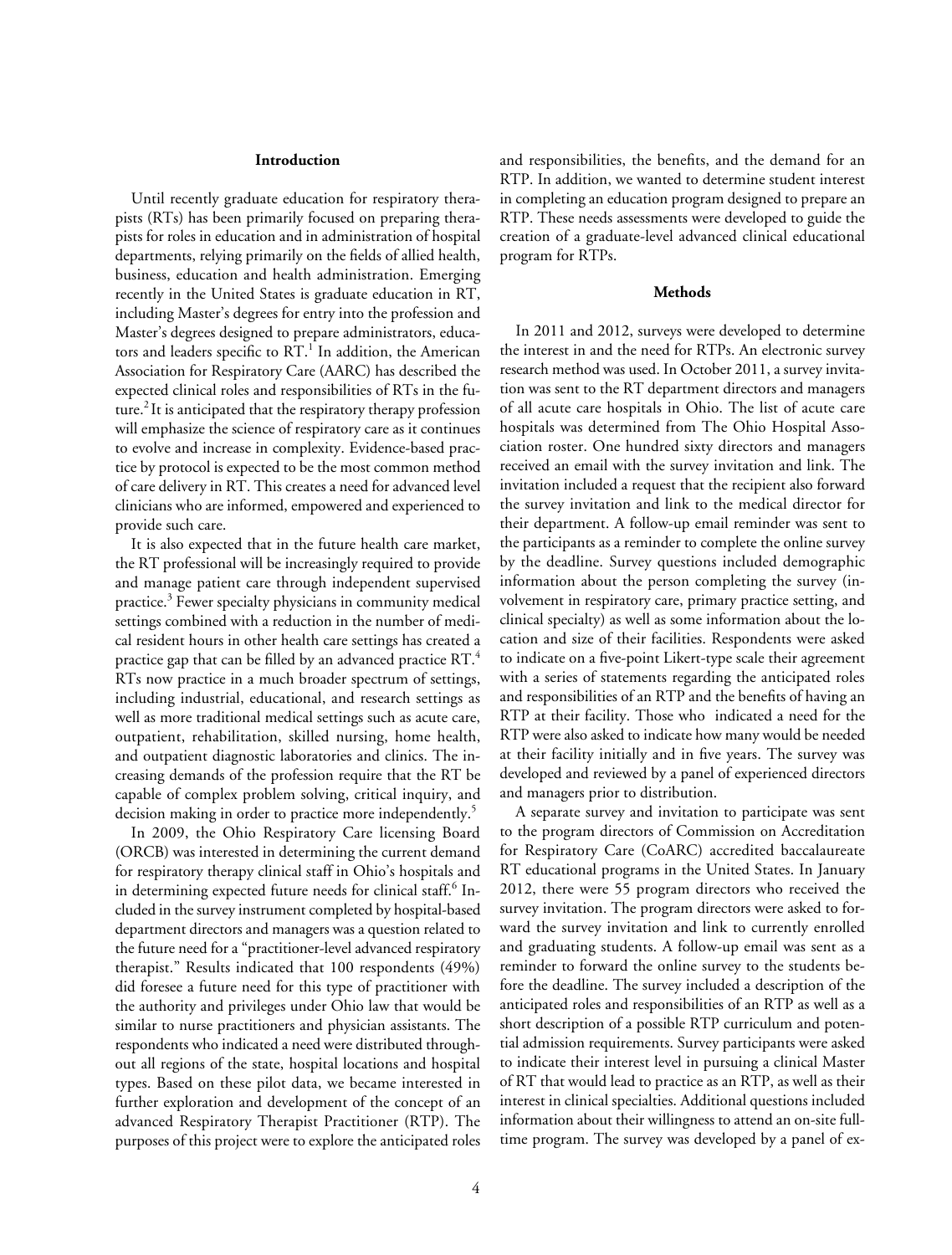perts and reviewed by RT students prior to distribution.

SurveyMonkey® was used to conduct both surveys. Data collected were imported into SPSS® version 21 for analysis. Descriptive statistics were calculated to address the purposes of the project.

#### **Results**

We received 88 (55%) responses from the 160 directors/ managers of RT services of Ohio hospitals. Fifty-five (62%) respondents indicated a current need for 139 RTPs and an additional 264 practitioners projected to be needed in the next five years. These respondents included 47 (85%) directors and managers and eight (15%) medical directors. The locations of their hospitals included 29 (52%) urban and suburban and 23 (42%) rural; their average size was 301 (SD 276) beds, and the average respiratory therapy staff was 38.3 (SD 44.5) full-time equivalents. Thirty (54%) respondents described their hospitals as community hospitals; 13 (23%) as teaching, and six (11%) as children's hospitals. The 55 respondents who indicated a need for RTPs identified the six anticipated roles and responsibilities in Table 1 and the 10 benefits of having an RTP in Table 2.

We received 157 responses from students planning to graduate with a bachelor's degree in RT. The responses

came from 20 colleges and universities in 16 states, including two of the four programs located in Ohio. One hundred fifty-two (97%) respondents indicated an interest in a clinical Master of Respiratory Therapy program; 102 (65%) indicated "Very Interested" and 50 (32%) indicated "Somewhat Interested." One hundred twenty-two (80%) respondents provided their email address to receive future information about the program. One hundred (65%) indicated a preference for full-time enrollment, and 48 (32%) indicated they would locate to The Ohio State University in Columbus, Ohio for the program. Table 3 describes the student interest in the seven clinical specialties with adult critical/emergent care being the most popular.

#### **Discussion**

We performed this research to determine if there is a need for and interest in a clinical Master of Respiratory Therapy graduate degree program at The Ohio State University. We have experienced that some of our best graduates choose to enter nurse practitioner and physician's assistant graduate programs to further their health care careers because no such option exists to advance as a clinician in respiratory therapy. Having a practitioner-level program in RT may help retain these therapists in RT. Furthermore, a graduate program

#### Table 1

*Roles and Responsibilities of Advanced Respiratory Therapist Practitioners*

| Roles and Responsibilities                                                                                              | $N(%)*$  |
|-------------------------------------------------------------------------------------------------------------------------|----------|
| Order diagnostic tests & respiratory care services including discharge instructions & orders                            | 53 (96%) |
| Provide consultation to physicians and practitioners in decision making/planning for clinical respiratory care services | 53 (96%) |
| Assume a leadership role in applying evidence-based practice to improve patient care                                    | 53 (96%) |
| Manage patients using clinical protocols for medical gas, hyperinflation, bronchopulmonary hygiene, airway              |          |
| medication, and ventilation therapy                                                                                     | 52 (94%) |
| Initiate consults/referrals to other health care providers                                                              | 52 (94%) |
| Authorize licensed Respiratory Care Professionals to provide respiratory care under clinical protocols                  | 48 (87%) |

\* Number and percentages are "Strongly Agree" + "Agree"

# Table 2

*Benefits of Having Advanced Respiratory Therapist Practitioners*

| <b>Benefits</b>                                                                                                    | $N(%)*$  |
|--------------------------------------------------------------------------------------------------------------------|----------|
| Improve patient care.                                                                                              | 52 (94%) |
| Facilitate compliance with new Medicare national coverage guidelines for COPD outpatient pulmonary rehabilitation. | 52 (94%) |
| Better assure evidence-based best RT practices are followed.                                                       | 52 (94%) |
| Improve CMS Core Measures for respiratory care patients.                                                           | 51 (93%) |
| Facilitate implementation of clinical respiratory medication protocols.                                            | 51 (93%) |
| Improve communication between prescriber and therapists.                                                           | 50 (91%) |
| Certify continuing treatment effectiveness and compliance with prescriptions for third-party reimbursements.       | 49 (89%) |
| Facilitate weaning patients from mechanical ventilation.                                                           | 48 (87%) |
| Improve timeliness of providing respiratory patient care.                                                          | 45 (82%) |

\* Number and percentages are "Strongly Agree" + "Agree"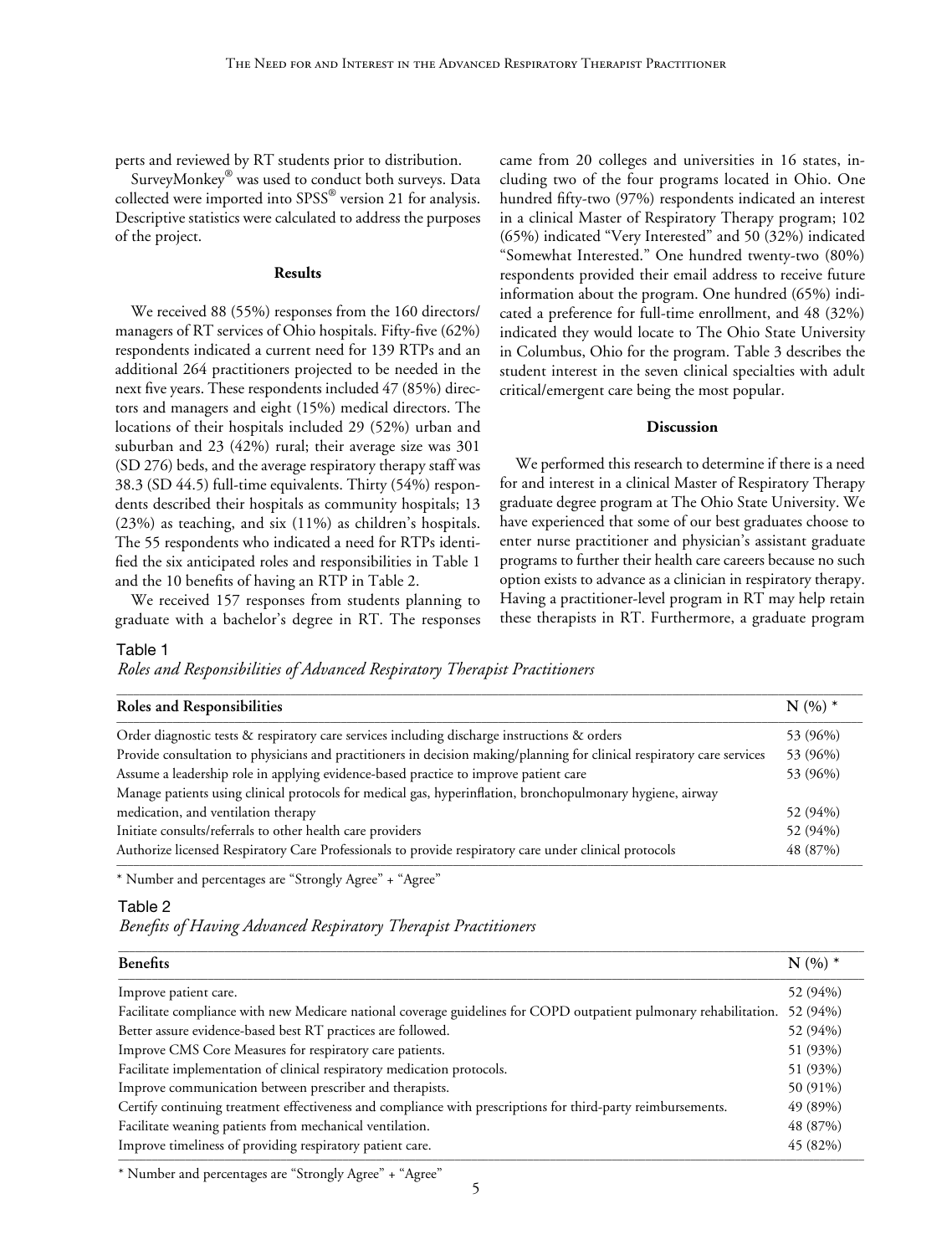Table 3 *Student Interest in Advanced Clinical Specialties*

| <b>Clinical Advanced Practice Specialties</b>        | $N(%)*$   |
|------------------------------------------------------|-----------|
| Adult critical/emergent respiratory care             | 116 (76%) |
| Pediatric critical respiratory care                  | 86 (57%)  |
| Pediatric respiratory care                           | 71 (47%)  |
| Neonatal critical respiratory care                   | 68 (45%)  |
| Primary respiratory care                             | 66 (43%)  |
| Neuromuscular respiratory care                       | 51 (34%)  |
| Sleep disorders testing and therapeutic intervention | 41 (27%)  |

\* Respondents could choose more than one.

for the advanced RTP built upon a baccalaureate degree in respiratory therapy would require significantly fewer graduate credits than nurse practitioner and physician assistant education programs. We also know that changing the Ohio RT licensing law to recognize and empower the RTP will be necessary; that effort has begun.

Directors and managers of RT services participating in the study from a variety of hospital types, locations and sizes indicated an immediate and anticipated need for 403 RTPs within five years. This suggests a wide variety of employment opportunities for the RTP in several settings including community, teaching and children's hospitals. Directors and managers agreed that all six RTP roles and responsibilities identified in Table 1 would be needed for RTP practice. That "Order diagnostic tests & respiratory care services" was among the most needed roles of an RTP was not surprising, since this is a distinguishing and attractive role of a limited practitioner. That "Authorize licensed Respiratory Care Professionals to provide respiratory care under clinical protocols" was the least important role was also not surprising, since staff therapists may not need an RTP to work under some protocols. These RTP roles and responsibilities support an evolution of respiratory therapy practice and parallel the rapid changes in the health care environment. The documents "*Creating a Vision for Respiratory Care in 2015 and Beyond,"2 and "Thinking Outside the Box: Moving the Respi*ratory Care Profession Beyond the Hospital Walls"<sup>5</sup> outline the expected roles and responsibilities of respiratory therapists in the future. The vision described in these documents is consistent with the anticipated needs of the respiratory therapy profession which emphasizes that the science of respiratory care is expected to continue to evolve and increase in complexity. Evidence-based practice by protocol and pulmonary disease management are expected to be needed areas of respiratory care. Therefore, there is an expected need for advanced RTPs that are informed, empowered and experienced to provide such care. Furthermore, these roles and responsibilities are consistent with the roles of other mid-level

providers such as nurse practitioners and physician assistants and are consistent with the proposed CoARC standards for the advanced practice respiratory therapist.<sup>7</sup>

The preponderance of participants agreed on the 10 listed benefits of having the RTP as part of their health care team. The anticipated benefits recognized by the researchers were affirmed by the stakeholders participating in the study. All 10 represent benefits to patients and employers including improved patient care, improved communication, increased efficiency and appropriateness of respiratory therapy provided. The RTP could improve the delivery of safe, efficient and evidence-based respiratory care by acting as a liaison between medical practitioners and clinical staff. These benefits may be similar to those experienced by nursing. The nursing literature describes benefits of advanced practice nursing as reduced length of stay and reduced cost of care for hospitalized patients, and improved quality of patient care.<sup>8</sup>

A majority of students participating in the needs assessment were interested in the MRT program; 102 indicated that they were very interested, with 100 preferring fulltime enrollment. Employers indicated 403 RTPs would be needed in five years, and our anticipated class size is 20 students per year. These results indicate a strong interest and likelihood of sufficient applications for admission to enroll students for several classes. Based upon our results, our program will not be able to meet the demand by employers or students; additional graduate programs will be necessary to meet Ohio's demand for RTPs. Most students were interested in the adult critical/emergent respiratory care advanced practice specialty. These practice areas also reflect clinical areas in which physician shortages are anticipated that further substantiates the need for RTPs.<sup>4</sup> In contrast to existing Master's degrees available to respiratory therapists, the proposed MRT degree will include a significant clinical component in these areas.

These results are consistent with professional statements regarding the future of respiratory therapy education. In 2002, the AARC, the National Board for Respiratory Care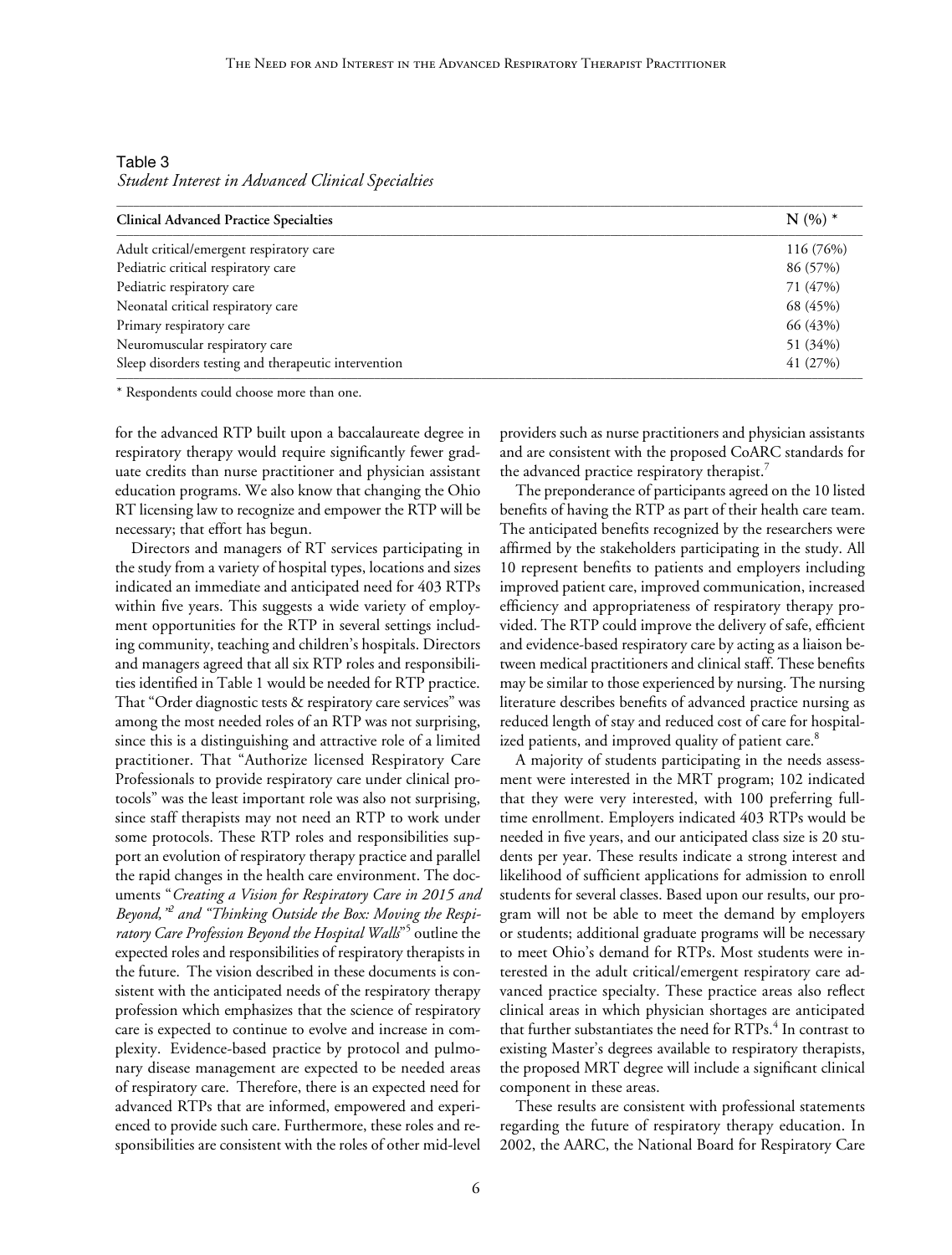(NBRC), and Commission on Accreditation for Respiratory Care (CoARC) together recognized the continuing evolution of the respiratory care profession and issued statements of support for advanced education and credentialing.<sup>9</sup> In 2003, the Coalition for Baccalaureate and Graduate Respiratory Therapy Education (CoBGRTE) of the AARC published a white paper, "Development of Baccalaureate and Graduate Degrees in Respiratory Care" that recognized the bachelor's degree in respiratory therapy as desirable for entry into the profession and graduate education appropriate for advanced practice.<sup>10</sup> CoBGRTE asserted that graduate education in respiratory therapy is needed to advance the practice of respiratory care and to increase knowledge in the discipline.

#### **Limitations**

Our employer-demand results were limited to Ohio, and the need expressed in Ohio could exist in other states. This survey is a snapshot of one graduating class, and the interest could exist among future baccalaureate students. A small number of medical directors responded to the survey; a separate follow-up survey directed to medical directors would provide additional information. There were limited student responses from programs that have master's degrees designed to prepare administrators, educators and leaders specific to respiratory therapy. If their students had had the option of expressing interest in a clinical master's degree, our results may have been different.

#### **Conclusion**

The results of our study suggest there is a widespread need for an advanced RTP in Ohio. The advanced roles and responsibilities of RTPs identified are consistent with the roles of nurse practitioners and physician assistants and are consistent with the proposed standards for the advanced practice respiratory therapist. There are expected significant benefits to patients and employers of RTPs, and there is strong student interest in completing a clinical Master of Respiratory Therapy program designed to prepare an RTP. This needs assessment has informed the development of a degree proposal for the Master of Respiratory Therapy graduate program at The Ohio State University. Our results may support the need for graduate level educational programs for RTPs in other states.

# **References**

1. Coalition for Baccalaureate and Graduate Respiratory Therapy Education (CoBGRTE). Programs awarding a Master's degree. [http://www.cobgrte.org/graduateprograms.](http://www.cobgrte.org/graduateprograms.html) [html](http://www.cobgrte.org/graduateprograms.html) (Accessed May 19, 2014).

2. Kacmarek RM, Durbin CG, Barnes TA, Kageler WV, Walton JR & O'Neil, EH. Creating a vision for respiratory care in 2015 and beyond. Respir Care 2009; 54(3):375– 389.

3. Stollar JK, Niewoehner DE, Fan VS. Disease management as an evolving role for respiratory therapists. Respir Care 2006; 51(12):1400–1402.

4. Stewart K. PCP shortage will drive the need to expand RT scope of practice. AARC Times 2014; 38(1):20–21.

5. Myers TR. Thinking outside the box: Moving the respiratory care profession beyond the hospital walls. Respir Care 2013; 58(8):1377–1385.

6. Logsdon CH, Douce FH. The 2009 demand and future needs for respiratory therapists in Ohio Hospitals. 2009. [www.respiratorycare.ohio.gov/Portals/0/reports/The%20](http://www.respiratorycare.ohio.gov/Portals/0/reports/The%202009%20Demand%20and%20Future%20Needs%20Report.pdf) [2009%20Demand%20and%20Future%20Needs%20Re](http://www.respiratorycare.ohio.gov/Portals/0/reports/The%202009%20Demand%20and%20Future%20Needs%20Report.pdf)[port.pdf.](http://www.respiratorycare.ohio.gov/Portals/0/reports/The%202009%20Demand%20and%20Future%20Needs%20Report.pdf)

7. CoARC. Standards for accreditation of advanced practice programs in respiratory care. 2013. [http://www.coarc.](http://www.coarc.com/73.html) [com/73.html.](http://www.coarc.com/73.html)

8. Newhouse RP, Stanik-Hutt J, White KM, et al. Advanced practice nurse outcomes: 1990–2008: A systematic review. Nurs Econ 2011; 29(5):1–21.

9. AARC, CoARC, NBRC. Respiratory Care: Advancement of the profession – tripartite statements of support. 2002. www.aarc.org/resources/cpgs\_guide[lines\\_statements/tripar](http://www.aarc.org/resources/cpgs_guide-lines_statements/tripartitestatement1.asp)[titestatement1.asp.](http://www.aarc.org/resources/cpgs_guide-lines_statements/tripartitestatement1.asp)

10. Barnes TA, Black CP, Douce FH, LeGrand TS, et al. Development of baccalaureate and graduate degrees in respiratory care. Respiratory Care Education Annual 2003(12):29–39.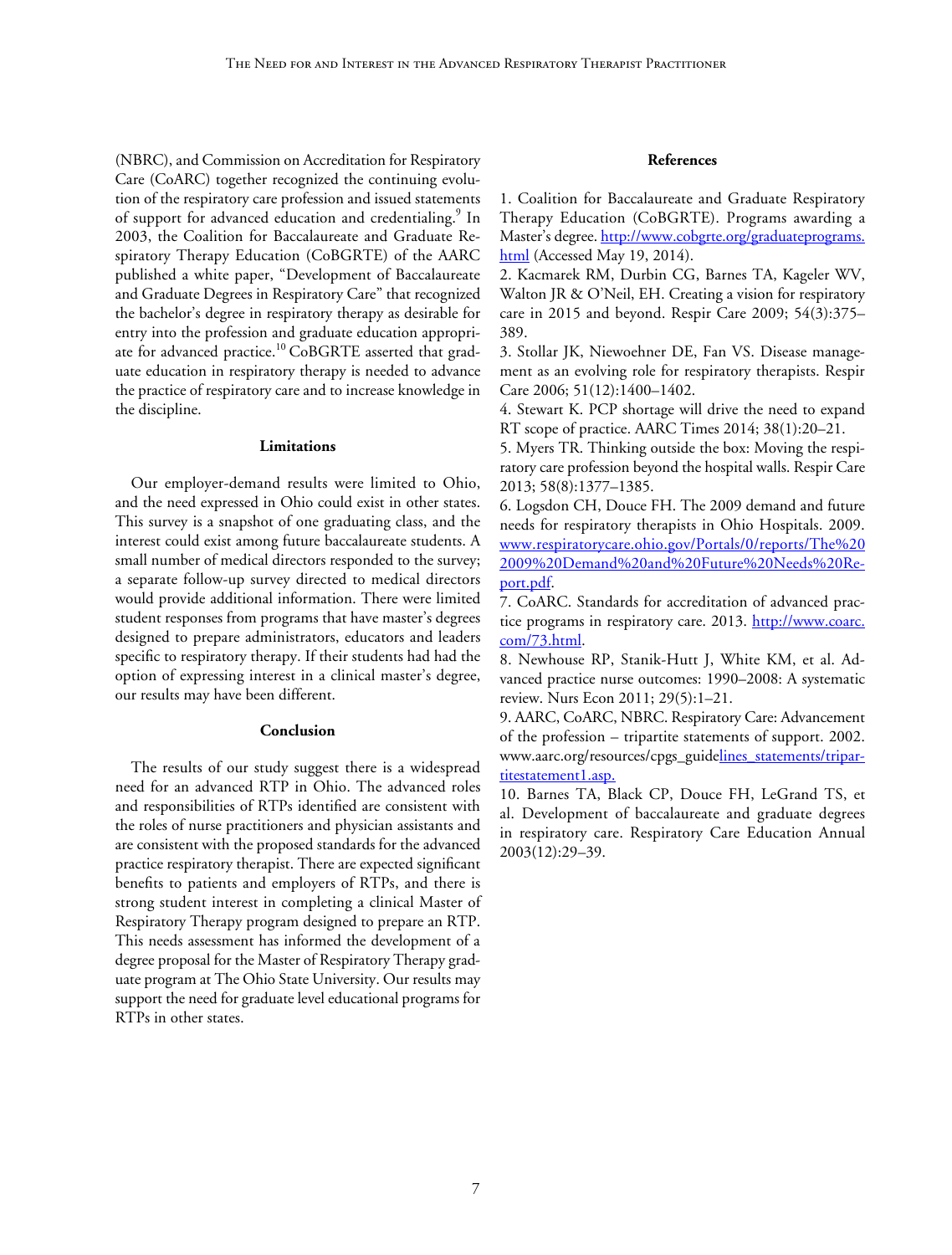*Respiratory Care Education Annual* Volume 23, Fall 2014, 8-11

# **Let's Get Beyond Tobacco: A Needs Assessment of Tobacco Use Among Lesbian, Gay, Bisexual, and Transgender (LGBT) Young Adults in Columbus, OH**

**Crystal Dunlevy, EdD, RRT, RCP**

#### **Abstract**

**Background:** According to the CDC, tobacco use among the LGBT community is significantly higher than it is in the general population. Despite this, few tobacco-cessation programs address the needs specific to this population. The purpose of this study was to conduct a needs assessment about tobacco use in the LGBT community. **Methods:** We conducted four focus groups and collected 20 individual surveys from current and former LGBT smokers, aged 18–26. Questions were reviewed by a panel of experts to ensure content validity. Researchers analyzed the responses individually and identified common themes. **Results: T**he majority of respondents smoked approximately one pack of cigarettes per week. Twenty-one respondents (64%) have tried to quit — 94% quit "cold turkey." While the majority believed that there is a need for an LGBT-specific tobacco-cessation program, only 64% would use such a program. **Conclusions:** Although the number of tobacco users in the LGBT community is higher, individuals smoke far less compared to the general population. While participants believed that they smoke for the same reasons as heterosexuals (stress relief and in social situations), those reasons are exacerbated in the LGBT community. Respondents stated that the tobacco-cessation program should be facilitated by former smokers from the LGBT community, offered and marketed in LGBT-friendly spaces, and include a component on stress management. Subjects reported that the main barrier to implementation of such a program would be participation because LGBT smokers believe that they are less addicted and able to quit on their own.

**Key Words:** LGBT tobacco, tobacco cessation, LGBT needs assessment, smoking cessation

This research was made possible by a community grant from the American Respiratory Care Foundation.

Special thanks to RT students who recruited subjects and analyzed data: Melissa DeMiglio RRT, Senae Negash RRT, Ariel Rhea RRT, Courtney Swanton RRT, and Alexandra Walker RRT

Crystal Dunlevy, EdD, RRT, RCP Health Sciences Division The Ohio State University Columbus, OH

Correspondence and Request for Reprints: Crystal Dunlevy, EdD, RRT, RCP The Ohio State University 453 W. Tenth Ave Columbus, OH 43210 [dunlevy.1@osu.edu](mailto:dunlevy.1%40osu.edu?subject=)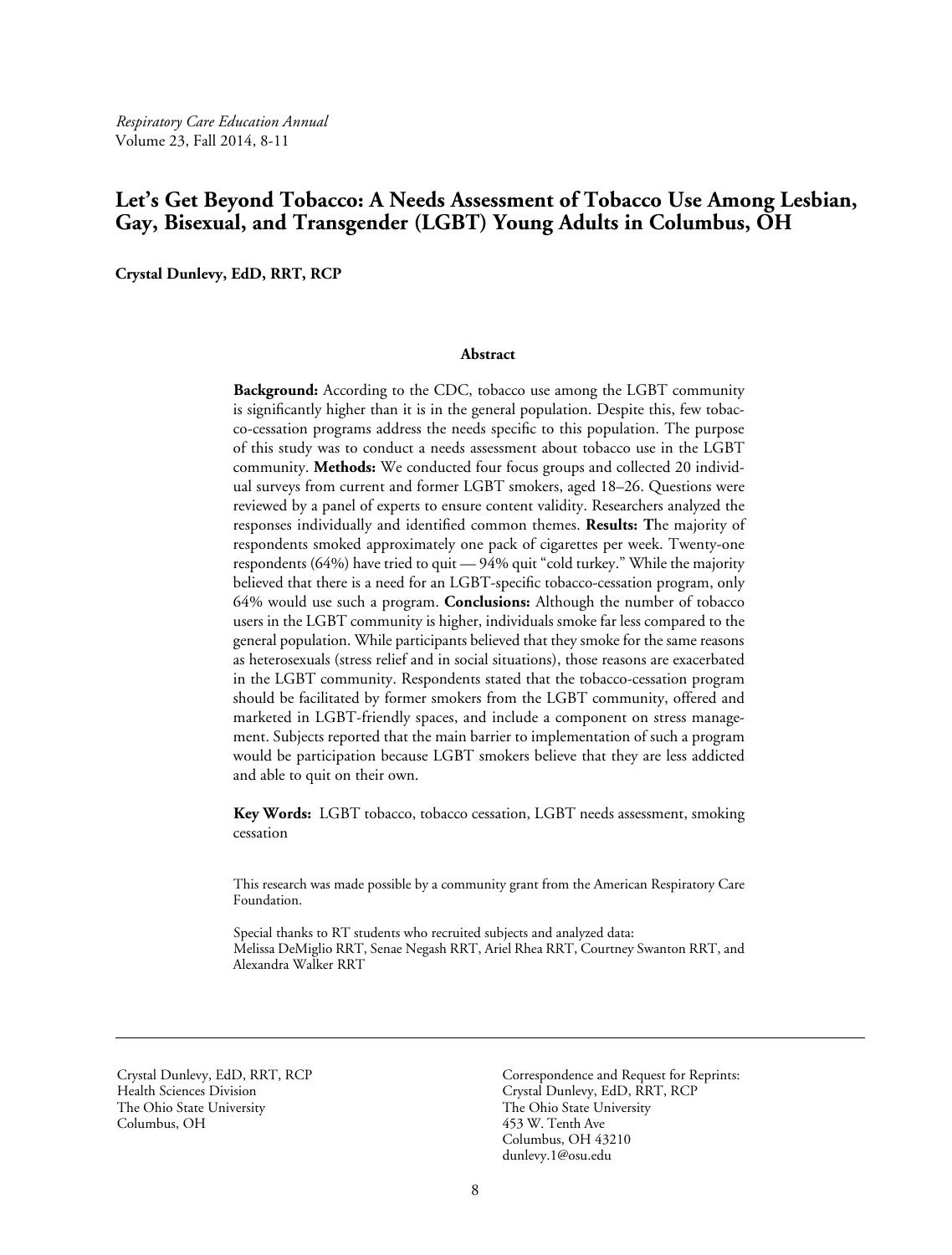#### **Introduction**

In September 2012, The Centers for Disease Control and Prevention (CDC) released its National Adult Tobacco Survey, providing the first national surveillance data on lesbian, gay, bisexual, and transgender (LGBT) tobacco use. Data from the 2009–2010 survey confirmed that tobacco use was significantly higher among LGBT respondents than in the general population. The National Adult Tobacco Survey reported that 32.8% of LGBT individuals smoked cigarettes compared to 19.5% of the general population; and 12.2% of the LGBT population smoked cigars, cigarillos, and/or small cigars compared to 6.6% of the general population. Further, 38.5% of LGBT respondents reported any tobacco use while the number fell to 25.2% among the general population.<sup>1</sup>

A systematic review of 42 studies of smoking prevalence among LGB (lesbian, gay, and bisexual) populations found higher smoking rates compared with the general population.<sup>2</sup> While there are fewer studies on transgender individuals, the results are similar.<sup>3</sup> More recently, Bryant and colleagues conducted focus groups with 36 LGBT participants in Atlanta, concluding that there was a need for culturally sensitive LGBT-specific tobacco-cessation programs and smoke-free spaces for LGBT individuals to socialize.<sup>4</sup>

Smoking rates among LGBT youth parallel this trend (28% LGBT vs 16.7 general population). The National Youth Advocacy Coalition (NYAC) 2010 report, "Coming Out About Smoking," surveyed 989 LGBT individuals between the ages of 18 and 24. The report found that most respondents were light smokers, with 77% smoking fewer than 10 cigarettes per day. Eighty-three percent of respondents were more likely to smoke while drinking at a club, and 87% reported that they smoked due to stress. Almost none of the respondents were aware of the smoking rate disparity between LGBT and straight people.<sup>5</sup>

A search of the literature revealed that only one LGBT-specific tobacco cessation has been developed and evaluated. "The Last Drag" is a seven-session, six-week-long group education and support intervention designed for LGBT smokers. Based on the American Lung Association's Freedom from Smoking program, "The Last Drag" was developed to counteract the negative experiences that LGBT individuals may have had in mainstream venues (not being accepted or included in group discussions, feeling judged, etc.). According to data collected from 233 participants, 59% were smoke-free at the end of the six-week intervention, and 36% remained smoke-free six months post-intervention. The authors of the evaluation concluded that this LGBT-specific intervention produced cessation rates comparable to or better than mainstream smoking-cessation interventions.<sup>6</sup>

The latest National Adult Tobacco Survey was historic in its inclusion of LGBT population data. The numbers that it reported confirmed the fact that LGBT individuals smoke cigarettes at rates that are 68% higher than the general population and use tobacco at rates that are 50% higher compared with the general population. Despite these findings, there is a lack of research addressing what the LGBT community wants and expects in a tobacco-cessation program, including marketing strategies and choice of venue.

This study focused on LGBT young adults because their smoking habits may not be as well established as in older smokers. The purpose of this study was to determine the smoking habits of LGBT young adults and their awareness about tobacco use in their cohort. The study further sought to ascertain their needs and wants for an LGBT-specific tobacco-cessation program, how such a program should be marketed, and what obstacles might threaten the success of the program.

#### **Methods**

A 28-item questionnaire was developed based on the literature review and solicited information on demographics, smoking patterns, and qualitative data. The questionnaire was reviewed by seven experts in the respiratory therapy (RT) and LGBT communities in order to ensure content validity, and was modified based on their comments. The questionnaire appears in Appendix A. Recruitment materials were developed to advertise focus groups; subjects received a \$20 gift card to Starbucks for their participation in a focus group. Individuals who wanted to participate in the study but were unable to attend a focus group completed individual surveys. Campus Institutional Review Board approval was obtained.

Subjects were recruited from The Ohio State University main campus (both through LGBT organizations and among the general student population) and LGBT-friendly locations in downtown Columbus using the following inclusion criteria: identification as LGBT, aged 18–26, and designation as a current or former smoker. Focus groups were conducted by the author on the main campus in a private room. Individual surveys were collected either electronically or in-person.

Combined focus group and survey responses were independently analyzed by six RTs, common themes were identified, and inter-rater reliability by percent agreement was calculated.

#### **Results**

Thirty-three subjects met the inclusion criteria and participated in the study via four focus groups and 20 individual surveys. Subjects included 12 males and 21 females; 19 students and 14 non-students; 14 current smokers and 19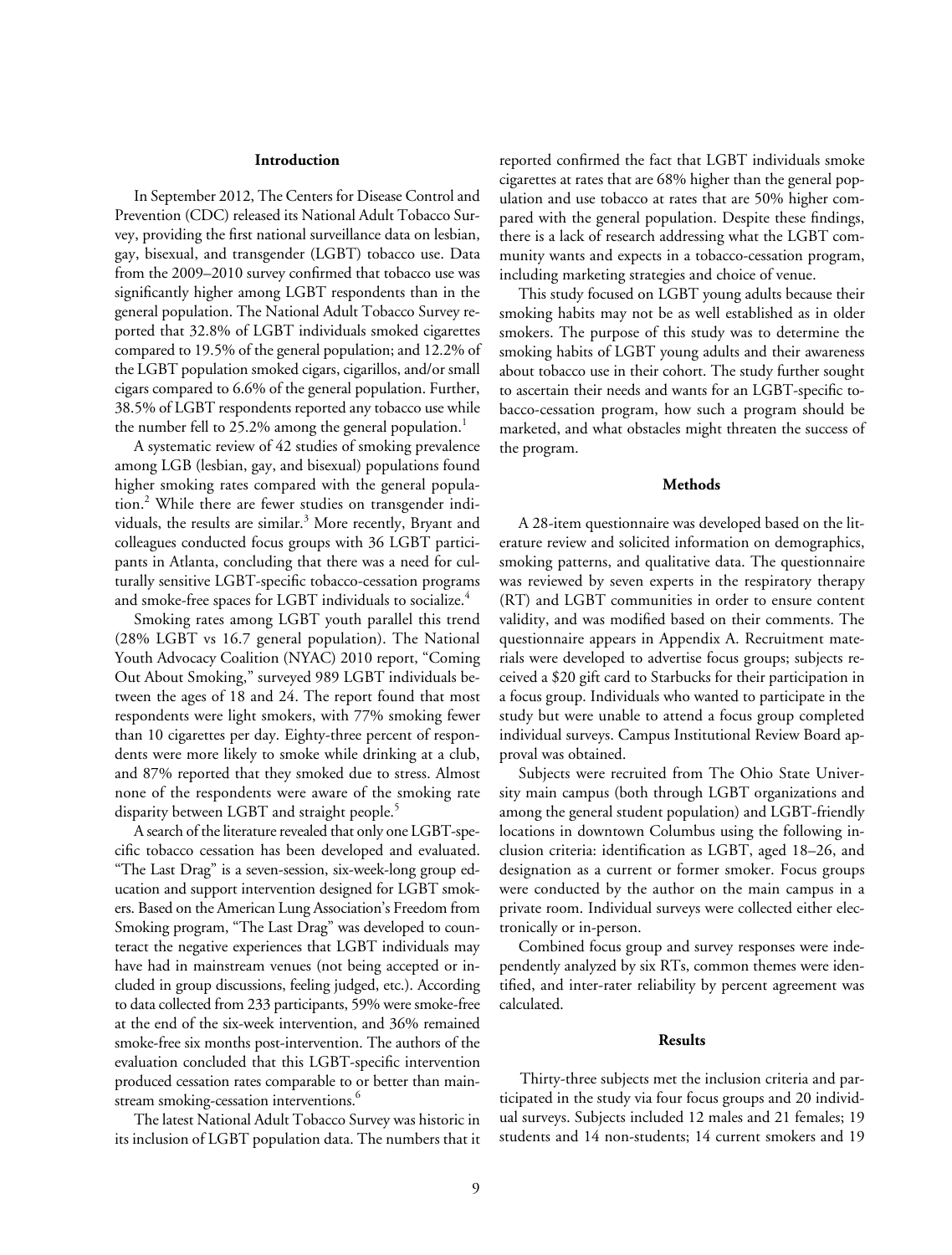Table 1 *Tobacco Use Among Participants (N=33)* \_\_\_\_\_\_\_\_\_\_\_\_\_\_\_\_\_\_\_\_\_\_\_\_\_\_\_\_\_\_\_\_\_\_\_\_\_\_\_\_\_\_\_\_\_\_\_\_\_\_\_\_\_\_\_\_\_\_\_\_\_\_\_\_

| <b>Tobacco Product</b>                  | Use $(\% )$ |
|-----------------------------------------|-------------|
| Cigarettes Only                         | 56          |
| CIgarettes & Some Other Tobacco Product | 29          |
| Hookah Only                             | 11          |
| Cigars, Cigarillos, Small Cigars        |             |

former smokers. Six RTs, including three respiratory therapy educators and three RRTs, independently evaluated both the focus group and individual survey responses. Inter-rater reliability by percentage agreement was 90% overall.

Eighty-six percent of participants reported that they smoked or currently smoke cigarettes, averaging 1.3 packs per week for 2.2 years. Seventy-nine percent of respondents did not believe that they were addicted to tobacco, with 94% of former smokers reporting that they quit "cold turkey." Table 1 contains information about respondents' tobacco use by product.

Almost all respondents reported that they smoked for stress relief or social acceptance. Less than half of the respondents (43%) were aware that smoking prevalence rates were higher among LGBT individuals compared with the general population, although nearly 80% believed the LGBT community to be more tolerant of tobacco use than their straight counterparts.

While 72% of participants believed that there is a need for LGBT-specific tobacco-cessation programs, only 64% would use such a program. The majority of respondents believed that an LGBT-specific tobacco-cessation program should be led by a former smoker from the LGBT community (94%) and held in a group setting in an LGBT-friendly environment (86%). Ninety-four percent of respondents believed that a successful program should include components on stress management and social issues faced by the LGBT community.

Subjects reported that LGBT-specific tobacco-cessation programs should be marketed in LGBT-friendly venues, including gay clubs and bars, LGBT organizations, LGBT community centers, and LGBT-friendly coffee shops, restaurants, and gyms. Sixty percent of respondents identified the LGBT community's awareness of the need for a tobacco-cessation program as the main barrier to implementation.

# **Conclusions**

Similar to the NYAC report, our study found that although smoking prevalence among LGBT individuals is higher than in the general population, the young LGBT adults who participated in our study do not smoke heavily and do not believe that they are addicted to tobacco. Because 94% of the former smokers in our study quit cold turkey, this may explain the failure of some to see the need for a tobacco-cessation program developed specifically for the LGBT community. Because of these low levels of perceived addiction, focusing efforts on prevention rather than cessation may be a better use of resources.

The reasons for tobacco use among the LGBT population mirror those in the general population (stress relief and social inclusion). However, these reasons may be exacerbated in the LGBT community due to the stress associated with coming out and the fact that bars and nightclubs, where smoking is widely accepted, are some of the few non-discriminatory places available to LGBT individuals for social interaction.

Limitations to the study include small sample size and limited geographic area. Although sample size was small, clear and repeated themes were identified from participants' responses. Even though the study was limited to Columbus, Ohio, UCLA's Williams Institute ranks Columbus 16<sup>th</sup> in its list of the 20 most gay-friendly cities in the United States.<sup>7</sup> Future research should replicate this study using a larger sample size, including a wider range of age groups over a larger geographic area.

Hopefully, the findings reported in this study and others like it will drive the development and implementation of LGBT-specific tobacco prevention and cessation programs, and/or encourage RTs to implement programs like "The Last Drag" in their communities.

#### **References**

1. King BA, Dube SR, Tynan MA. Current tobacco use among adults in the United States: Findings from the national adult tobacco survey. Am J Public Health 2012;102(11):93–100.

2. Lee JG, Griffin GK, Melvin CL. Tobacco use among sexual minorities in the U.S.: 1987–2007, a systematic review. Tobacco Control 2009;18:275–282.

3. Xavier J, Honnold JA, Bradford J. The health, health-related needs, and life course experiences of transgender Virginians. Richmond, VA: Virginia Department of Health 2007.

4. Bryant L, Bowman L, Damarin AK. Assessment for a better understanding of tobacco use by LGBT Atlantans. Respir Care Education Annual 2011; 20:63–73.

5. National Youth Advocacy Coalition. Coming out about smoking: A report from the national LGBTQ young adult tobacco project. 2010.

6. Eliason MJ, Dibble SL, Gordon R, Soliz GB. The last drag: An evaluation of an LGBT-specific smoking intervention. J of Homosexuality 2012;59(6):864–878.

7. Get Gay Travel website. The top 20 gayest cities in the U.S. Available: getgaytravel.com/uncategorized/the-top-20 gayest-cities-in-the-u-s 2010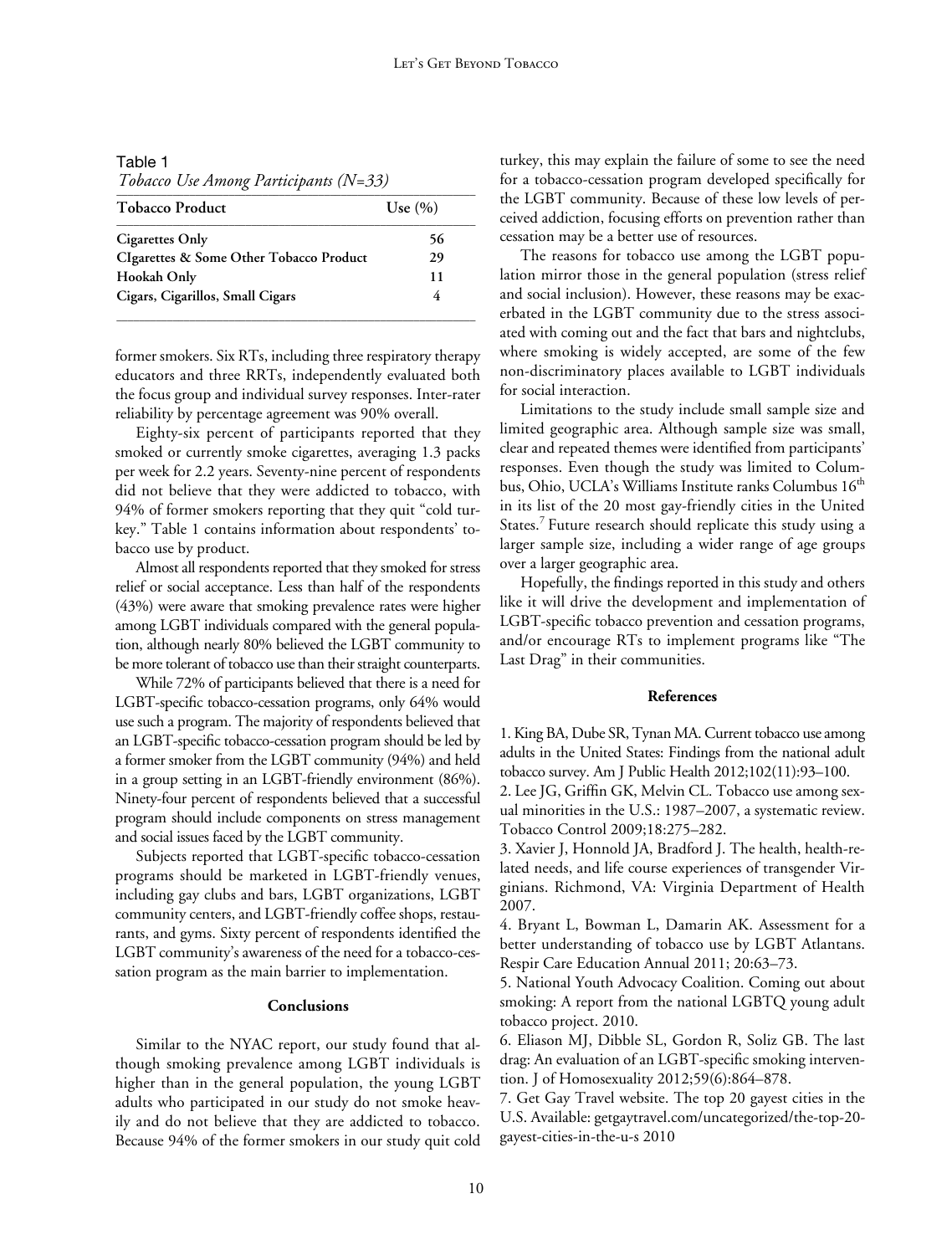# **Appendix A Let's Get Beyond Tobacco Questionnaire**

Age \_\_\_\_\_ With which gender do you identify? M F Are you currently a student? Y N Are you a current or former smoker? current former If you currently use tobacco, what do you use (cigarettes, cigars, smokeless tobacco, hookah, etc.)? How much of the tobacco products listed above do you use/smoke? \_\_\_\_\_\_\_ cigarettes/packs/other (please circle one) per day/week (please circle one) If you circled "other," please list the tobacco product(s) here:

For how long have you smoked or used tobacco products?

Have you ever tried to quit? Y N

1. Are you aware that smoking prevalence rates are much higher among the LGBT community? How do you feel about that?

2. Are you aware that tobacco companies target the LGBT communities in their advertising/promotion efforts? How do you feel about that?

3. Do you think that the LGBT community is more tolerant of smoking? How do you think the community views individuals who use tobacco? Why or why not?

4. Do you think that smokers in the LGBT community smoke for different reasons than the non-LGBT community? If so, what are the reasons?

5. Why do you/did you smoke?

6. Why did you start smoking?

7. If you are a former smoker or you've tried to quit, what worked for you? What didn't work?

8. Do you think that there is a need for LGBT-specific tobacco-cessation programs?

9. Would you try to quit/would you have used such a program if one was available?

10. For those who think LGBT-specific programs are needed, what should such a program look like? (What information should it contain, who should be the facilitator, where should it be offered, and how should it be marketed?)

11. What do you anticipate to be obstacles/barriers to the creation of an LGBT-specific tobacco-cessation program?

Thanks for participating in our focus group/survey today! Your answers are very important to us.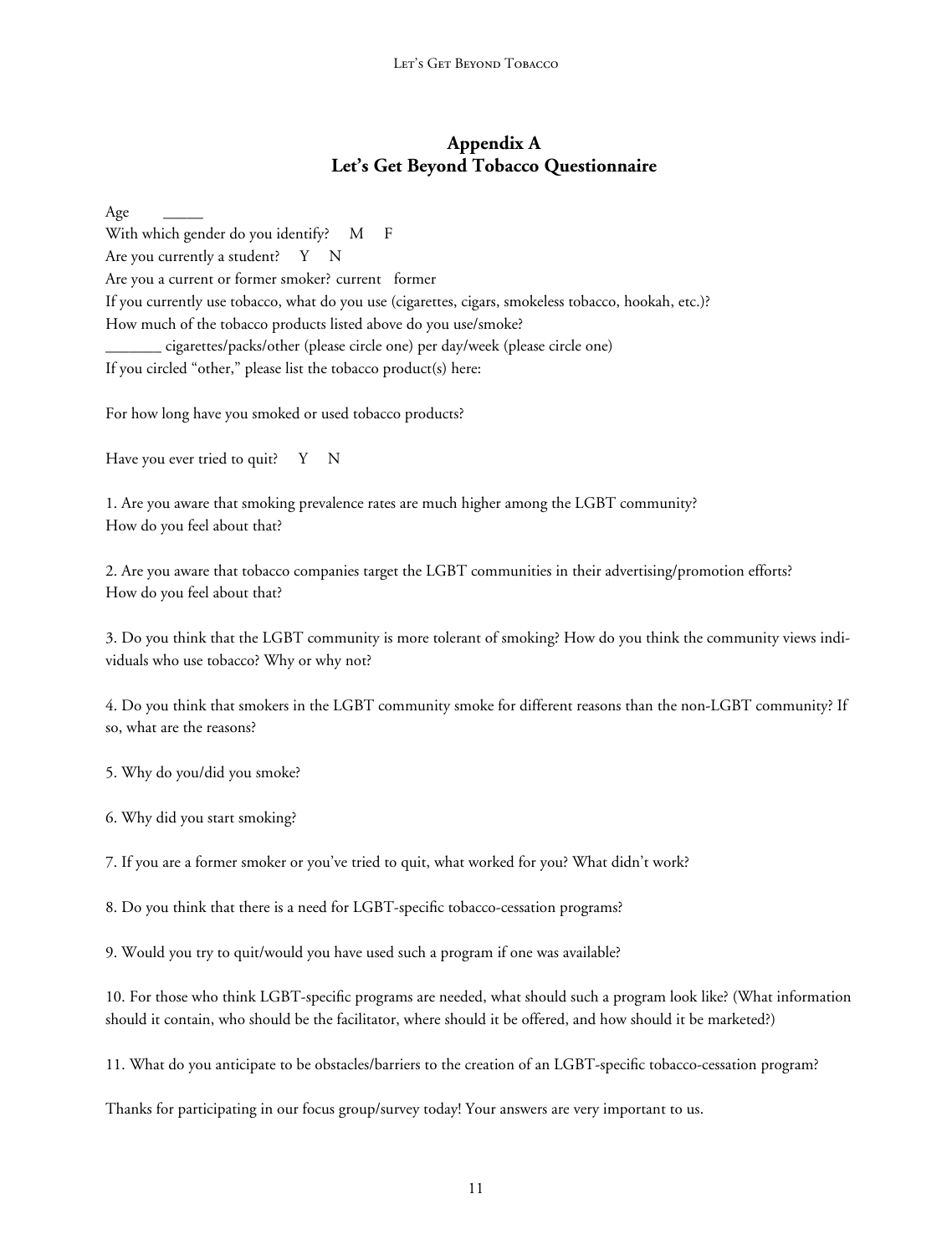# **COPD Outreach Through Service-Learning in Respiratory Therapy: Student and Community Perceptions**

**Jessica Liddil, MS, RRT, RCP Sarah M. Varekojis, PhD, RRT, RCP Jill Clutter, PhD, MCHES Georgianna Sergakis, PhD, RRT, RCP**

#### **Abstract**

**Background:** COPD remains the third-leading cause of death, supporting the crucial need for prevention and early intervention efforts. Anticipated role expansions will impact the education and expected competencies of future RTs related to COPD prevention and management. The purpose of this study was to determine the impact of service-learning on RT students and community participants. **Method:** Based on a needs assessment, four second-year RT students designed and implemented a service-learning event at two community dining centers. Twenty first-year RT students facilitated the event. All students completed pre-/post-surveys and post-experience reflections. Community participants completed evaluations. **Results:** All community participants stated they enjoyed the event and would recommend it to others. A total of 73.6% of participants stated they would make a change because of what they learned. RT students had increases on mean competence scores; and paired t-tests revealed statistically significant (p≤.05) changes on 12 of the 19 survey items, including those civic engagement skills, leadership skills, health issues, neighborhood local issues, education and literacy, and poverty. Inductive analysis revealed four emerging themes from student reflections: cultural competence, health communication, professional skill development, and value to RT education. All students recommend the continued use of service-learning in the RT curriculum. **Conclusions:** The positive impact of service-learning on the personal and professional growth of RT students makes it exceptionally valuable to RT education and future role expansion. Furthermore, feedback from community participants suggests it may be a useful tool for patient pulmonary education and COPD prevention and early intervention efforts.

**Key Words:** service-learning, respiratory therapy education

Jessica Liddil, MS, RRT, RCP The Ohio State University Wexner Medical Center, Columbus, Ohio

Georgianna Sergakis, PhD, RRT, RCP Assistant Professor The Ohio State University, College of Medicine, School of Health and Rehabilitation Science, Respiratory Therapy Division, Columbus, Ohio

Sarah M. Varekojis, PhD, RRT, RCP Assistant Professor The Ohio State University, College of Medicine, School of Health and Rehabilitation Science, Respiratory Therapy Division, Columbus, Ohio

Jill Clutter, PhD, MCHES Assistant Professor The Ohio State University, College of Medicine, School of Health and Rehabilitation Science, Health Sciences Division, Columbus, Ohio

Correspondence and Request for Reprints: Georgianna Sergakis PhD, RRT, RCP The Ohio State University School of Health and Rehabilitation Science Respiratory Therapy Division 453 W. 10th Ave. 431 Atwell Hall Columbus, Ohio 43210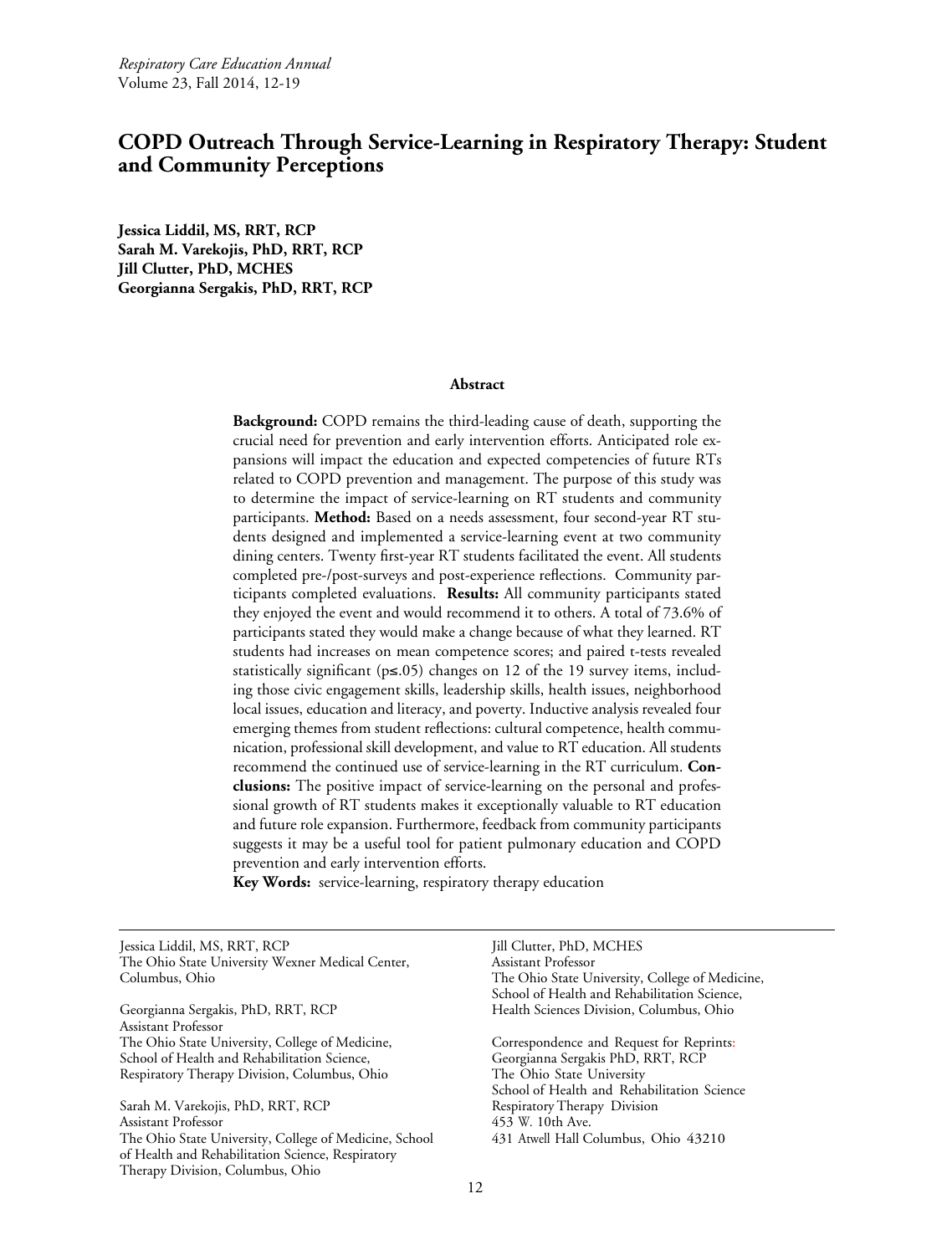#### **Introduction**

In 2008, chronic obstructive pulmonary disease (COPD) became the third-leading cause of death in the United States. Unfortunately, this status has remained unchanged.<sup>1,2</sup> The American Lung Association recently reported that in addition to the 12 million already diagnosed, 12 million more Americans are unknowingly living with COPD.3 Prevalence of COPD is highest among individuals over 55 years of age and for individuals living in poverty.<sup>4</sup> Due to the high incidence of COPD and related mortality rates, community education and awareness has become progressively imperative. Early awareness and early treatment for COPD may decrease the trajectory of the disease-related disability caused by moderate-to-severe pulmonary disease. Estimates report that "76% of COPD patients and 69% of doctors agree there is 'strong need' for better patient education about their condition and treatment."<sup>5</sup> Multiple studies have indicated that educational interventions may have positive impact on COPD outcomes including improved quality of life, decreased hospitalizations, and increased overall knowledge of the disease.<sup>6-8</sup>

Respiratory therapists (RTs) play an active role in the diagnosis, treatment, and management of COPD. As the American Association for Respiratory Care (AARC) expressed in their position statement "Health Promotion and Disease Prevention," in addition to their clinical responsibilities, RTs are expected "to take a leadership role in pulmonary disease teaching, smoking-cessation programs, second-hand smoke awareness, pulmonary screening for the public" and other aspects of community outreach.<sup>9</sup> Anticipated expansions in health promotion and disease management will have a profound effect on the education and preparation of future therapists.<sup>9</sup> Moreover, predictions suggest that in "*2015 and Beyond*" there will be even higher expectations for graduating therapists to excel in these expanded professional roles.<sup>10</sup> Therefore, educational programs will need to expand disease management training and community experiences for students in order to assure an expanded clinical repertoire and professional preparation.<sup>11</sup>

The need for improved community COPD outreach and increased preparation of RT students in health promotion and disease management presents challenges and opportunities for RT education. An innovative educational strategy to meet these needs and address these challenges is service-learning. Service-learning is "a teaching and learning strategy that integrates meaningful community service with instruction and reflection to enrich the learning experience, teach civic responsibility, and strengthen communities."<sup>12</sup> Service-learning is often used to combine community and student education. Current literature in health professions education describes positive outcomes for students

and community participants following these experiences, thereby supporting service-learning as a mutually beneficial educational method.<sup>13-17</sup> Although there is an abundance of service-learning literature in other health fields, including nursing, physical therapy, and occupational therapy, there is limited evidence of such research in respiratory therapy. Recently, Sergakis et al. reported findings that suggest RT educators should consider service-learning as an educational method that contributes to the personal and professional growth of RT students by reinforcing classroom material and introducing new educational subjects that are better learned outside the classroom environment.<sup>18</sup> The purpose of this study was to examine the perceptions of RT students and community participants following COPD screening and education through service-learning in respiratory therapy education.

#### **Methods**

This was a descriptive study that utilized a mixed methods approach. This study was approved by the Ohio State University Institutional Review Board. The two populations for the study included: 1) members of a socioeconomically challenged community in a large urban Midwestern city and 2) undergraduate respiratory therapy students in a baccalaureate program. Community members were invited to participate in the pulmonary education experiences at non-profit, agency-sponsored community dining centers. The community area was selected for this study because of the diverse and socioeconomically challenged population demographics, the anticipated need for COPD screening and awareness, and a longstanding relationship with the school. At the time of the study, 20 students who were enrolled in their first year and four students enrolled in their second year of the respiratory therapy program were invited to participate in this study. Community participation and second-year RT student involvement was voluntary, while first-year RT student participation was a requirement as part of a course. Four second-year students involved in the study conducted a needs assessment at the selected dining centers before designing and implementing the pulmonary service-learning event. Based on the results, the event covered topics regarding COPD management, general lung health, and tobacco dependence. The 20 first-year students received an event orientation prior to participating in the service-learning experience. Ten first-year and two second-year students were assigned to each participating dining center. At the event, students were expected to interact with community participants, assist with health history and COPD screening paperwork, provide health information, and answer questions from community attendees.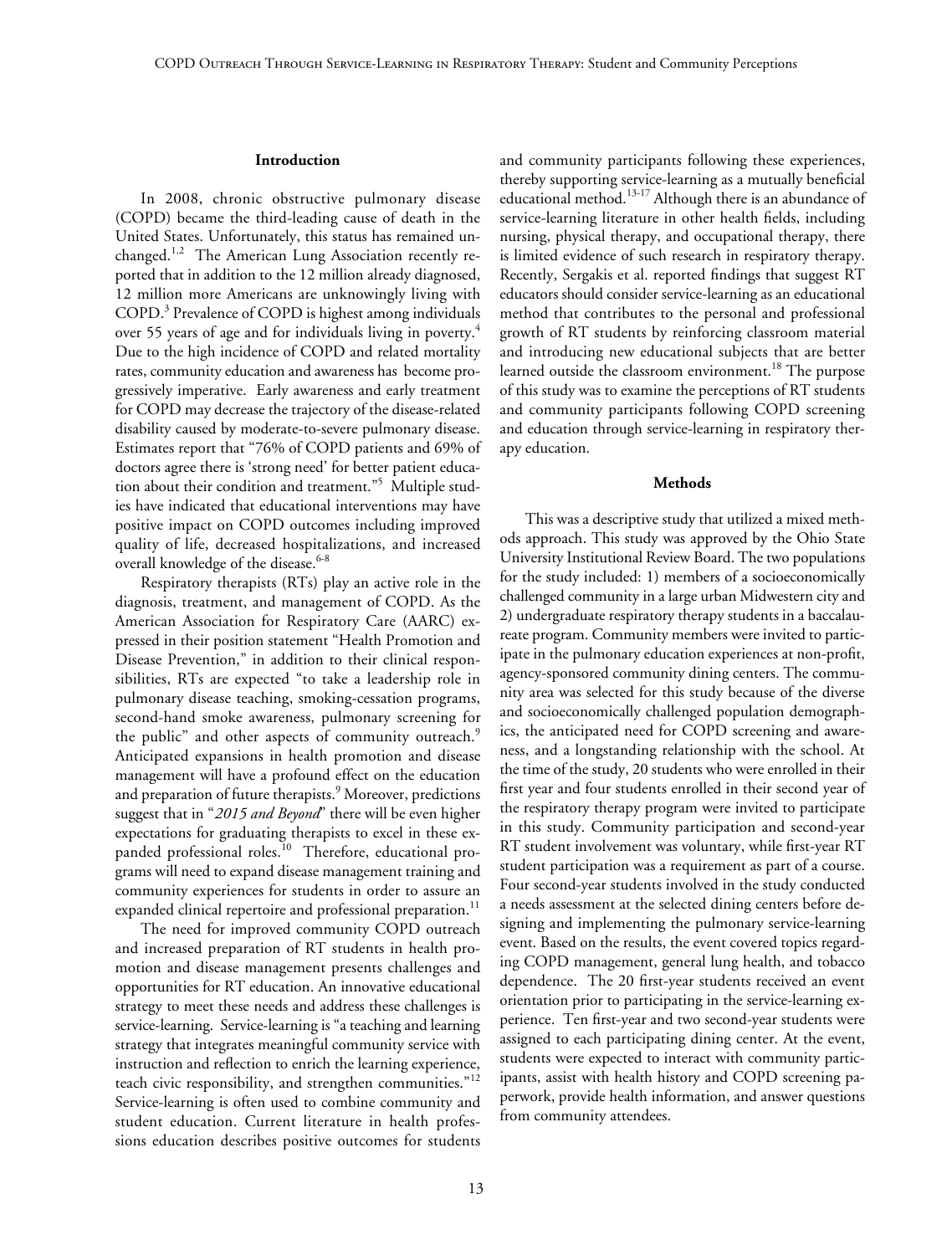#### *Instrumentation*

To assess the needs of the community with respect to their breathing, a brief survey was administered several weeks before the community outreach events. Instrument face validity was established by a panel of experts prior to utilization. The COPD Population Screener was used to assess community participants' risk for COPD.<sup>19</sup> This instrument is valid and reliable with a test-retest correlation of 0.91 and was recommended by The COPD Foundation as an effective tool for risk assessment. As the screener directions designate, an individual is considered at high risk for COPD if scores are 5–10, while scores ranging from 0–4 are considered to be at low risk for COPD. Another survey was administered to community participants at the end to assess perceptions of the interactions with the RT students. The open-ended questions allowed participants to comment on their experience and share their opinions about the experience. The questions were reviewed by a panel of experts and field-tested with community members prior to utilization.

To assess student perceptions and the impact of the experience, the College Student Survey (CSS), an adapted version of the "Great Cities Great Service College Student Survey" was administered before and after the service-learning experience. The original instrument was developed by the Great Cities – Great Service Consortium, a program that reaches 14 Ohio campuses and involves students and communities in volunteer and service-learning experiences. It is reported to be reliable and has been widely used.<sup>20</sup> The 19-item survey measures attitudes and beliefs about service-learning experiences. The instrument measures nine construct areas on a 5-point Likert scale. The constructs include: civic engagement skills, problem solving skills, leadership skills, other academic skills, neighborhood/ local issues, environmental issues, education and literacy, poverty, and health issues. Part 1 of the CSS requires the students to indicate their level of competency on skill-related items using a scale from 1 (very low) to 5 (very high). The second part of the CSS requires that students indicate the number that corresponds to where they consider themselves on a continuum. The continuum ranges from thinking about how an issue affects the community (indicated by a 1) to acting on it (indicated by a 5). If the specific issue is not a concern, they indicate a 0. In addition to the CSS, students were asked to complete a reflection assignment, which included guided questions and required a two to three page written reflection regarding their experience. The reflections differed slightly between first- and second-year students based on their differing responsibilities at the events. Both reflection assignments were reviewed by a panel of experts prior to utilization to assure content validity.

## *Data Analysis Procedures*

The data obtained from the COPD Population Screener and the CSS was scored in accordance with each instrument's standards. Pre- and post-CSS data were analyzed using SPSS by conducting paired t-tests to determine statistically significant (p≤ .05) changes. Qualitative data from the post experience survey and the student reflection assignments were recorded and evaluated for related themes.

#### **Results**

A total of 53 community members, 22 males and 31 females, participated in the event. Participants' ages ranged from 26 to 90, with an average age of 69. With regard to highest completed education level, only six participants (11.3%) had obtained a four-year degree, while 9 (17%) had some college education and 17 (32.1%) had obtained a high school diploma or GED. Over half of the participants indicated they were current or former smokers. A notable 87.5% of the current smokers had thought about quitting. A total of 13.2% (n= 7) of participants admitted to having COPD, which included only two of the eight current smokers and four of the 21 former smokers. However, the COPD Population Screener determined that five of the current smokers and 12 of the former smokers were at high risk for COPD.

All but one of the 53 participants felt they learned what they wanted to learn at the pulmonary event. All (100%) of participants enjoyed their experience with the RT students and would recommend the event to others. The participant comments regarding their interactions with the students were all positive. They commented on their high level of knowledge, their great attitudes, and how nice it was to interact with young adults. A total of 39 (73.6%) participants stated they would do something different because of what they learned at the event including: try to quit smoking, improve their cough etiquette, teach others about what they had learned, use a spacer with medications, talk to their doctor about COPD, and stay away from second-hand smoke.

All students (n=24) completed both pre- and post-College Student Surveys (CSS). Tables 1 and 2 display the results of data analysis. As an entire group, the RT students had increases on all pre- to post-mean scores with statistically significant changes on 12 of the 19 items. Significant changes were seen in six of the nine constructs: civic engagement skills, leadership skills, health issues, neighborhood local issues, education and literacy, and poverty. Additional breakdown by first- and second-year responses are reflected in Tables 1 and 2. It is important to note the second-year students had higher pre mean scores than the first-year students on all but six of the items. Higher second-year post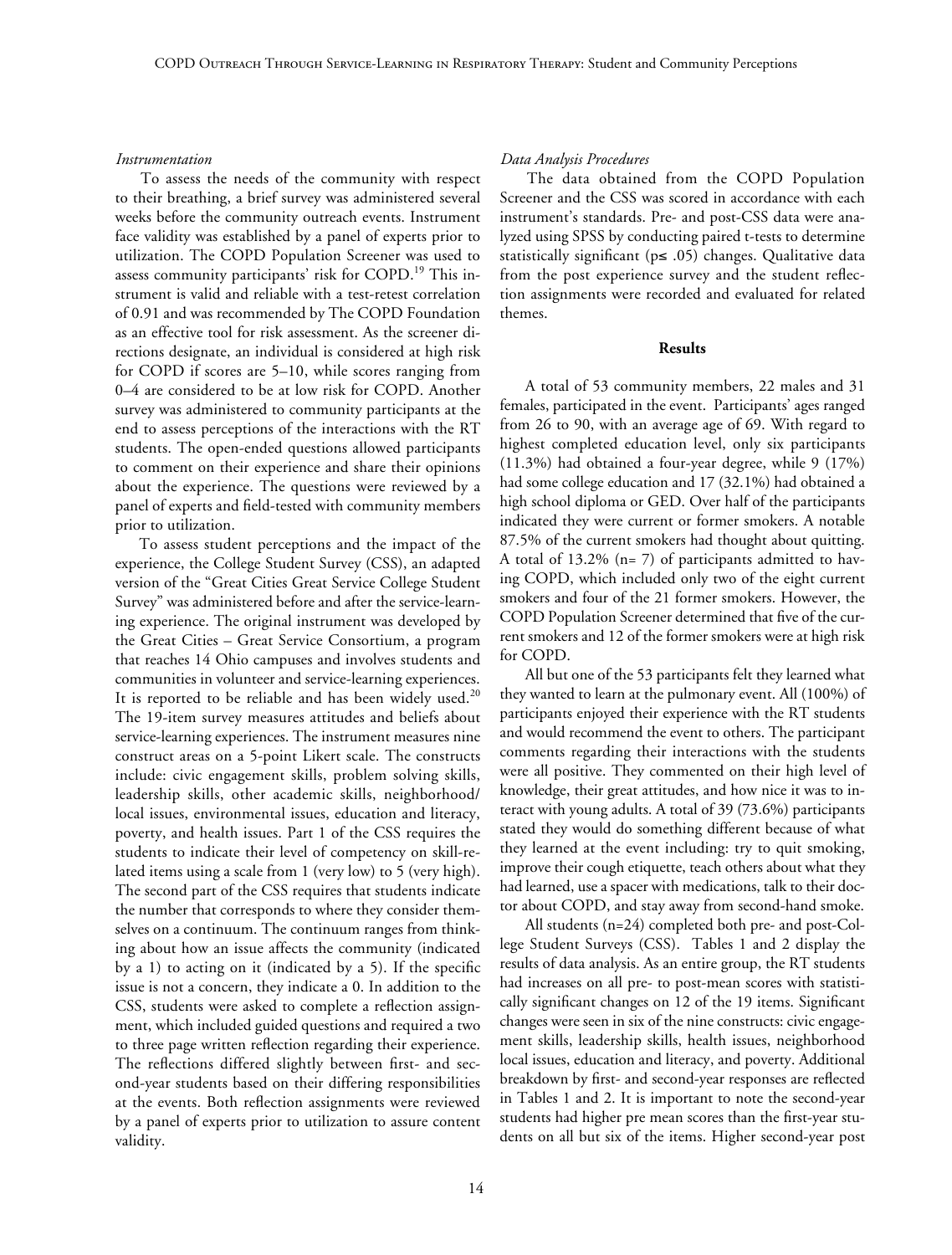| able |  |
|------|--|
|------|--|

*CSS Section 1 Competency/Skill Level (Second year n=4 First year n = 20)*

| Construct         | Competency/Skill                                                       | Pre          | Post         | p-value          |
|-------------------|------------------------------------------------------------------------|--------------|--------------|------------------|
|                   |                                                                        | Mean         | Mean         |                  |
|                   | Championing or campaigning for a good cause                            |              |              |                  |
|                   | First year                                                             | 3.15<br>3.50 | 4.10<br>4.25 | $.002*$          |
|                   | Second year<br>Planning effective service projects                     |              |              | .319             |
|                   |                                                                        |              |              |                  |
|                   | First year<br>Second year                                              | 2.95<br>3.75 | 3.75<br>4.00 | $-.001*$<br>.718 |
| Civic Engage-     |                                                                        |              |              |                  |
| ment Skills       | Recognizing both rights and responsibilities as citizens<br>First year | 3.80         | 4.25         | .058             |
|                   | Second year                                                            | 3.50         | 4.25         | .444             |
|                   |                                                                        |              |              |                  |
|                   | Fostering a commitment to lifelong service<br>First year               | 3.55         | 3.95         | .104             |
|                   | Second year                                                            | 3.75         | 4.25         | .182             |
|                   | Responding to real community needs                                     |              |              |                  |
|                   | First year                                                             | 3.30         | 4.00         | $-.001*$         |
|                   | Second year                                                            | 3.75         | 4.50         | .215             |
|                   | Solving challenging problems                                           |              |              |                  |
|                   | First year                                                             | 3.55         | 3.85         | .055             |
| Problem -Solving  | Second year                                                            | 3.75         | 4.25         | .182             |
| Skills            | Comparing different approaches to solving a problem                    |              |              |                  |
|                   | First year                                                             | 3.80         | 3.95         | .186             |
|                   | Second year                                                            | 4.00         | 4.50         | .182             |
|                   | Using leadership skills                                                |              |              |                  |
|                   | First year                                                             | 3.80         | 4.25         | $.009*$          |
|                   | Second year                                                            | 4.00         | 4.00         |                  |
|                   | Communicating across cultures                                          |              |              |                  |
|                   | First year                                                             | 3.60         | 4.05         | $.004*$          |
| Leadership Skills | Second year                                                            | 3.50         | 4.25         | .215             |
|                   | Understanding values of people different from you                      |              |              |                  |
|                   | First year                                                             | 4.15         | 4.35         | .104             |
|                   | Second year                                                            | 4.00         | 4.50         | .182             |
|                   | Working as part of a team                                              |              |              |                  |
|                   | First year                                                             | 4.25         | 4.60         | .069             |
|                   | Second year                                                            | 4.25         | 4.25         |                  |
|                   | Expressing ideas, opinions, and facts in writing                       |              |              |                  |
|                   | First year                                                             | 3.70         | 3.80         | .577             |
|                   | Second year                                                            | 4.50         | 4.25         | .718             |
| Other Academic    | My ability to analyze ideas                                            |              |              |                  |
| Skills            | First year                                                             | 3.95         | 4.15         | .330             |
|                   | Second year                                                            | 4.25         | 4.75         | .182             |
|                   | Applying principals from courses to different situations               |              |              |                  |
|                   | First year                                                             | 3.95         | 4.15         | .359             |
|                   | Second year                                                            | 4.00         | 4.50         | .182             |
|                   |                                                                        |              |              |                  |

(1=Very Low, 5=Very High)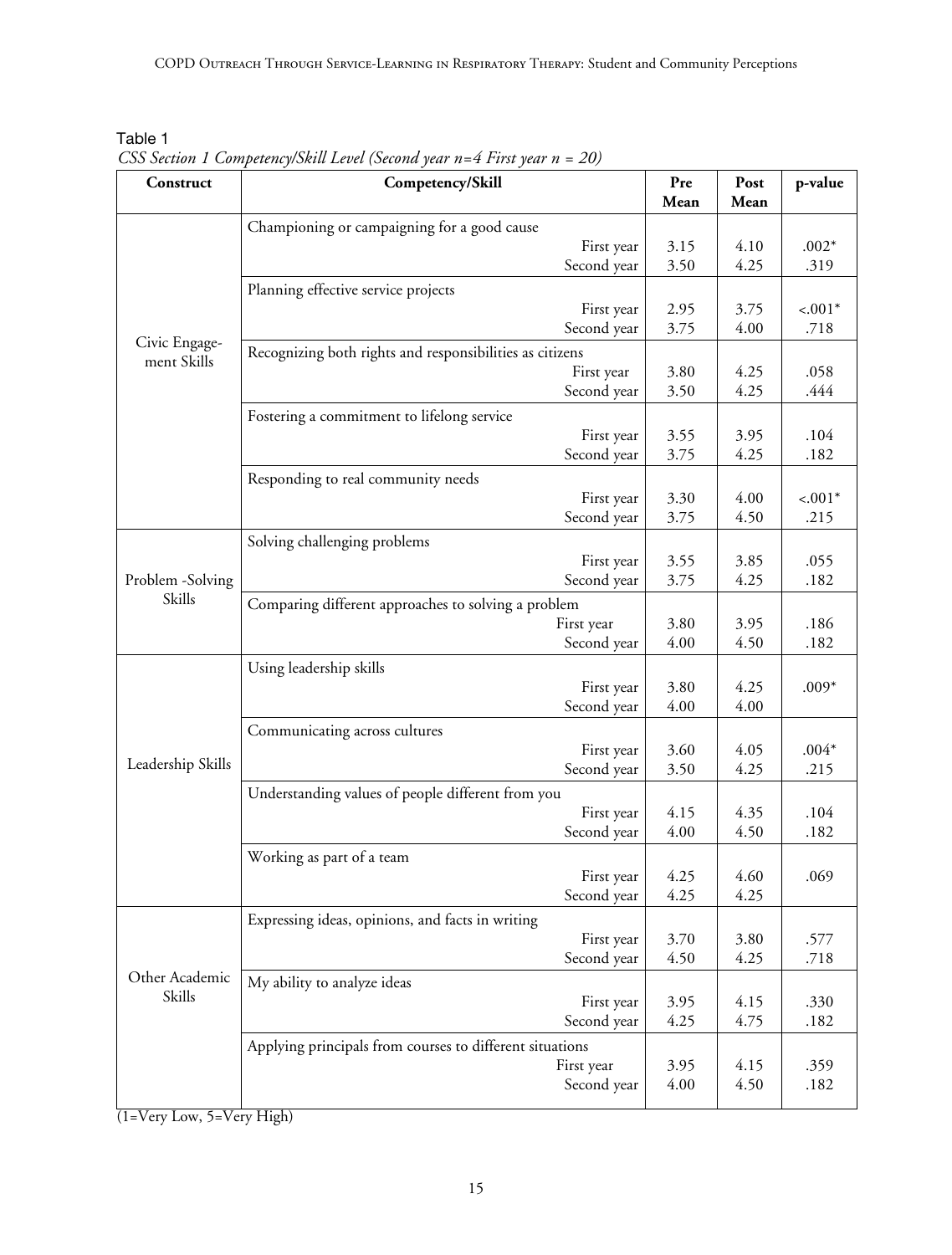\_\_\_\_\_\_\_\_\_\_\_\_\_\_\_\_\_\_\_\_\_\_\_\_\_\_\_\_\_\_\_\_\_\_\_\_\_\_\_\_\_\_\_\_\_\_\_\_\_\_\_\_\_\_\_\_\_\_\_\_\_\_\_\_\_\_\_\_\_\_\_\_\_\_\_\_\_\_\_\_\_\_\_\_\_\_\_\_\_\_\_\_\_\_\_\_\_\_\_\_\_\_\_\_\_\_\_\_\_\_\_\_\_\_\_\_\_\_\_\_\_\_\_\_\_\_\_\_\_\_\_\_

| Topic                         |             | Pre Mean | Post Mean | p-value  |
|-------------------------------|-------------|----------|-----------|----------|
|                               |             |          |           |          |
| Neighborhood/Local Issues     |             |          |           |          |
|                               | First year  | 2.85     | 3.40      | $.045*$  |
|                               | Second year | 3.00     | 2.50      | .495     |
| Environmental Issues          |             |          |           |          |
|                               | First year  | 2.70     | 3.00      | .186     |
|                               | Second year | 2.50     | 1.75      | .215     |
| <b>Education and Literacy</b> |             |          |           |          |
|                               | First year  | 2.95     | 3.80      | $-.001*$ |
|                               | Second year | 2.25     | 2.75      | .604     |
| Poverty                       |             |          |           |          |
|                               | First year  | 2.70     | 3.45      | $-.001*$ |
|                               | Second year | 2.75     | 1.75      | .092     |
| Health Issues                 |             |          |           |          |
|                               | First year  | 3.65     | 4.20      | $.017*$  |
|                               | Second year | 4.25     | 4.50      | .391     |

Table 2 *CSS Section 2 Continuum Ratings (Second year n=4 First year n=20)*

 $(0=Not an Issue, 1=Think, 5=Act)$ 

mean scores were also found, as compared to first-year post mean scores, on 12 of the 19 items.

All first- and second-year RT students completed a reflection assignment containing guided questions regarding their experiences at the service-learning event. A panel of experts applied inductive analysis and ultimately reached consensus on four emerging themes from their reflections: cultural competence, health communication, professional skill development, and value to RT education. The list of themes and sample comments are included below:

# **Cultural Competence**

Cultural competence was represented heavily throughout the reflections of the RT students. The students felt they had learned the importance of considering cultural competence, and more specifically health literacy, when planning service-learning events. Multiple students also expressed how the service-learning event helped mold their opinions on culture as well as how to interact with those of a different cultural background than their own. Student reflections included the following revelations:

"I had to be a bit creative when it came to making the posters and interactive materials because I had to find the fine line between being engaging and treating grown adults too much like children. It was also challenging to decide how in-depth my information should be, since the level of education we worked with fell on the lower end of the spectrum."

"This was the first time I tried to educate a person about how to quit smoking when they spoke a different language. A fellow student was helping to translate, and I did the best I could to speak to the patient and allow her to simply interpret. I think that small experience is so important and we should have as many experiences with different demographics as possible."

"I realized that your culture can be so much more than simply your nationality. Through interacting with the people at the service-learning event, I found that everyone has a slightly varying culture even if you are from the same general place. Because everyone has their own cultural background, it's really important to try to just treat everyone in a respectful manner."

#### **Health Communication**

Communicating health information in a way that would be most beneficial to this community was mentioned in a majority of the reflections. Many students shared what they felt were the best ways to communicate their message. They learned that "the same method of teaching will not work for everyone." Also, many of the students referred to the obstacles they encountered while communicating their pulmonary topics to the community members. Several students compared their approach to health communication to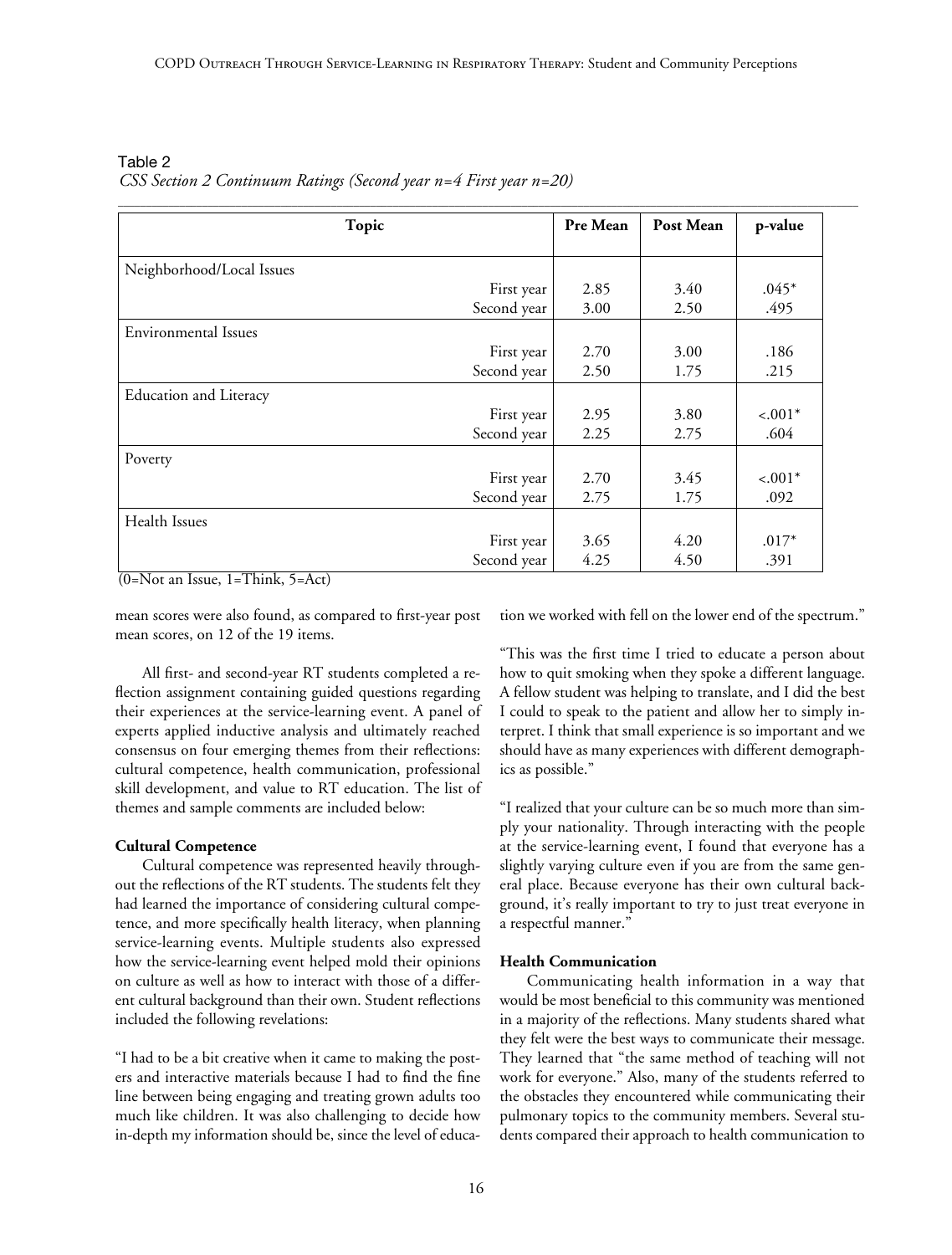that of the individual's doctor; specifically discussing the impact that intimidation has on communicating health-related information. Representative comments included:

"In developing the material for the service event, I was able to learn how to create materials that were specific for the community in regards to knowledge level."

"…this experience has given me more tools for participating in community education with a greater understanding of what approaches are most effective."

"The experience had us alter our presentation to the person based on their individual understanding and background to help them best comprehend the information we were teaching them."

"I think when their doctors tell them about their lung disease they get intimidated… so, in the end they do not ask any of the necessary questions. However, when they came to me they were asking all sorts of things…. They were a lot more comfortable talking to us."

# **Professional Skill Development**

The development of leadership skills was mentioned in many of the RT students' reflections. A second-year student noted:

"As a leader, I grew in my ability to teach others how to teach without giving them word-for-word instructions. I also found myself coaxing the first-year students to fully engage all people at their station, as many seemed to focus on one person and neglect the rest. This improved a lot after the first few people arrived."

Some of the students discussed how apprehensive they felt when talking to others about their health issues and how the service-learning experience directly impacted their feelings. "Before this experience I was somewhat nervous talking to people about their health issues… this experience helped me with talking about health matters and giving advice…."

Many students directly related their experience to their profession and future interactions with patients in the clinical setting.

"It was nice to hear the kinds of questions the residents asked. I think it has given me a better feel for what these types of patients will be concerned about if they are admitted for care."

"Talking with those adults at the Hilltop made me realize

that a bunch of my patients do not understand a lot of what I am saying. I realize that I have to explain in a way they can understand better. Because of this trip, I have learned how to talk to the older community and my patients. Overall, this trip has definitely increased my confidence talking with patients."

# **Value of Service-Learning to RT Education**

All of the RT students felt service-learning should continue to be a part of RT curriculum. One student described service-learning as "a way for us to see the world from a different perspective." Other students reflected on the importance of service-learning to the RT profession, while others compared learning through service-learning to learning in the classroom environment:

"Learning about smoking cessation in class was informative, but actually going out in the real world and talking to people about it gave me a better perspective."

"More practical and more engaging than learning in the classroom."

"A lot of your job as a respiratory therapist is to educate people on their disease… and this experience did just that. I believe this type of experience should be a part of the curriculum; it was a great way to get outside of the box and really take the things we've learned to a new level."

# **Discussion**

This study reinforces the literature regarding the prevalence and decreased awareness of COPD by community members. As seen in this study, service-learning may be used as a method to reach the millions of undiagnosed Americans by increasing awareness of COPD and providing resources to those at high risk, thereby encouraging and initiating early intervention. As current literature suggests, educational interventions can decrease the number of COPD-associated hospitalizations, thus reducing these costs significantly.<sup>6</sup> Undiagnosed, and therefore uncontrolled, COPD increases the incidence of COPD exacerbations, causing a need for costly medical interventions. Many participants in this study stated they planned to make significant changes because of the education they received through service-learning. When used as a form of prevention and early intervention, health information delivered through a service-learning experience may effectively decrease the costs associated with undiagnosed, untreated, and/or uncontrolled COPD.

Nearly all participants in this study who were identified as being at high risk for COPD self-identified as current or former smokers. The incidence of COPD is strongly as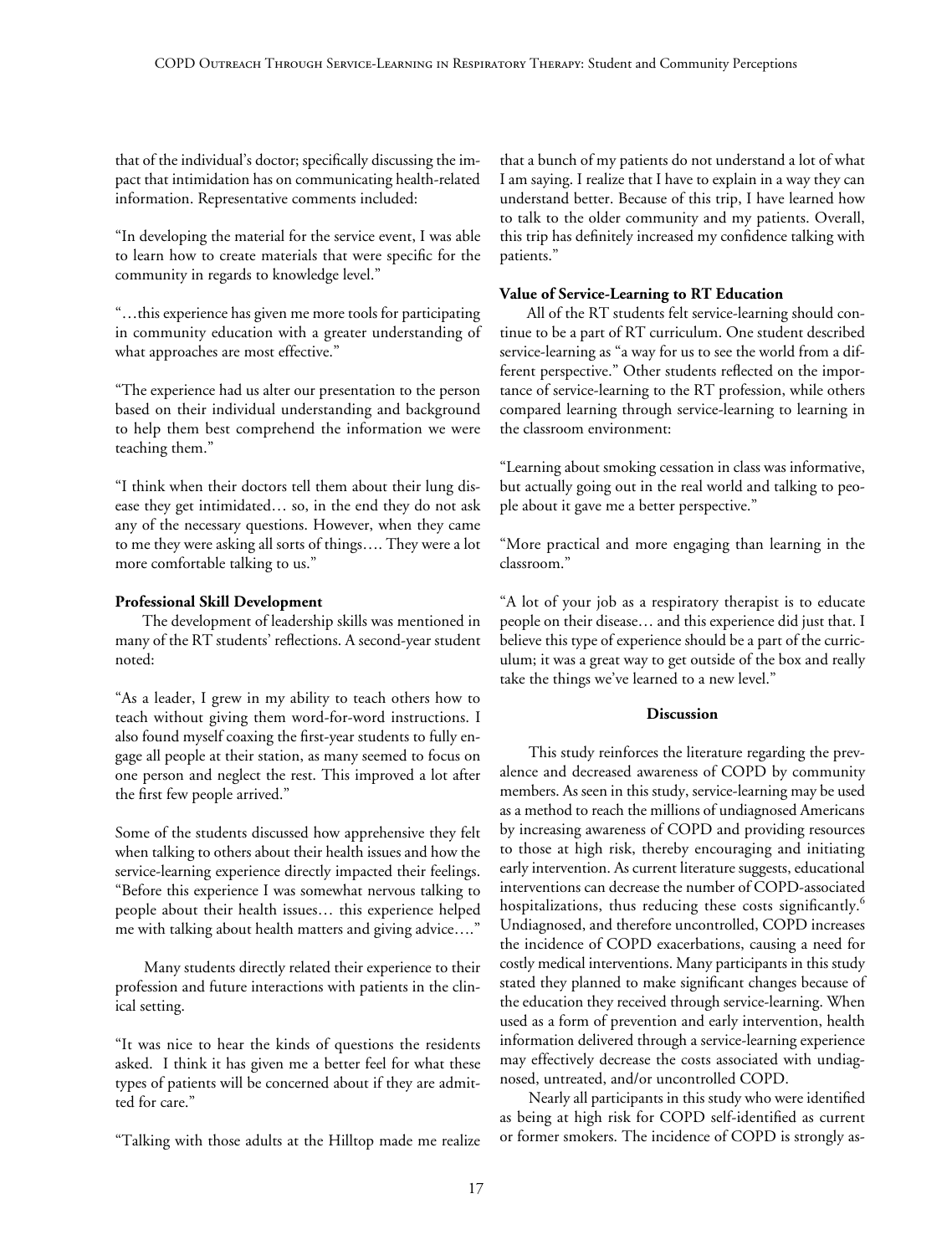sociated with smoking tobacco; therefore, tobacco education is a necessary component of any pulmonary education event. Service-learning can provide the community access to knowledgeable respiratory therapy students who have been trained in tobacco cessation. Early interventions, such as tobacco education and the use of motivational interviewing techniques, can help move individuals toward quitting and are the key to disease prevention or slower progression of COPD. These interventions may ultimately decrease associated medical costs and mortality rates.

Early interventions, such as those involving health promotion and disease prevention, can take place in many locations including doctors' offices and hospitals. However, service-learning uniquely allows this education to take place within an individual's community. The safety, convenience, and comfort this provides participants allow them to be more open to receive health information and feel more comfortable asking questions. The community environment also allows for adequate time to be spent on individualized educational sessions without the threat of busy schedules or future appointments, which often distract health care professionals from providing such services in health care environments. Furthermore, the RT students in this study reflected that participants felt more at ease asking the students questions about their health.

This study illustrated the nature of positive impact varies between those with service-learning experience and novices. It is clear that the education received through service-learning has a long-term impact on students and continues to be uniquely beneficial every time it is experienced. Therefore, service-learning can be used as an effective educational method by RT educators throughout a student's RT education.

The impact of service-learning on participating students in this study is congruent with the results of current literature in other health fields. The results of this study indicate that RT students in both their first- and second-year benefit from service-learning with regard to their personal and professional attributes and competencies. Service-learning can be used as an educational strategy that would expand the role of future respiratory therapists. The personal and professional skills developed by students during service-learning are crucial attributes for current and future respiratory therapists. Anticipated role expansions will lead to higher expectations for graduating therapists.<sup>10</sup> Educational programs need to prepare current and future RTs for successful integration of these expanded roles. One way this can be done is by rethinking how RT education is delivered. The findings from this study indicate that by creating an engaging, experiential learning experience for current millennial RT students, service-learning has exceptional value in respiratory therapy education. Skills such as leadership, civic engagement, problem solving, and effective communication cannot simply be learned from a textbook. Service-learning allows learning to extend past classroom walls, giving students the opportunity to develop these skills through experiential learning in the community setting. Not only is education through service-learning imperative to the skillset required by future therapists, current RT students welcome the change.

#### **Limitations**

There were multiple limitations related to this study. The students involved in the study were enrolled in The Ohio State University's Respiratory Therapy Program and were not randomly selected. Also, community participation was completely voluntary. These factors limited the generalizability of the findings to participating individuals only. Therefore, results may not have been representative of the target population. The study was conducted with only one cohort and a small number of second-year students, which limits data analysis and additional generalizations. Lastly, the interpretation of class assignment results was a limitation based on the assumption that students were motivated to complete the class assignment in a thoughtful manner.

#### **Conclusions and Implications**

RT educators should blend service-learning with the more traditional methods they are used to in order to appeal to the learning preference of current RT students. Service-learning allows students to work together in an engaging, active environment, while providing a valuable service to the community. Not only did every student in this study feel service-learning should continue to be a part of RT curriculum, many of them mentioned they preferred this type of experiential learning over traditional education in the classroom. Suggestions for future research include an outcomes study on the long-term health behavior change of community participants after experiencing service-learning would contribute to literature regarding the impact of service-learning on the community. This would require recruiting community participants willing to have long-term involvement in order to track health outcomes. Also, future studies should include a larger number of RT students and explore the impact of multi-visit service-learning experiences.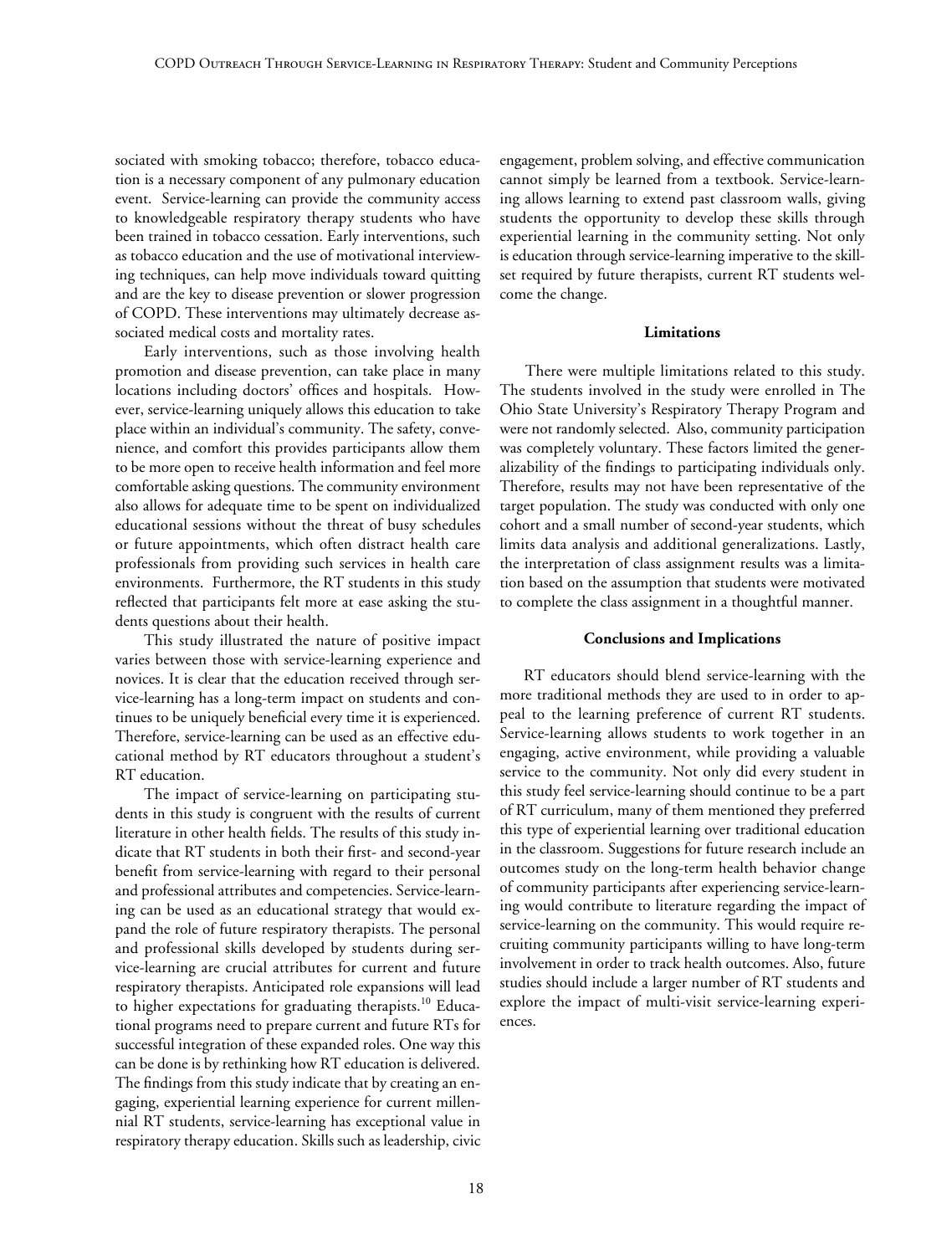#### **References**

1. Heron M. Deaths: Leading causes for 2008. National vital statistics reports; vol 60 no 6. Hyattsville, MD: National Center for Health Statistics. 2012. http://www.cdc.gov/ nchs/data/nvsr/nvsr60/nvsr60\_06.pdf Accessed 07/09/12

2. Hoyert DL, Xu JQ. Deaths: Preliminary data for 2011. National vital statistics reports; vol 61 no 6. Hyattsville, MD: National Center for Health Statistics. 2012.

3. American Lung Association. Lung cancer and COPD-raising awareness this November. http://www. lung.org/about-us/our-impact/top-stories/lung-cancer-andcopd-2.html. Accessed 06/06/12

4. Akinbami LJ, Liu X. Chronic obstructive pulmonary disease among adults aged 18 and over in the United States, 1998-2009. NCHS data brief 2011;63. National Center for Health Statistics. http://www.cdc.gov/nchs/ data /databriefs/db63.pdf Accessed 06/27/12

5. Schulman Ronca & Bucuvalas Inc. (2000). Confronting COPD in America: Executive summary. 2000. http://www. aarc.org/resources/confronting\_copd/exesum.pdf Accessed 07/09/12

6. Labrecque M, Rabhi K, Laurin C, Favreau H, Moullec G, Lavoie K, et al. Can a self-management education program for patients with chronic obstructive pulmonary disease improve quality of life? Can Respir J 2011;18(5):e77-e81. http://www.ncbi.nlm.nih.gov/pubmed/21969935 Accessed 06/04/12

7. Mousing CA, Lomborg K. Self-care 3 months after attending chronic obstructive pulmonary disease patient education: A qualitative descriptive analysis. Patient Prefer Adherence 2012;6:19-25.

8. Tan JY, Chen JX, Lui XL, Zhang Q, Zhang M, Mei LJ, et al. A meta-analysis on the impact of disease-specific education programs on health outcomes for patients with chronic obstructive pulmonary disease. Geriatr Nurs 2012;33(4):280-296.

9. American Association for Respiratory Care. Position statement: Health promotion and disease prevention. 2011. http://www.aarc.org/resources/postion\_statements/ documents/HealthPromotionandDiseasePrevention2.pdf. Accessed 07/09/12

10. Barnes TA, Gale DD, Kacmarek RM, Kageler WV. Competencies needed by graduate respiratory therapists in 2015 and beyond. Respir Care 2010;55(5):601-616.

11. Barnes TA, Kacmarek RM, Kageler WV, Morris MJ, Durbin CG. Transitioning the respiratory therapy workforce for 2015 and beyond. Respir Care 2011;56(5):681- 690.

12. National Service-Learning Clearinghouse. What is service-learning? http://www.servicelearning.org/what-is-service-learning. Accessed 07/21/12

13. Fusner S, Staib S. Students and senior citizens learning from each other. J Gerontol Nurs 2004;30(3):40-45.

14. Krout JA, Bergman E, Bianconi P, Caldwell K, Dorsey J, Durnford S, et al. Intergenerational service learning with elders: multidisciplinary activities and outcomes. [Gerontol](http://www.ncbi.nlm.nih.gov/pubmed/?term=Intergenerational+service+learning+with+elders%3A+multidisciplinary+activities+and+outcomes.)  [Geriatr Educ](http://www.ncbi.nlm.nih.gov/pubmed/?term=Intergenerational+service+learning+with+elders%3A+multidisciplinary+activities+and+outcomes.) 2010;31:55-74.

15. Reising DL, Shea RA, Allen PN, Laux MM, Hensel D, Watts PA. Using service-learning to develop health promotion and research skills in nursing students. [Int J Nurs Educ](http://www.ncbi.nlm.nih.gov/pubmed/?term=Using+service-learning+to+develop+health+promotion+and+research+skills+in+nursing+students.)  [Scholarsh](http://www.ncbi.nlm.nih.gov/pubmed/?term=Using+service-learning+to+develop+health+promotion+and+research+skills+in+nursing+students.) 2008;5(1):1-15.

16. Reising DL, Allen PN, Hall SG. Student and community outcomes in service-learning: Part 1– Student Perceptions. J Nurs Educ 2005;45(12):512-515.

17. Reising DL, Allen PN, Hall SG. Student and community outcomes in service-learning: Part 2 – Community Outcomes. J Nurs Educ 2005;45(12):516-518.

18. Sergakis G, Dunlevy C, Varekojis, SM. Service learning and community engagement by respiratory therapy students at the Hilltop YMCA. Respiratory Care Education Annual 2013;22:31-35.

19. Martinez FJ, Raczek AE, Seifer FD, Conoscenti CS, Curtice TG, D'Eletto CC, et al. Development and initial validation of a self-scored COPD population screener questionnaire (COPD-PS). COPD: Journal of Chronic Obstructive Pulmonary Disease 2008;5(2):85-95.

20. Great Cities-Great Service Consortium. Preliminary assessment report: Academic years 2007–2008 and 2008–2009. 2009. http://www.servicelearning.org/filemanager/download/8551\_GCGSAssessmentReport%20\_ Spring2009.pdf Accessed 09/05/12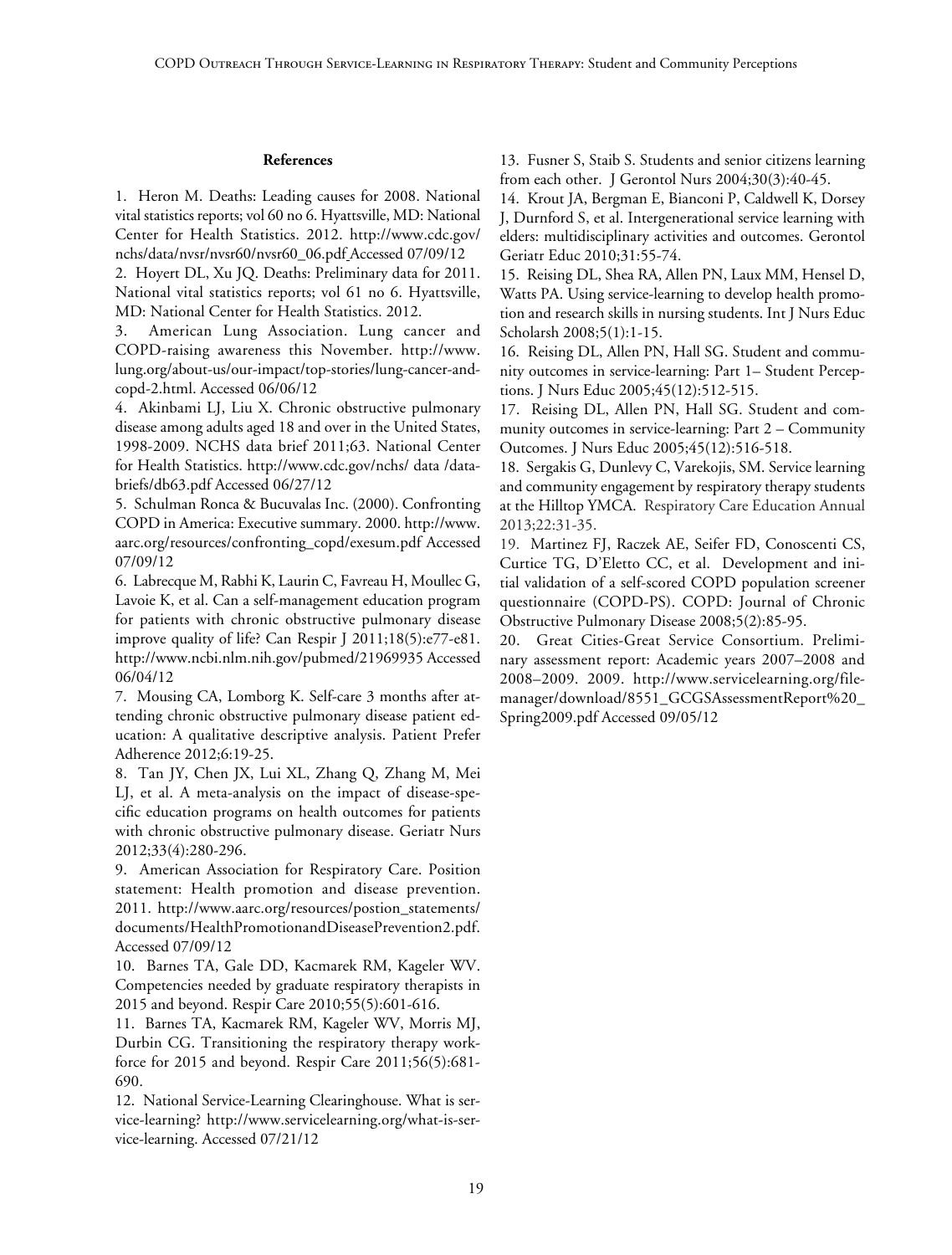# **The Effectiveness of Patient Educational Handouts on How to Use Drypowder Inhalers with Patients with Chronic Obstructive Lung Disease and the Patient's Ability to Generate Adequate Inspiratory Flow Rates**

**Archana B. Patel, MSRT, RRT-NPS**

**David L. Vines, MHS, RRT, FAARC**

**Brian Stein, MD, MS**

**Ellen A. Becker, PhD, RRT-NPS, RPFT, AE-C, FAARC**

#### **Abstract**

**BACKGROUND:** This pilot study tested the effectiveness of the American College of Chest Physicians (ACCP) device-specific patient education handouts in correcting dry-powder inhaler (DPI) technique in COPD patients. It also evaluated whether patients could generate the minimum peak inspiratory flow rate (PIFR) required for DPIs. **METHODS:** This study recruited participants from a pulmonary function laboratory and outpatient clinic in an urban academic medical center. Study participants were asked to demonstrate inhaler technique and graded with a device-specific checklist developed from the ACCP handout steps. All study participants also performed three PIFR maneuvers using the In-check DIAL™ to evaluate their ability to generate minimum PIFRs to ensure optimal drug delivery. **RESULTS:** 28 study participants participated in the study. There were differences in pre-post mean scores for study participants diagnosed with COPD using Advair<sup>®</sup> Diskus<sup>®</sup> (pre-intervention, = 6.79  $\pm$  1.19, post-intervention, = 7.71  $\pm$  0.91, n = 14) and Spiriva<sup>®</sup> (pre-intervention, = 6.07  $\pm$  1.93, post-intervention, = 7.38  $\pm$  1.33, n = 13). These increases in mean score after the intervention with the ACCP handout were statistically significant for both Advair Diskus (P=0.002) and Spiriva (P = 0.005). All study participants were able to generate the minimum PIFR necessary for medication delivery. **CONCLUSION:** The ACCP handouts alone without any verbal instructions significantly improved inhaler technique in the COPD population, although the sample is limited. For most patients seen in an outpatient clinic, peak inspiratory flow rates should not limit drug delivered from DPIs.

**Key Words:** Dry powder inhaler technique, patient education, chronic obstructive pulmonary disease, peak inspiratory flow rate.

Archana B. Patel, MSRT, RRT-NPS Department of Respiratory Care Services Virginia Commonwealth University Medical Center Richmond, VA patel.1005@gmail.com

David L. Vines, MHS, RRT, FAARC Department of Respiratory Care, Rush University Chicago, IL David\_Vines@rush.edu

Brian Stein MD, MS Rush University Medical Center Division of Pulmonary and Critical Care Medicine Chicago, IL Brian\_Stein@rush.edu Ellen A. Becker, PhD RRT-NPS RPFT AE-C FAARC Department of Respiratory Care Chicago, IL 60612 Ellen\_Becker@rush.edu Correspondence and Request for Reprints: Ellen A. Becker, PhD, RRT-NPS, RPFT, AE-C, FAARC Department of Respiratory Care AAC Suite 750 600 S. Paulina Street Chicago, IL 60612 Ellen\_Becker@rush.edu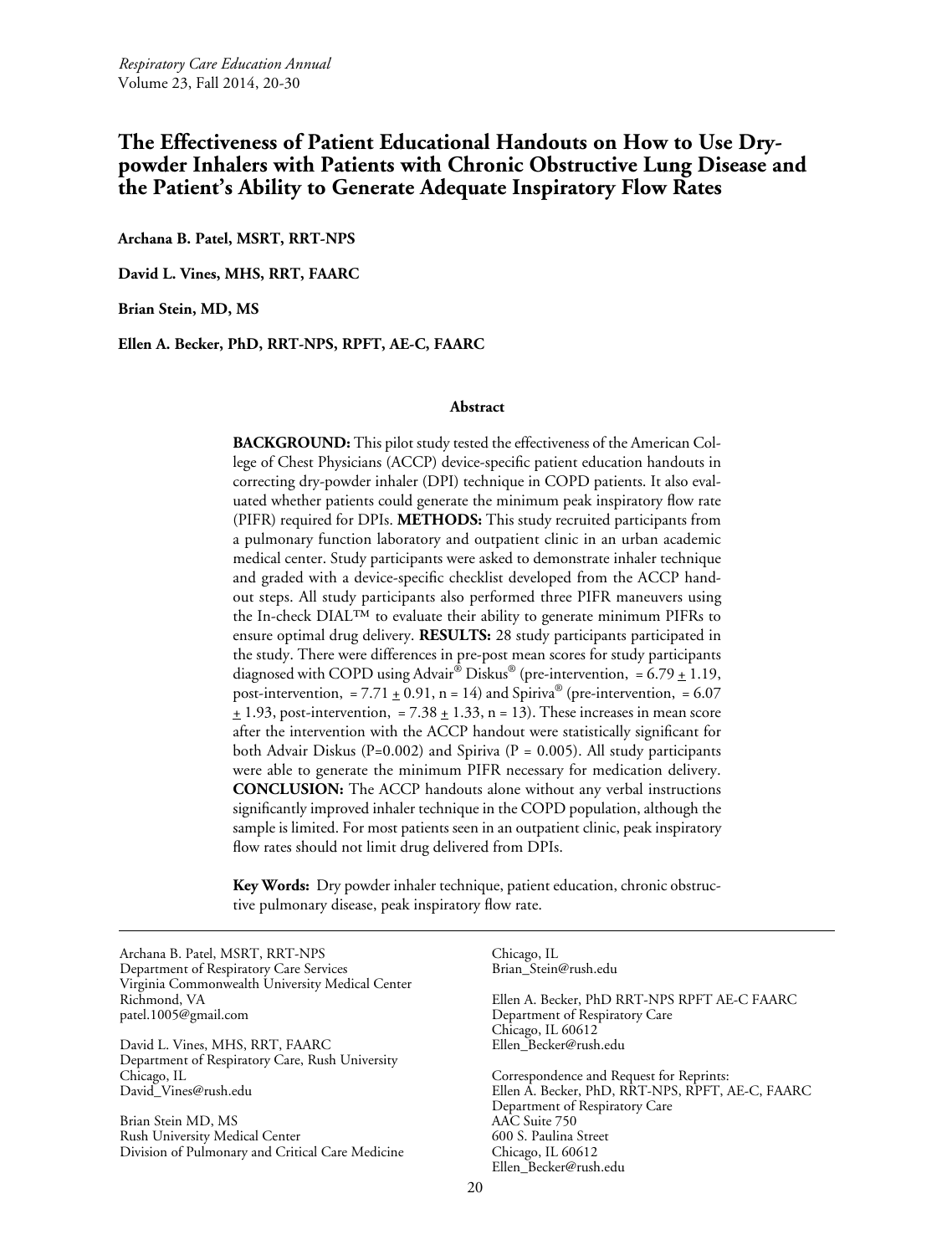#### **Introduction**

Patients with chronic obstructive pulmonary disease (COPD) are often prescribed medications that are delivered by a dry-powder inhaler (DPI). Effectiveness of drug delivery through these devices depends upon proper technique.<sup>1</sup> Several studies have shown a large variability in correct inhaler use regarding DPIs despite patients feeling confident regarding proper technique. $2-4$  One observational study enrolled 3811 patients who had been treated with an inhalation device for at least one month. They reported 49–55% of the patients using DPIs made at least one error in its use.<sup>5</sup> Others evaluated inhalation techniques as either "good," "adequate," or "poor" rating for asthma patients of all age groups using metered-dose inhalers (MDIs), Rotahaler® (GlaxoSmithKline, Research Triangle Park, NC), spacer devices, Turbuhaler® (AstraZeneca, Wilmington, DE), and Diskhaler® (GlaxoSmithKline). They found an overall of 25% of the patients had inadequate technique for all types of inhalers, with 19% unable to use the Diskhaler and  $4\%$  unable to use the Turbuhaler DPI at all. $^6$  While another study assessed inhalation technique of 20 hospitalized adults with asthma or COPD after written instructions alone, after written and verbal instructions, and the clinical use of the Diskhaler and Turbuhaler and found that 68 and 94% patients using the Diskhaler and Turbuhaler, respectively, performed inhalation technique incorrectly after written instructions alone.<sup>7</sup> Hesselink et al., conducted a cross-sectional study to assess prevalence on incorrect technique using a standardized inhaler-specific checklist, pulmonary function testing, and questionnaires. They found that 4% of patients had incorrect technique with the Diskhaler, and 31% of patients had incorrect technique with the Turbuhaler.<sup>3</sup> The variability in these findings may be due to differences in research design, assessment techniques, and population differences.

There are multiple causes for incorrect inhaler technique including low health literacy, $8.9$  insufficient inhaler education,<sup>10</sup> and multiple inhaler devices with differing instructions for use.<sup>11</sup> Incorrect inhaler technique is associated with poor disease control and increased use of unscheduled health care resources in patients with asthma and COPD.<sup>12</sup> To address some of these issues, the American College of Chest Physicians (ACCP) created handouts with visual and written instructions for multiple inhaler devices; however, the effectiveness of these handouts for improving patient technique has not been studied. Research on the effectiveness of DPI handouts for education in the COPD population is limited; however, one study demonstrated that verbal and written instructions improved DPI inhaler technique for at least five weeks. $^1$  Often, patients receive only written instructions for inhaler use in health care providers' offices.

Therefore, it is important to understand the impact of written instructions on patients' use of inhalers.

In addition to proper inhaler technique, patients must be able to generate sufficient inspiratory flow rates with a DPI to ensure adequate medication delivery to the lung. COPD is characterized by progressive expiratory airflow limitation; and patients with COPD may also have reduced inspiratory flow,<sup>10</sup> which could influence deposition of the inhaled drug. Various studies demonstrate different variables that may influence the patient's inability to generate adequate inspiratory flow. These include, in part, disease severity, age, sex, and inhaler resistance.<sup>13-17</sup> It is important to establish whether patients with COPD can generate adequate peak inspiratory flow rates (PIFRs) in order to determine whether particular DPIs are appropriate for that patient. For Advair<sup>®</sup> Diskus<sup>®</sup> (GlaxoSmithKline), manufacturer specifications recommend inspiratory flow rates of 30 L/min  $-$  90 L/min.<sup>16</sup> According to the prescribing information for Spiriva® HandiHaler<sup>®18</sup> (Boehringer Ingleheim Pharmaceuticals, Ridgefield, CT), a minimum inspiratory flow of 20 L/min is needed to deliver this medication. A different drug-delivery device, such as a metered-dose inhaler may be more appropriate if patients cannot generate adequate flows.

The primary aim of this study was to assess the effectiveness of the ACCP handouts on improving inhaler technique. The secondary aim was to assess the ability of patients with COPD to generate the minimum PIFR required to obtain the therapeutic dose from their inhaler based on manufacturer specifications.

#### **Methods**

All study participants were recruited from the pulmonary function laboratory and outpatient pulmonary clinic at an urban academic medical center. All study participants signed an informed consent and HIPAA authorization form approved by an Institutional Review Board.

Study participants were included for study if they had a diagnosis of COPD and demonstrated comprehension of the written word by reading and paraphrasing one paragraph from the informed consent. Obstructive disease was confirmed by lung function testing and medical history. Spirometry was performed with study participants if their spirometry data were older than six months or they had missing spirometry data. Study participants were excluded if they did not have a diagnosis of COPD, did not demonstrate airway obstruction on spirometry, were not currently prescribed a DPI, (study participants with their first prescription for a DPI on the day of enrollment were also excluded), had an exacerbation of COPD or respiratory illness in the past seven days or hospitalization for COPD within past four weeks. These exclusion criteria were based on a previous study.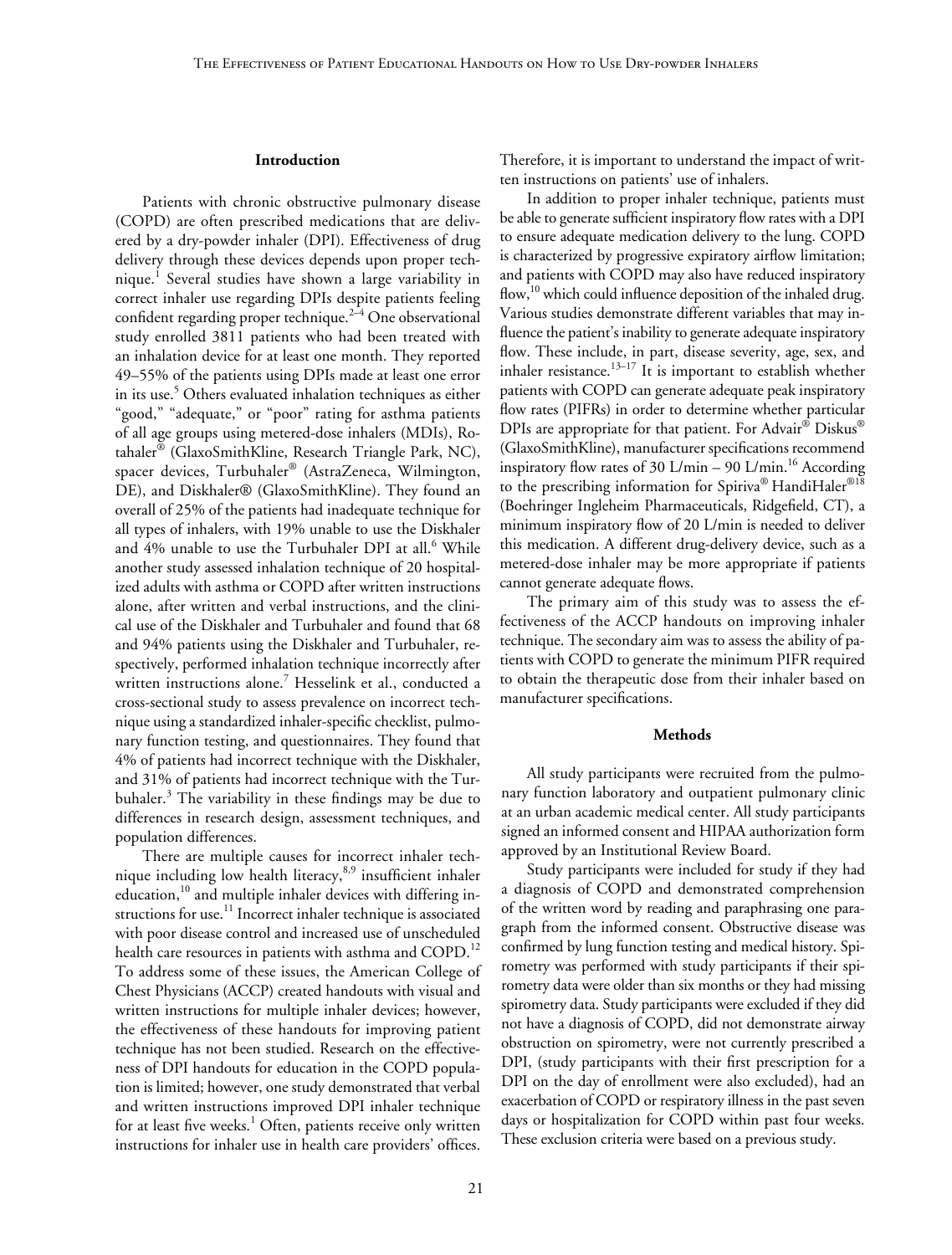All study participants were asked to demonstrate DPI use using a placebo device. They were graded on their technique based on a device-specific checklist (Appendix A) derived from the ACCP educational handouts. One researcher performed all the technique evaluations and used the checklist as a scoring guide, giving the participant a point for every step completed correctly. A total score for each evaluation was computed by taking the sum of all correct steps. Advair Diskus had a total of nine possible points and Spiriva HandiHaler had a total of 10 possible points on the grading scale. Following their assessment of inhaler technique, participants received and were instructed to read an ACCP handout corresponding to their inhaler. Participants were allowed to take as much time as needed to read the materials. No feedback or questions were answered about the handout material or inhaler technique until the post-intervention technique evaluation was completed. If the study participant performed the technique accurately, a post-intervention technique evaluation was not performed. After reviewing the ACCP handout, the study participants re-demonstrated the use of their DPI and were rescored using the same checklist. Any errors in inhaler use such as omitted or improper sequencing of steps in the DPI technique were verbally corrected and study participants had the opportunity to ask any remaining questions. Next, participants were asked to perform three PIFR maneuvers using the In-Check DIAL™ (Clement Clark International, UK) to determine if they could obtain the adequate peak inspiratory flow rate for their prescribed DPI. The values for study participants who exceeded the threshold for the In-Check DIAL™ (PIFR >120 L/min) were recorded as 120 L/min.

| Table 1                                            |
|----------------------------------------------------|
| Study Participant Demographic Information for ACCP |
| Handout Evaluation                                 |

|                 | Advair Diskus $(n = 14)$<br>Mean $\pm$ SD | Spiriva $(n = 13)$<br>Mean $\pm$ SD, |  |
|-----------------|-------------------------------------------|--------------------------------------|--|
| Age (years)     | $71.5 \pm 10.62$                          | $67.92 \pm 8.1$                      |  |
| Height (inches) | $65.04 \pm 4.89$                          | $64.73 \pm 3.80$                     |  |
| Weight (pounds) | $187.21 \pm 46.57$                        | $153.31 \pm 33.78$                   |  |

\_\_\_\_\_\_\_\_\_\_\_\_\_\_\_\_\_\_\_\_\_\_\_\_\_\_\_\_\_\_\_\_\_\_\_\_\_\_\_\_\_\_\_\_\_\_\_\_\_\_\_\_\_\_\_\_\_\_\_\_\_\_\_\_\_\_\_\_\_\_

Means and standard deviations were reported for continuous variables. A paired t-test using an alpha level of  $\leq 0.05$ was used to determine if there was a significant change in mean score after reading the ACCP handout. The proportion of patients who could generate the recommended minimum PIFR was calculated.

# **Results**

Thirty-seven participants were enrolled in the study; nine were excluded from data analysis as they did not meet the diagnostic criteria for COPD. Although the excluded patients had a diagnosis of COPD in their medical record, these participants had  $FEV<sub>1</sub>/FVC$  ratios  $\geq$ 70% on spirometry, which according to the Global Initiative for Chronic Obstructive Lung Disease (GOLD) guidelines does not support a diagnosis of  $COPD<sup>10</sup>$  Twenty-eight study participants were included in the final analysis, 17 females and 11 males. Study participant demographics are summarized in Tables 1 and 2. One study participant from the Advair

#### Table 2

*Study Participant Demographic Frequencies for ACCP Handout Evaluation*

|                                          | Advair Diskus n $(\% )$ n = 14 |                | Spiriva n $(\%)$ n = 13 |                      |
|------------------------------------------|--------------------------------|----------------|-------------------------|----------------------|
| Sex                                      |                                |                |                         |                      |
| Female                                   | 10(71.4)                       |                | 7(53.8)                 |                      |
| Race                                     |                                |                |                         |                      |
| Caucasian                                | 7(50.0)                        |                | 7(53.8)                 |                      |
| African American                         | 4(28.6)                        |                | 5(38.5)                 |                      |
| Asian                                    | 1(7.1)                         |                | 1(7.7)                  |                      |
| Hispanic                                 | 2(14.3)                        |                |                         |                      |
| COPD GOLD Grade*                         | Pre $FEV_1^{\dagger}$          | Post $FEV_1^*$ | Pre $FEV_1^{\dagger}$   | Post $FEV_1^{\ddag}$ |
| GOLD I (FEV <sub>1</sub> % $\geq 80\%$ ) |                                | 1(7.1)         |                         |                      |
| GOLD II (FEV <sub>1</sub> % 50–79%)      | 1(7.1)                         | 7(50)          |                         | 3(23.1)              |
| GOLD III (FEV <sub>1</sub> % 30–49%)     | 2(14.3)                        | 2(14.3)        | 1(7.7)                  | 2(15.4)              |
| GOLD IV (FEV <sub>1</sub> % <30%)        |                                | 1(7.1)         |                         | 7(53.8)              |

\*GOLD stage based upon Global Initiative for Chronic Obstructive Lung Disease (GOLD). Global Strategy for the Diagnosis, Management and Prevention of COPD.

 $^{\dagger}$  Patient did not have post-bronchodilator spirometry, so pre-bronchodilator FEV<sub>1</sub> value was used to assign COPD GOLD grade.

 $*$  Post-bronchodilator FEV<sub>1</sub> value used to assign COPD GOLD grade.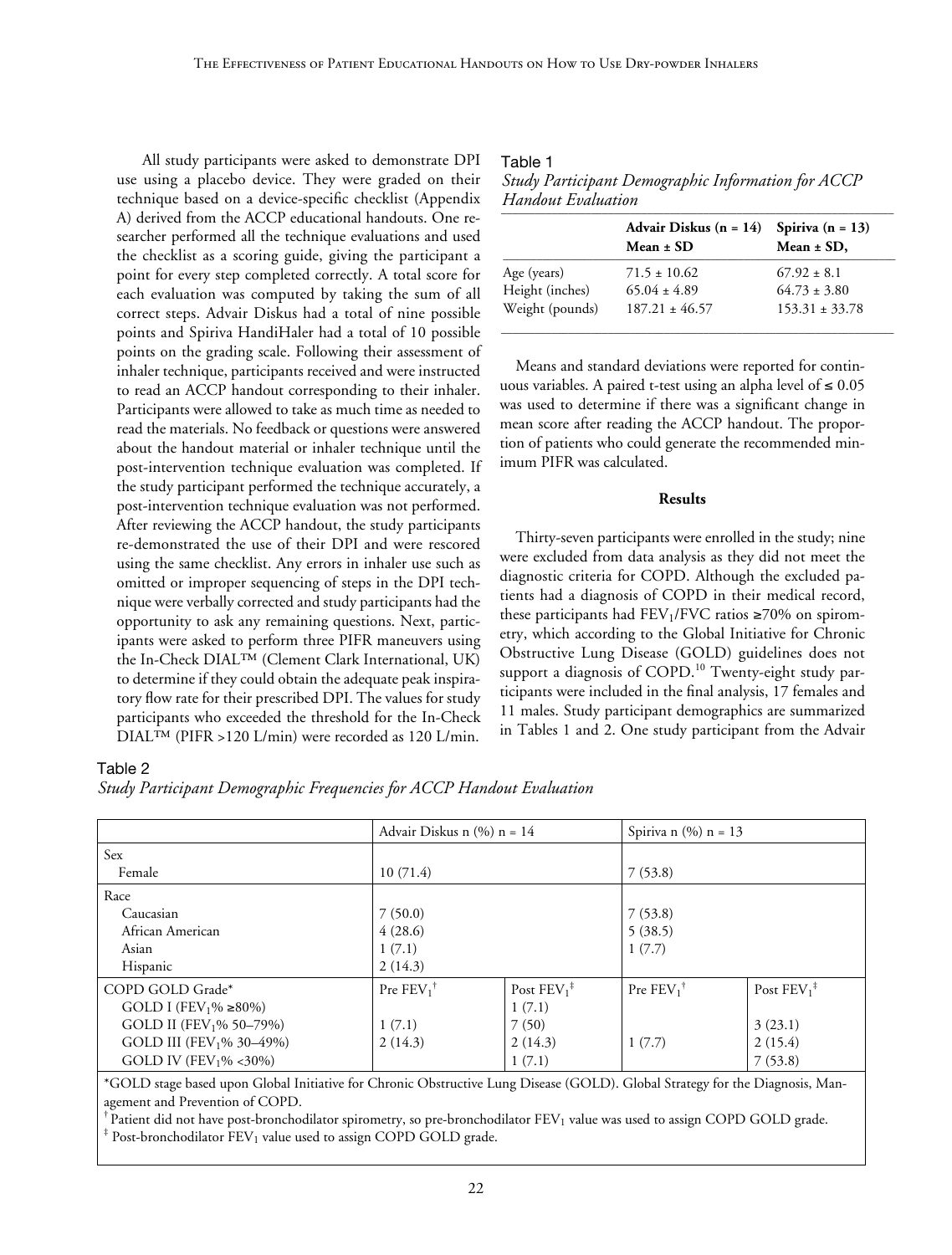# Table 3 *Commonly Missed Steps*

| ADVAIR® DISKUS®                                                                                                                                                                            | Pre-Intervention<br>n(%) | Post-Intervention<br>n(%) |
|--------------------------------------------------------------------------------------------------------------------------------------------------------------------------------------------|--------------------------|---------------------------|
| Turn head and breathe out normally.<br><b>NEVER BREATHE OUT INTO THE</b><br><b>DISKUS</b>                                                                                                  | Completed: 0 (0)         | Completed: 3 (21.4)       |
| Remove Diskus from mouth. HOLD your<br>breath for 10 seconds. If you cannot hold<br>your breath for 10 seconds, hold your<br>breath as long as you can. Turn your head,<br>and breathe out | Completed: 8 (57.1)      | Completed: 13 (92.9)      |
| Rinse your mouth with water. Spit the<br>water out; do not swallow it.                                                                                                                     | Completed: 10 (71.4)     | Completed: 12 (85.7)      |
| SPIRIVA <sup>®</sup> HANDIHALER <sup>®</sup>                                                                                                                                               |                          |                           |
| Press the button on the side of the Han-<br>diHaler just ONCE. This will break the<br>capsule open and release the powder for you<br>to breathe in.                                        | Completed: 7 (53.8)      | Completed: 13 (100)       |
| Sit up straight or stand. Breathe out all the<br>way. Make sure you NEVER BREATHE<br>OUT into the HandiHaler.                                                                              | Completed: 4 (30.8)      | Completed: 6 (46.2)       |
| Remove the HandiHaler from your mouth<br>and HOLD your breath for 10 seconds. If<br>you cannot hold your breath for 10 seconds,<br>hold your breath as long as you can.                    | Completed: 6 (46.2)      | Completed: 9 (69.2)       |
| To make sure you got all the medicine, re-<br>peat steps 7-9.                                                                                                                              | Completed: 6 (46.2)      | Completed: 6 (46.2)       |
| After you have taken the medicine, pull up<br>on the mouthpiece and dump capsule in a<br>trash can. Do not touch the capsule. Close<br>the mouthpiece and the dust cap for storage.        | Completed: 7 (53.8)      | Completed: 9 (69.2)       |
| Wash your hands after using this device                                                                                                                                                    | Completed: 0 (0)         | Completed: 3 (23.1)       |

Diskus group had a perfect score on the pre-intervention technique evaluation and was excluded from analysis of the primary aim of the study, which evaluated the effectiveness of the ACCP handouts but was included in the secondary aim analysis that evaluated whether patients with COPD could generate adequate PIFRs.

# **Inhaler Technique**

The Advair Diskus pre-intervention and post-intervention scores for 14 participants showed means and standard deviations (in parentheses) of 6.79 (1.19) and 7.71 (0.91), respectively. For Spiriva, the pre-intervention and post-intervention scores for 13 participants had means and standard deviations (in parentheses) of 6.07 (1.93) and 7.38 (1.33), respectively. The study found that there was a significant increase in mean score after the intervention with the ACCP handout for Advair Diskus (paired  $t_{13}$  =3.789,  $p=0.002$ ) and Spiriva (paired t<sub>12</sub> = 3.423, p=0.005).

#### **Peak Inspiratory Flow Rate**

For both Advair Diskus and Spiriva, 100% (n = 27) of patients were able to generate the minimum PIFR stated by their respective manufacturers.

# **Discussion**

Providing the study participants the ACCP handout resulted in a statistically significant improvement on inhaler technique for using Advair Diskus and Spiriva. The percent change in rated scores ranged from 0 to 50% in study participants using Advair Diskus and 0 to 200% in study participants using Spiriva. Only two study partici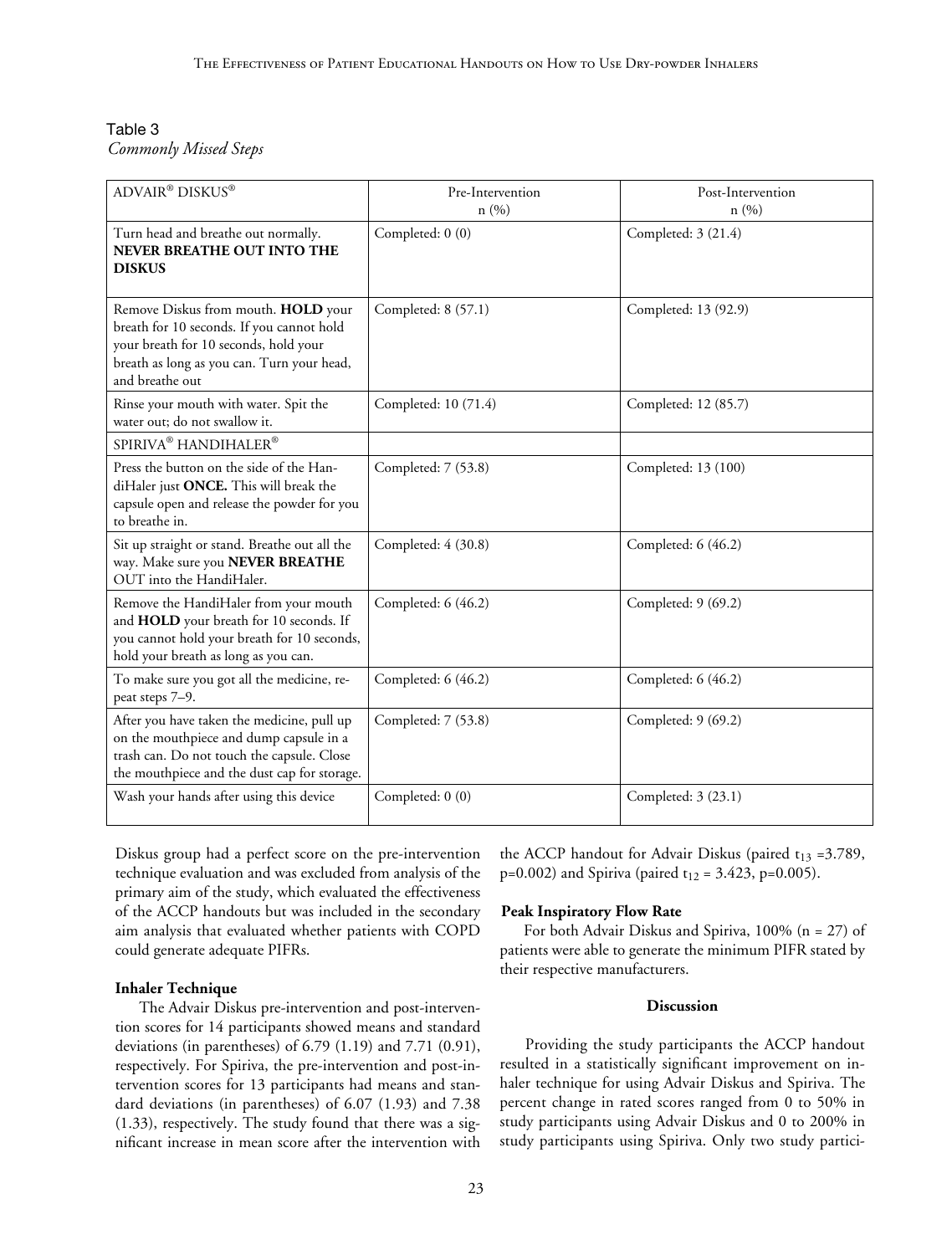pants using Advair Diskus and one study participant using Spiriva achieved a perfect score after intervention with their respective ACCP handout.

While the ACCP handout significantly improved patient technique, verbal feedback may still be necessary to ensure and reinforce technique. Table 3 lists the number of study participants who correctly completed commonly missed steps for each device. While some steps did show improvement post-intervention, others did not. One key step that did not show improvement in either Advair Diskus or Spiriva was to exhale away from the inhaler prior to taking the maximal inhalation. Common mistakes made in this step were not exhaling at all or exhaling while facing the inhaler. Significant improvements were made in the breath-hold step for both Advair Diskus and Spiriva. We acknowledge that some steps may be more important than other steps with regard to DPI use. For example, exhaling away from the inhaler should be considered less important than charging the Diskus or loading the HandiHaler correctly. Nonetheless, the intervention did show improvement in steps that would be considered critical for adequate drug delivery including the breath-hold step for both Advair Diskus and Spiriva and the "Press the button on the side of the HandiHaler just **'ONCE'** step" for Spiriva.

All study participants ( $n = 28$ ) were able to generate the minimum PIFR as stated by both the inhaler manufacturers. Previous studies showed that age, gender, and disease severity all have an impact on PIFR; however, in this study, no relationship was seen. This could potentially be explained by differences in sample size and methods of analysis. Although Malmberg and colleagues reported in their study that most patients with COPD could generate an adequate PIFR, they also concluded that age and gender were greater determinants of PIFR than disease severity.<sup>14</sup> The study by Janssens and colleagues included a sample of elderly males  $(n = 40)$ who ranged from  $70-87$  years old,<sup>13</sup> and the study by Jarvis et al. enrolled 53 patients including males and females ranging from 65–89 years with a mean age of 73.5 years.<sup>15</sup> Jarvis concluded that there was a significant indirect relationship between age and PIFR, and Janssens et al. concluded that PIFR is decreased in the elderly population independent of a diagnosis of COPD. Although both of these studies demonstrated an inverse relationship between age and PIFR, our findings differed. The current study included males and females ranging from 47–88 years old. Our broader age range and small sample size may explain why we were unable to demonstrate a relationship between age and PIFR.

While we assessed whether or not the study participants were able to generate the minimum PIFR needed to obtain a therapeutic dose, many had PIFRs exceeding the recommended flow rates and required coaching to not exceed recommended flow rates. Many of our participants inhaled at flows that exceeded the maximum flow provided by the manufacturer of the DPI (90 L/min for Advair<sup>16</sup> and 45.6 L/min for Spiriva<sup>18</sup>). This finding is in contrast to a  $2007$ study from UK that concluded that patients with COPD, particularly those with moderate to severe obstruction, have trouble achieving the minimum PIFR.17 Our conflicting findings may be attributed to differences in sample size and variability among our participants. The UK study was comprised of 163 study participants with largely moderate (40%) and severe (38%) disease while our study included only 27 patients in the secondary aim with mostly moderate  $(n = 10 37%)$  and very severe  $(n = 9, 33%)$  obstruction. A small difference in our study sample classification method may explain our divergent findings. We categorized patients based on GOLD spirometric severity, while the UK study classified their study participants into three groups: mild (FEV<sub>1</sub> 50–80%), moderate (FEV<sub>1</sub> 30–49%), and severe (FEV<sub>1</sub> <30%), which may have resulted in finding more participants with severe COPD. Therefore, patients classified as mild, moderate, and severe in the UK study would have been classified as moderate, severe, and very severe in our study.

Another explanation as to why the study participants in this study had no trouble generating the minimum PIFR could be that this study enrolled only patients who were not experiencing any respiratory illness or COPD exacerbation at time of participation. Patients were carefully screened to ensure that patients who were not at their normal baseline were excluded. If study participants had a respiratory illness or COPD exacerbation, there would be a greater chance that some study participants would fail to generate the minimum PIFR. The UK study used patients with "stable" COPD, which was defined as not requiring oral prednisone or a change in inhaled medications in the previous four weeks.<sup>17</sup> This difference in patient selection may contribute to why our results were different.

Another potential explanation could be the timing of the PIFR measurement. In this current study, participants completed their PIFR measurements after they were educated on proper inhalation technique and were given feedback on their technique, which may have influenced patient effort during the PIFR measurement.

#### **Limitations**

Limitations of this study include the small sample size and convenience sampling. Recruitment of patients was severely limited by patient time constraints and scheduling during their clinic visit. Because the sample was one of convenience, the current sample may not be representative of all patients with COPD, thus limiting the generalizability of our findings. It is important to note that not all patients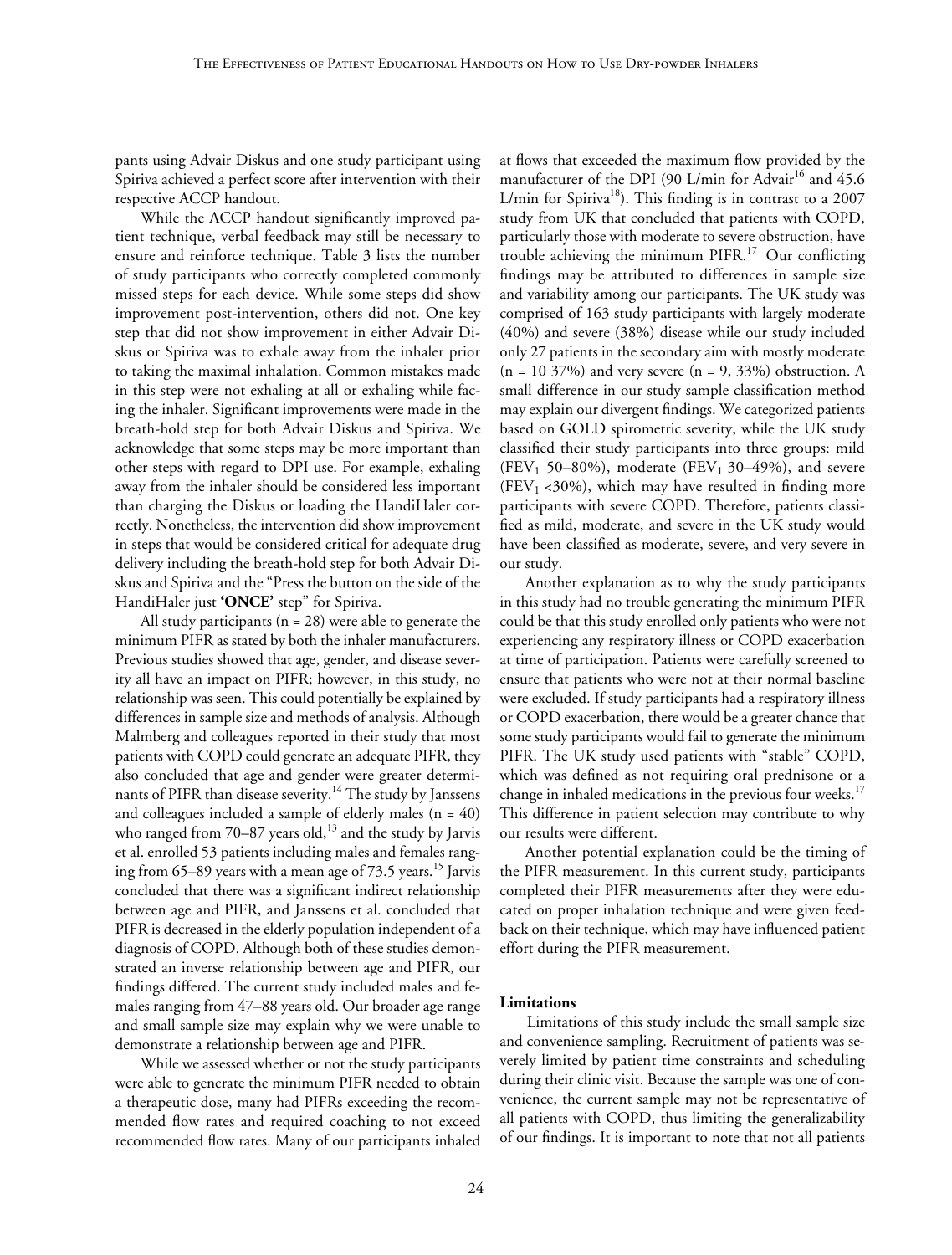had post-bronchodilator PFTs within the past six months, which limited our ability to accurately assess the severity of our sample in accordance with GOLD guidelines. We cannot entirely generalize our findings to other DPIs such as the Turbuhaler or Twisthaler® (Merck & Co. Inc., Whitehouse Station, NJ). However, while our sample did not use these devices, the PIFRs generated by our participants would have been adequate for these devices as well.

The importance of assessing the effectiveness of the ACCP inhaler handouts or other written instructions for inhaler use remains clear. The focus of further research should be on steps that are clinically meaningful such as charging the device, breath holding, and placing mouth in correct spot on device rather than steps that are less important such as exhaling away from the inhaler. The long-term effectiveness of the handouts should also be assessed to determine whether use of the handouts improves clinical outcomes. Determining whether patients can generate adequate PIFRs is clearly important. More data are needed to clearly define risk factors for not being able to generate the minimum PIFR for adequate drug delivery. Assessing PIFR in the inpatient population could also be beneficial to ascertain whether patients currently experiencing respiratory illness or a COPD exacerbation can generate a sufficient PIFR when DPIs are used.

This study showed that the ACCP handout is an effective teaching tool and reinforces the benefit of providing written handouts to patients during inhaler education sessions. A surprising finding was that COPD patients were able to generate adequate PIFRs in order to receive the appropriate medication dose from their respective DPIs. Respiratory therapists and other chronic disease educators need to consider measuring PIFR periodically and when lung function changes.

# **Conclusions**

The ACCP handouts alone without any verbal instructions had a statistically significant improvement in correct inhaler technique for patients with COPD who use DPIs. However, the clinical significance, of this improvement remains unclear and was not measured in this study. Irrespective of patient age, gender, or disease severity, all study participants were able to generate the minimum PIFR needed to ensure drug delivery as stated by the inhaler manufacturer.

# **References**

1. Broeders ME, Molema J, Hop WC, Folgering HT. Inhalation profiles in asthmatics and COPD patients: Reproducibility and effect of instruction. J Aerosol Med 2003;16(2):131–141.

2. Lavorini F, Magnan A, Dubus JC, Voshaar T, Corbetta L, Broeders M, et al. Effect of incorrect use of dry powder inhalers on management of patients with asthma and COPD. Respir Med 2008;102(4):593–604.

3. Hesselink AE, Penninx BW, Wijnhoven HA, Kriegsman DM, van Eijk JT. Determinants of an incorrect inhalation technique in patients with asthma or COPD. Scand J Prim Health Care 2001;19(4):255–260.

4. Press VG, Arora VM, Shah LM, Lewis SL, Charbeneau J, Naureckas ET, et al. Teaching the use of respiratory inhalers to hospitalized patients with asthma or COPD: A randomized trial. J Gen Intern Med 2012;27(10):1317– 1325.

5. Molimard M, Raherison C, Lignot S, Depont F, Abouelfath A, Moore N. Assessment of handling of inhaler devices in real life: An observational study in 3811 patients in primary care. J Aerosol Med 2003;16(3):249–254.

6. Hilton S. An audit of inhaler technique among asthma patients of 34 general practitioners. Br J Gen Pract 1990;40(341):505–506.

7. Nimmo CJ, Chen DN, Martinusen SM, Ustad TL, Ostrow DN. Assessment of patient acceptance and inhalation technique of a pressurized aerosol inhaler and two breath-actuated devices. Ann Pharmacother 1993;27(7– 8):922–927.

8. Paasche-Orlow MK, Riekert KA, Bilderback A, Chanmugam A, Hill P, Rand CS, et al. Tailored education may reduce health literacy disparities in asthma self-management. Am J Respir Crit Care Med 2005;172(8):980–986.

9. Press VG, Arora VM, Shah LM, Lewis SL, Ivy K, Charbeneau J, et al. Misuse of respiratory inhalers in hospitalized patients with asthma or COPD. J Gen Intern Med 2011;26(6):635–642.

10. Global Initiative for Chronic Obstructive Lung Disease. Global Strategy for the Diagnosis, Management and Prevention of COPD (Updated 2013). Global Initiative for Chronic Obstructive Lung Disease; 2013

11. van der Palen J, Klein J, van Herwaarden C, Zielhuis G, Seydel E. Multiple inhalers confuse asthma patients. European Respiratory Journal 1999;14(5):1034–1037.

12. Melani AS, Bonavia M, Cilenti V, Cinti C, Lodi M, Martucci P, et al. Inhaler mishandling remains common in real life and is associated with reduced disease control. Respir Med 2011;105(6):930–938.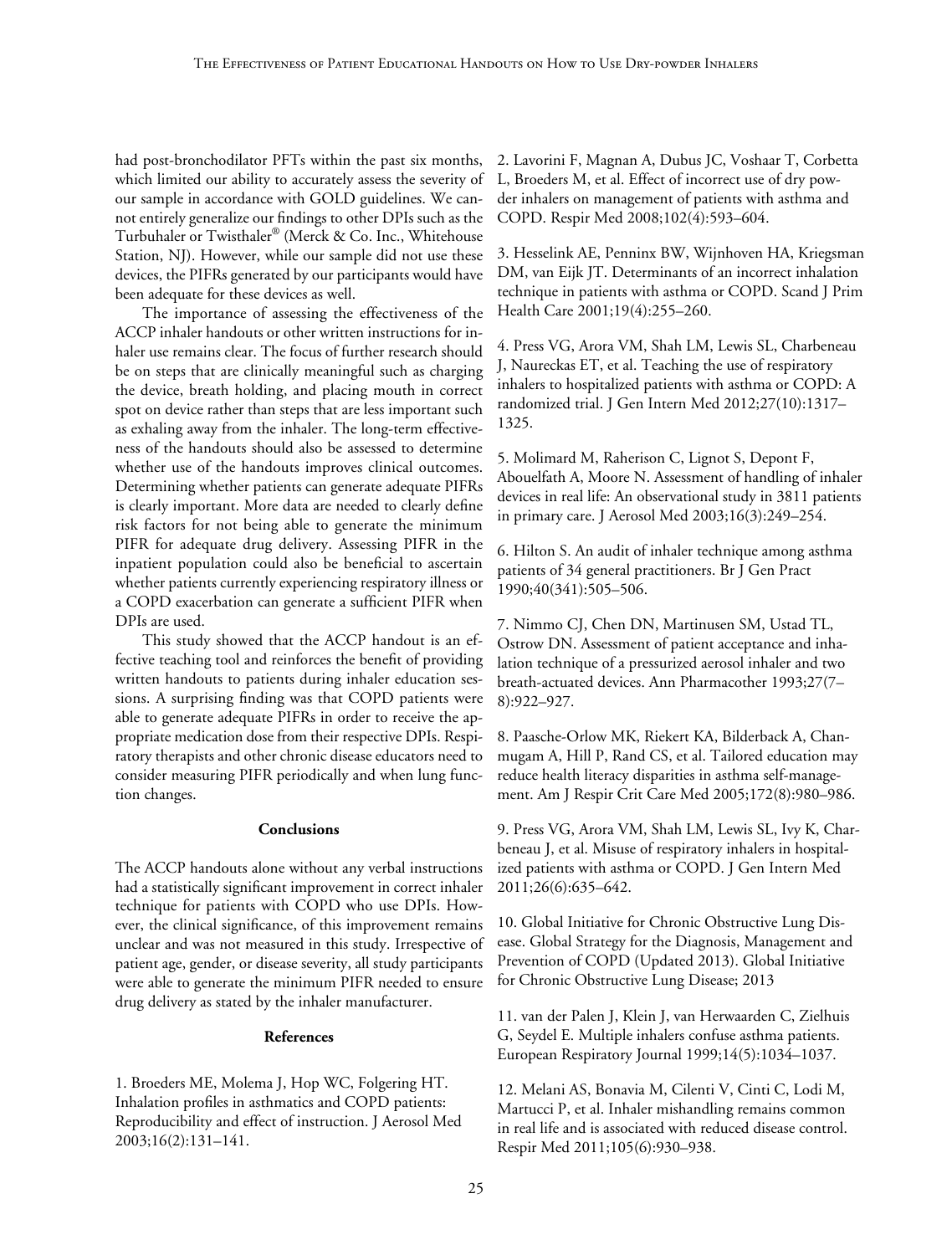13. Janssens W, VandenBrande P, Hardeman E, De Langhe E, Philps T, Troosters T, et al. Inspiratory flow rates at different levels of resistance in elderly COPD patients. Eur Respir J 2008;31(1):78–83.

14. Malmberg LP, Rytila P, Happonen P, Haahtela T. Inspiratory flows through dry powder inhaler in chronic obstructive pulmonary disease: age and gender rather than severity matters. Int J Chron Obstruct Pulmon Dis 2010;5:257–262.

15. Jarvis S, Ind PW, Shiner RJ. Inhaled therapy in elderly COPD patients; time for re-evaluation? Age Ageing 2007;36(2):213–218.

16. van der Palen J. Peak inspiratory flow through Diskus and Turbuhaler, measured by means of a peak inspiratory flow meter (In-Check DIAL®). Respir Med 2003;97(3):285–289.

17. Al-Showair RAM, Tarsin WY, Assi KH, Pearson SB, Chrystyn H. Can all patients with COPD use the correct inhalation flow with all inhalers and does training help? Respir Med 2007;101(11):2395-2401.

18. Spiriva® HandiHaler®. [www.spiriva.com,](http://www.spiriva.com) *Accessed June 06, 2014*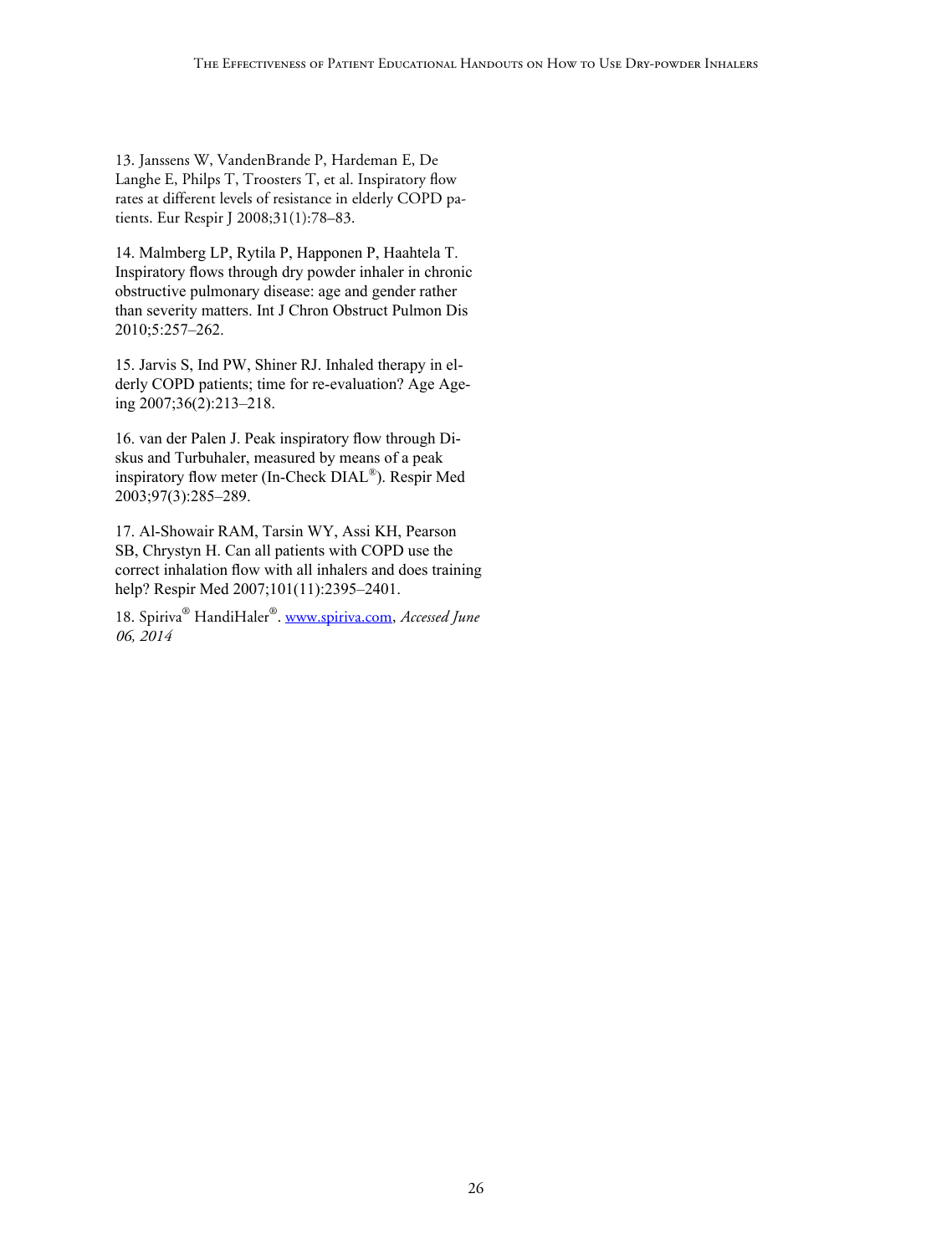|                |                                                         | <b>COMPLETED</b> | <b>NOT COMPLETED</b> | <b>COMPLETED</b><br><b>INCORRECTLY</b> |
|----------------|---------------------------------------------------------|------------------|----------------------|----------------------------------------|
|                | <b>DISKUS®</b>                                          |                  |                      |                                        |
| $\mathbf{1}$   | Hold in 1 hand, put thumb in grip, push<br>open.        |                  |                      |                                        |
| $\mathbf{2}$   | Hold Diskus level w/ mouthpiece facing<br>you.          |                  |                      |                                        |
| 3              | Slide lever away (click). DO NOT TIP.                   |                  |                      |                                        |
| $\overline{4}$ | Turn head — breathe out.                                |                  |                      |                                        |
| 5              | Put mouthpiece between lips, seal, fast and<br>deep     |                  |                      |                                        |
| 6              | Remove from mouth, breath hold 10 sec.                  |                  |                      |                                        |
| 7              | Slide grip back (click).                                |                  |                      |                                        |
| 8              | Rinse mouth, spit, don't swallow<br>(corticosteroid).   |                  |                      |                                        |
| 9              | Check dose counter to see remaining<br>number of doses. |                  |                      |                                        |
|                | <b>Total Points</b>                                     |                  |                      |                                        |

# **APPENDIX A - ACCP Checklist**

|              |                                                                                                             | <b>COMPLETED</b> | <b>NOT COMPLETED</b> | <b>COMPLETED</b><br><b>INCORRECTLY</b> |
|--------------|-------------------------------------------------------------------------------------------------------------|------------------|----------------------|----------------------------------------|
|              | <b>SPIRIVA HANDIHALER</b>                                                                                   |                  |                      |                                        |
| 1            | Open HandiHaler and mouthpiece.                                                                             |                  |                      |                                        |
| $\mathbf{2}$ | Remove one capsule, making sure other<br>capsules remain sealed.                                            |                  |                      |                                        |
| 3            | Place capsule in center chamber. Close<br>mouthpiece until you hear click.                                  |                  |                      |                                        |
| 4            | Press button ONCE to break capsule open<br>and release powder.                                              |                  |                      |                                        |
| 5            | Sit/stand up straight. Breathe out com-<br>pletely. Don't breathe out into HandiHaler.                      |                  |                      |                                        |
| 6            | Put mouthpiece between lips. Make tight<br>seal. Breathe in FAST AND DEEP.                                  |                  |                      |                                        |
| 7            | Remove HandiHaler from mouth and hold<br>breath for 10 seconds or as long as possible.                      |                  |                      |                                        |
| 8            | Repeat 5-7 to make sure you got all the<br>medicine.                                                        |                  |                      |                                        |
| 9            | Pull up mouthpiece, dump capsule in trash<br>can. Do not touch capsule. Close mouth-<br>piece and dust cap. |                  |                      |                                        |
| 10           | Wash hands.                                                                                                 |                  |                      |                                        |
|              | <b>Total Points</b>                                                                                         |                  |                      |                                        |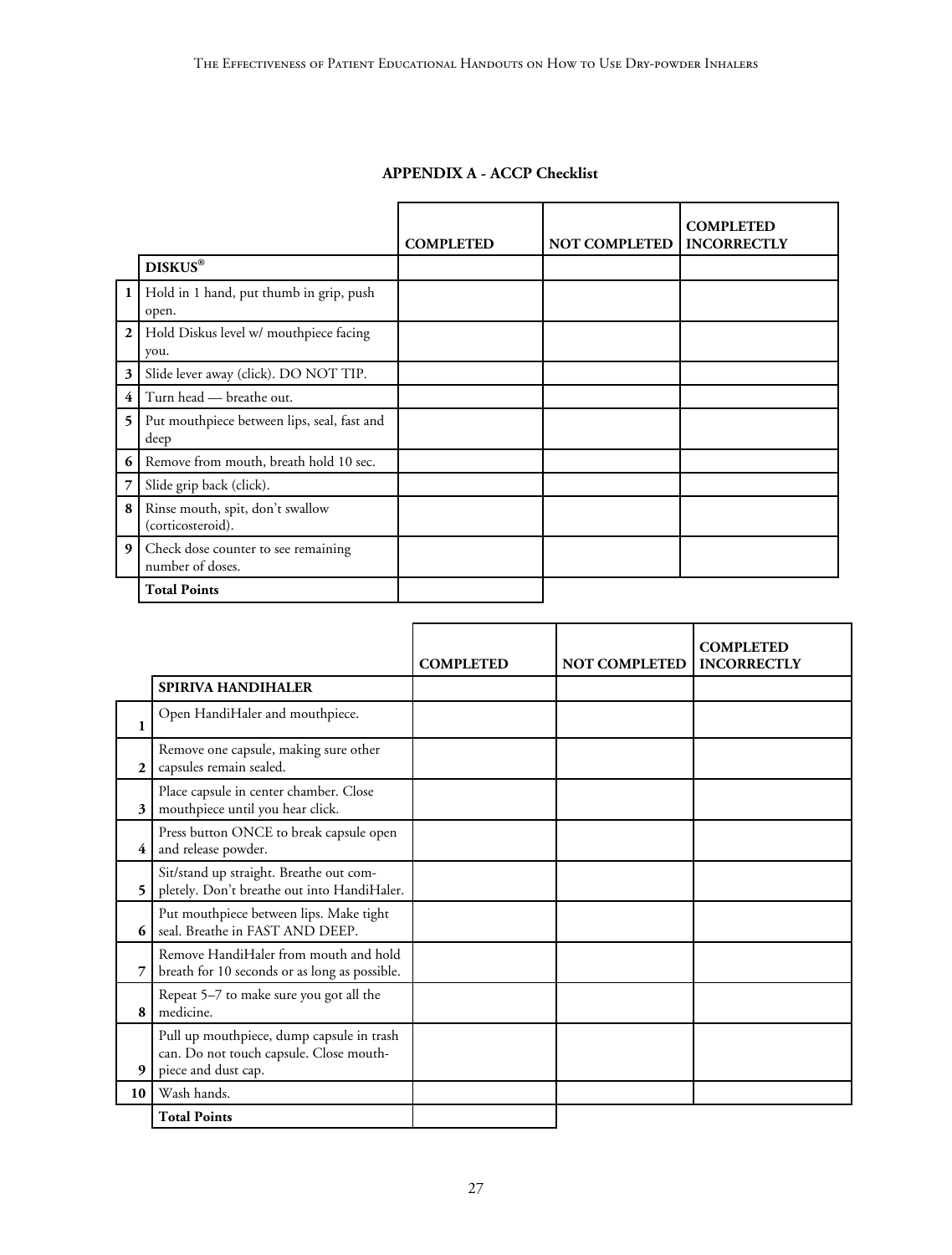# **Predictors of Success in a Baccalaureate Respiratory Therapy Program**

**Christine K. Sperle, MEd, RRT, AE-C** 

#### **Abstract**

**Background:** The purpose of this study was to examine the relationship between select program admission criteria and success in the professional phase of a baccalaureate respiratory therapy program. **Methods:** This study examined the records of a total of 52 students admitted to a four-year RT program from 2003–2009. Pearson's correlation coefficient (Pearson's r) statistical tests and multiple regression analyses were utilized for this study at a 0.05 level of significance. **Results:**  The criterion with the greatest predictive strength for success in the respiratory therapy program was science GPA. Moderate correlations were also found between RT GPA and CRT examination scores, RT GPA and WRRT examination scores, clinical GPA and CRT examination scores, and clinical GPA and WRRT examination scores. **Conclusions:** The results of this study suggest that science GPA and prerequisite GPA continue to be useful predictors of RT GPA and may also be valuable predictors of clinical GPA and success on national board examinations. However, including criteria such as high school rank and student perception of academic ability along with interview scores and reference letters may increase the predictive strength of these criteria. Implications for further research regarding predictors of success in a baccalaureate respiratory therapy program will be discussed.

**Key Words:** respiratory therapy, program success, admission criteria, GPA, CRT, WRRT

Correspondence and Request for Reprints: Christine K. Sperle, MEd, RRT, AE-C Assistant Professor Director of Clinical Education Respiratory Therapy Program University of St. Mary St. Alexius Medical Center Bismarck, ND 58506 [csperle@primecare.org](mailto:csperle@primecare.org)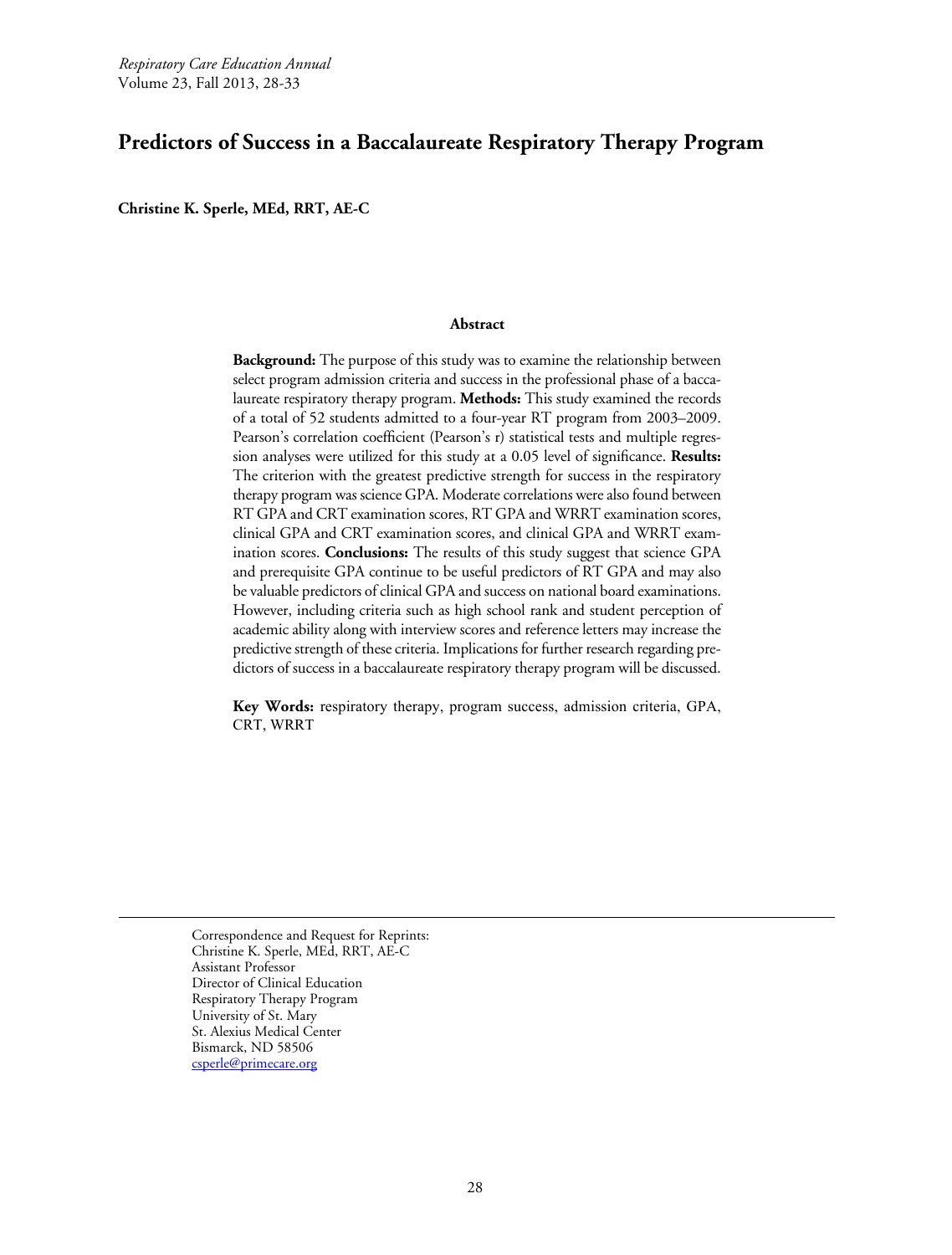A major challenge for respiratory therapy education programs is to produce professionals with the knowledge and skills to function effectively in the current health care environment. Although the application process varies among schools, respiratory therapy applicants typically submit transcripts of previous course work. While education programs are careful to select those candidates most likely to succeed, it is critical to determine which factors are more likely to be correlated with success in the program and on the national licensing examinations.

Predictors of academic success have traditionally consisted of cognitive measures such as high school grade point average (GPA), pre-admission GPA, GPA in select courses such as math and science, and standardized test scores such as the American College Test (ACT) and Scholastic Assessment Test (SAT). Non-cognitive measures such as reference letters and personal interviews have also been used in addition to cognitive measures to predict academic performance. However, many programs still rely on these traditional measures and put a great deal of emphasis on overall GPA and science GPA.<sup>1-3</sup>

Although research has demonstrated that cognitive measures are the best predictors of academic performance, $4-6$  little attention has been given to predictors of clinical performance in respiratory therapy programs. Since the completion of an academic program precedes becoming a successful therapist, previous academic performance has been the fundamental process for assessing an applicant's suitability. However, success in the clinical environment depends not only on academic achievement but also on the student's ability to develop the skills necessary to function in the clinical environment.

Currently, no standard admission criteria have been adopted by the Commission on Accreditation for Respiratory Care (CoARC). The lack of a standard set of admission criteria can result in the admission of students unable to succeed in the program both academically and clinically. Providing admission committees with sound admission guidelines may ensure that only those students most likely to succeed in the program and pass licensure examinations would be admitted.

The purpose of this study was to explore the relationship between program admission criteria and success in the professional phase of a baccalaureate respiratory therapy program. This study analyzes the correlation between GPA in select admission criteria and success in the professional phase of a baccalaureate respiratory therapy program as measured by respiratory therapy program (RT) GPA, clinical GPA, and licensure examination scores.

#### Research Questions

1. Is there a significant correlation between program admission criteria and success in the professional phase of a baccalaureate respiratory therapy program?

2. Which program admission criteria are the best predictors of success in the professional phase of a baccalaureate respiratory therapy program?

# **Methods**

This study was retrospective in design, using existing data from student files of the respiratory therapy program and from a National Board for Respiratory Care (NBRC) data base available to the program. The student data collected were part of the information that is maintained for each student accepted into the program, including high school transcripts, ACT scores, and college transcripts. In addition, NBRC examination scores, which are available to all accredited programs through an online database, were collected for all subjects. All data collected was held in strict confidence and reported in aggregate form such that individual subjects could not be identified.

#### **Subjects**

Data was collected from all students who graduated from a four-year respiratory therapy program over a seven-year period (2003–2009), which involved a total of 52 students. The average age of the students was 21.07 years (SD 3.30); 44 (85%) were female and eight (15%) were male students. The majority of students included in this study were Caucasian (94.2%).

# **Data Analysis**

A longitudinal data base was created using existing records of all 2003–2009 graduates of the respiratory therapy program. Applications for admission into the professional phase of the respiratory therapy program include copies of all college transcripts. Pre-requisite GPA as well as English GPA and math GPA were calculated for each student based on college transcripts. Science GPA was calculated by averaging final grades in two semesters of an introductory sequence of chemistry, two semesters of human anatomy and physiology, and one semester of a physics course. If a student took a course more than once, the final grades in both attempts were averaged.

Information regarding high school transcripts and ACT scores were obtained from student files sent to the program after students were accepted. High school rank, entering credits, and student perception of academic ability were self reported values included on the application for admission. Students were asked to check a box indicating their high school rank (upper third, middle third, or lower third) along with a ranking of their academic ability based on a scale of 1 (poor) to 10 (excellent).

Cumulative RT GPA and clinical GPA were calculated for each graduate based on existing records maintained by the program. Cumulative RT GPA is the grade point av-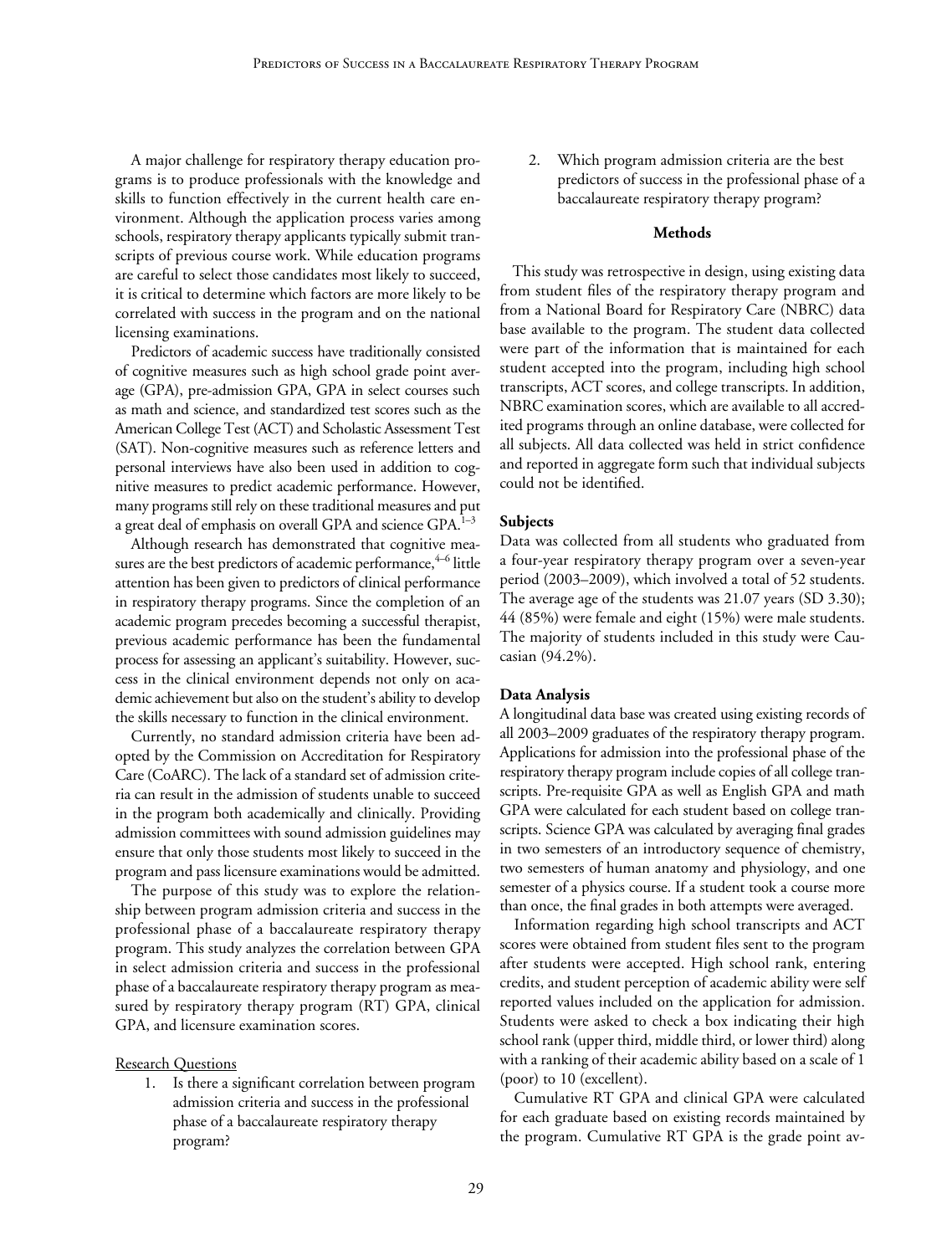|                       | <b>RT GPA</b> |     |         | <b>Clinical GPA</b> |     |         | <b>CRT</b> Score |     |         | <b>WRRT</b> Score |     |         |
|-----------------------|---------------|-----|---------|---------------------|-----|---------|------------------|-----|---------|-------------------|-----|---------|
| Criterion             | (r)           | (N) | (p)     | (r)                 | (N) | (p)     | (r)              | (N) | (p)     | (r)               | (N) | (p)     |
| HS GPA                | .589          | 40  | $.000*$ | .456                | 40  | $.003*$ | .432             | 40  | $.005*$ | .168              | 38  | .313    |
| # Credits             | $-1.27$       | 52  | .368    | $-.166$             | 52  | .241    | .017             | 51  | .905    | $-.003$           | 48  | .985    |
| ACT comp              | .402          | 37  | $.014*$ | .204                | 37  | .226    | .462             | 37  | $.004*$ | .364              | 35  | $.032*$ |
| ACT read              | .352          | 37  | $.033*$ | .191                | 37  | .258    | .398             | 37  | $.015*$ | .199              | 35  | .253    |
| ACT math              | .475          | 37  | $.003*$ | .324                | 37  | .051    | .463             | 37  | $.004*$ | .436              | 35  | $.009*$ |
| ACT science           | .409          | 37  | $.012*$ | .214                | 37  | .203    | .515             | 37  | $.001*$ | .554              | 35  | $.001*$ |
| Prereq GPA            | .656          | 52  | $.000*$ | .445                | 52  | $.001*$ | .652             | 52  | $.000*$ | .545              | 48  | $.000*$ |
| Math GPA              | .459          | 49  | $.003*$ | .321                | 41  | $.041*$ | .499             | 41  | $.001*$ | .332              | 37  | $.045*$ |
| Eng GPA               | .430          | 52  | $.001*$ | .269                | 52  | .054    | .398             | 52  | $.003*$ | .205              | 48  | .143    |
| Sci GPA               | .683          | 52  | $.000*$ | .468                | 52  | $.000*$ | .628             | 52  | $.000*$ | .600              | 48  | $.000*$ |
| Stud. Percep.         | .476          | 49  | $.001*$ | .260                | 49  | .072    | .581             | 49  | $.000*$ | .525              | 45  | $.000*$ |
| HS Rank               | .490          | 50  | $.001*$ | .368                | 52  | $.009*$ | .563             | 50  | $.000*$ | .285              | 46  | .055    |
| RT GPA                | ---           |     |         | .887                | 52  | $.000*$ | .680             | 52  | $.000*$ | .588              | 48  | $.000*$ |
| Clinical GPA          | .887          | 52  | $.000*$ | ---                 |     |         | .522             | 52  | $.000*$ | .455              | 48  | $.001*$ |
| <b>CRT</b>            | .680          | 52  | $.000*$ | .522                | 52  | $.000*$ |                  |     |         | .754              | 48  | $.000*$ |
| <b>WRRT</b><br>$\sim$ | .589          | 48  | $.000*$ | .589                | 52  | $.000*$ | .754             | 48  | $.000*$ |                   |     |         |

Table 1 *Correlations Between Academic Criteria and Predictors of Success*

\* p < .05

erage in all respiratory therapy courses, including clinical courses, taken in the professional phase of the program. Cumulative clinical GPA is the grade point average in all respiratory therapy clinical courses.

A total of 52 NBRC certified respiratory therapist (CRT) scores and 48 written registered respiratory therapist (WRRT) examination scores were collected for 2003–2009 graduates. The examination scores were obtained from the NBRC through a password protected online database, which is available to all accredited programs.

Various data were missing for some students. ACT scores were not obtained from 15 students who had transferred from other institutions; perception of academic ability information was omitted from three of the students' applications; eight students received college credit for college algebra after successful completion of the College-Level Examination Program (CLEP) examination; and three students had not taken the WRRT examination at the time of this study. Even though data were missing from some students, all available data were used for this study, which accounts for the different number of participants for these variables.

In order to determine if there was a correlation between selected admission criteria and success in the professional phase of a baccalaureate respiratory therapy program, a Pearson's r correlation statistical test was conducted and correlation coefficients were calculated. Walker and Almond's interpretation of coefficients was adapted to describe the association between variables (i.e. strong >.80; moderate .50 to .79; weak <.49).

Cumulative RT GPA, clinical GPA, CRT and WRRT examination scores on the first attempt were the dependent variables of this study. The independent variables included all admission criteria (overall pre-professional GPA; English GPA; math GPA; science GPA; number of credits completed prior to entrance into the professional phase of the program, high school GPA; high school rank; ACT reading, math, and composite scores; and student perception of academic ability). Additionally, correlation coefficients were calculated to determine the relationship between success in the program (RT GPA and clinical GPA) and success on CRT and WRRT examination scores. After completing the statistical correlation analyses, variables with significance levels < .01 were entered into multiple regression analyses to examine which academic criteria were the best predictors of academic success.

# **Results**

Based on Pearson's r correlation analyses between admission criteria and success in the respiratory therapy program shown in Table 1, the criterion with the greatest predictive strength for success in the respiratory therapy program as in-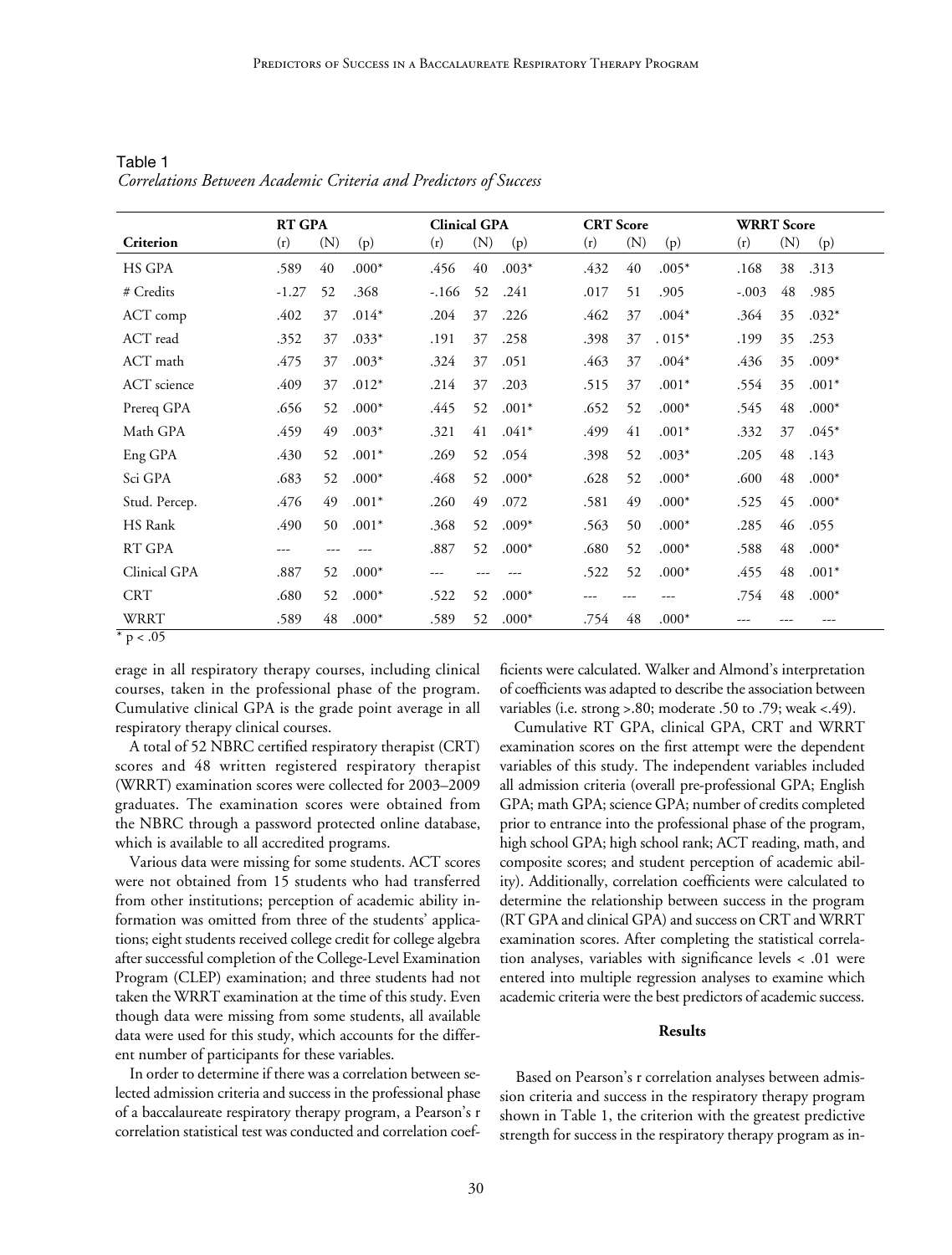| <b>Predictor Variable</b> | <b>RT GPA</b><br>$(R^2 = .49; n=40)$ | <b>Clinical GPA</b><br>$(R^2 .30; n=40)$ | <b>CRT</b><br>$(R^2 = .50; n=47)$ | <b>WRRT</b><br>$(R2 = .42; n=33)$ |
|---------------------------|--------------------------------------|------------------------------------------|-----------------------------------|-----------------------------------|
| Sci GPA                   | .250(1)                              | .085(4)                                  | .256(2)                           | .480(1)                           |
| HS GPA                    | .190(3)                              | .087(3)                                  | $- - -$                           | ---                               |
| Pre GPA                   | .247(2)                              | .137(2)                                  | .147(4)                           | $-.181(3)$                        |
| HS Rank                   | .100(4)                              | .236(1)                                  | .260(1)                           | ---                               |
| Stud. Perc.               | $---$                                | ---                                      | .181(2)                           | .074(4)                           |
| ACT sci.                  | $---$                                | ---                                      | ---                               | .358(2)                           |

Table 2 *Multiple regression analysis for variables predicting success*

dicated by RT GPA, clinical GPA, CRT examination scores, and WRRT examination scores was science GPA (*r = .683, p =.000*; *r = .468, p = .000; r = .628, p = .000; r = .600, p = .000* respectively). However, significant correlations were also found between prerequisite GPA, student perception of academic ability, high school GPA and program success (see Table 1). Moderate correlations were also found between RT GPA and CRT examination scores (*r = .680, p = .*000), RT GPA and WRRT examination scores (*r = .588, p = .*000), clinical GPA and CRT examination scores (*r = .52, p = .000*), and clinical GPA and WRRT examination scores (*r = .589, p = .000*).

Results of regression analysis as shown in Table 2 indicate that the combination of science GPA, high school GPA, prerequisite GPA and high school rank account for 49% of the variation in RT GPA *F=8.39 (4,39), p = .000* and 30% of the variation in clinical GPA *F=3.74 (4,35), p = .012*. On the other hand, the combination of science GPA, student perception of academic ability, prerequisite GPA, high school rank, and ACT science reasoning scores accounted for 50% of the variance in CRT examination scores *F= 10.8*   $(4,42)$ ,  $p = .000$  and 42% of the variance in WRRT examination scores *F = 5.16 (4,28), p = .003* (see Table 2).

#### **Discussion**

Results of this study indicate that it may be possible to predict academic performance in a baccalaureate respiratory therapy program. The finding that science GPA and prerequisite GPA were most strongly correlated with RT GPA is consistent with the literature. 2,5,6

Since respiratory therapy is a science-based curriculum, the relationship between science GPA and program success is not surprising. A recent study by Wettstein et al., $^7$  found a significant association between a strong science background and Watson-Glaser™ Critical Thinking Appraisal scores; the investigators suggested that a strong science background might be useful in selection of students for respiratory care programs.

Although a moderately strong correlation was found between prerequisite GPA and RT GPA, prerequisite GPA added little to the predictive strength of the regression model. This finding is most likely due to intercorrelations between prerequisite GPA and science GPA, since a large proportion of the prerequisite GPA consists of science courses.

If one accepts that past behavior is the best predictor of future behavior, the use of past academic performance as a predictor of future success seems reasonable. Traditional admission criteria, such as high school GPA, high school rank, and standardized achievement tests have typically been used to predict success in the first year of college; $8-10$  however, their use in predicting success in a baccalaureate respiratory therapy program has not been widely studied.

The results of this study show moderate correlations between high school rank, high school GPA, and RT GPA. Additionally, multiple regression analysis revealed that high school rank had the second greatest predictive strength for the likelihood of academic success in the respiratory therapy program. This finding was somewhat surprising due to the controversy regarding the use of high school rank as an admission criterion.<sup>10,11</sup> Disparities among schools in their grading practices and rigor of courses can potentially result in acceptance of students that appear to be prepared for college but who are actually unprepared. Conversely, students with low class ranks actually prepared for college may not rank high enough for admission. However, a study by Shaw and Prewitt<sup>10</sup> found a significant relationship between high school rank and graduation from an allied health program and recommended that students in the lower quartile of high school rank should not be accepted into the professional program. Therefore, our finding that high school rank, combined with science GPA, predicts program success is consistent with the literature.

Another interesting finding in our study was the relationship between RT GPA and student's perception of his or her own academic ability. Although self-reported perceptions of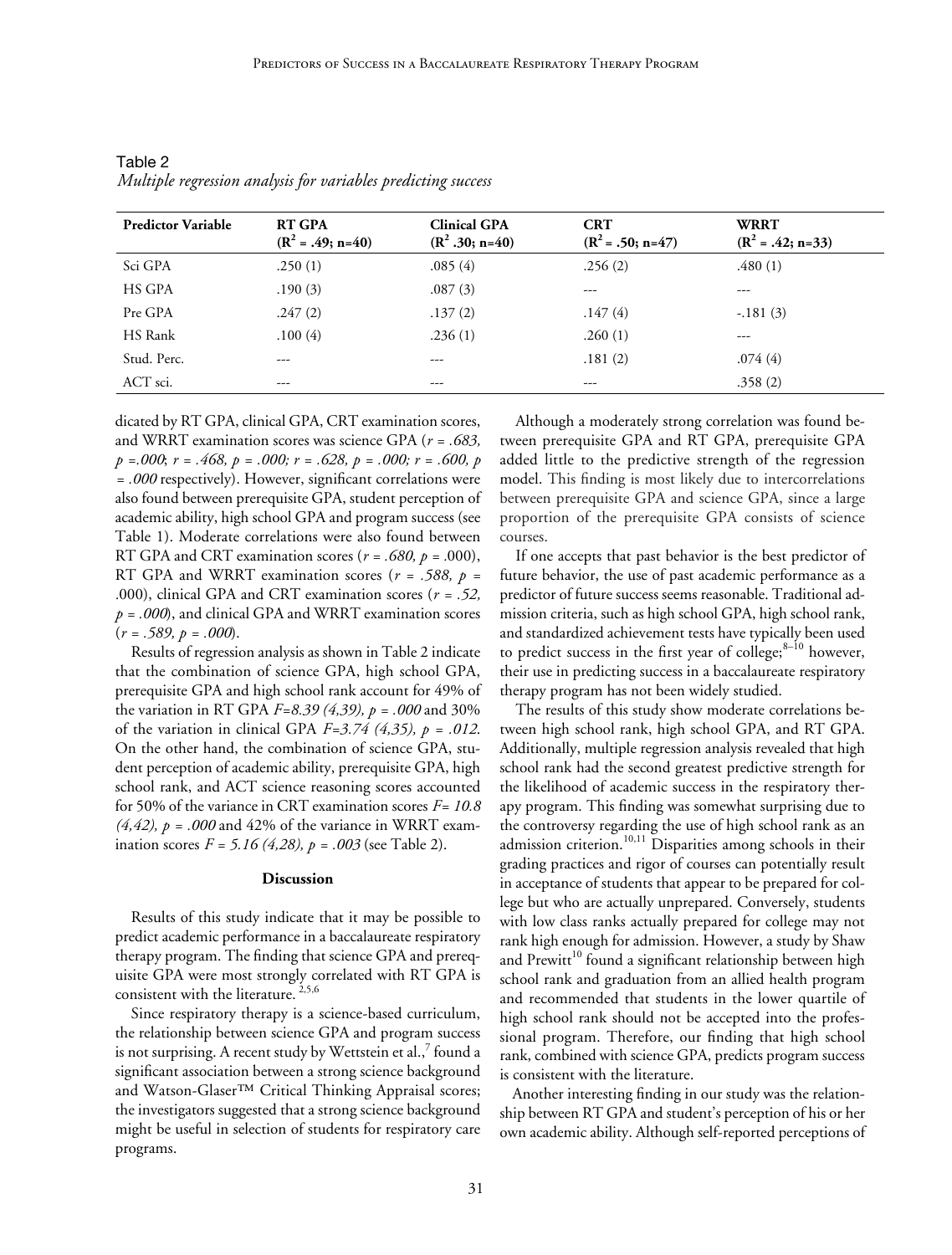academic ability may not be accurate, they are an expression of a person's self image, and people tend to behave in a manner consistent with their self impressions.<sup>12–14</sup> This criterion may, therefore, be valuable in selecting program candidates who will be successful.

Another surprising finding was that the number of credits taken prior to acceptance into the program was not significantly correlated with RT GPA. A study by Renzi et al.,<sup>15</sup> found that students obtaining a bachelor's degree prior to admission to a doctor of pharmacy curriculum performed better academically than those with lower levels of education. These investigators speculated that their findings were explained by maturity of students and greater experience with courses at a higher academic level.

With regard to clinical performance, the moderate correlation between science GPA and clinical GPA indicates that it may be possible to predict clinical GPA. However, approximately 22% of the variance of clinical GPA could be accounted for by other variables. Confounding factors such as ineffective interpersonal and communication skills required of the student in the clinical setting and the reliability and validity of clinical grading practices may have a greater influence on clinical GPS. Although success in the clinical setting is largely attributable to a student's ability to apply theory to practice, students in respiratory therapy programs are typically graded on many non-cognitive attributes such as emotional and social skills, self-confidence and oral communication skills.

In the clinical setting, abilities such as interpersonal skills, intrapersonal skills, communication skills, and organization and time management skills are evaluated in a "real-world" clinical situation. As a result, grading in the clinical setting is highly subjective. Since grading techniques among clinical instructors vary, the reliability and validity of clinical grading practices are open to question. Additionally, one cannot rely on classroom achievement to predict skillful clinical performance. Therefore, the use of non-cognitive admission criteria such as interviews, letters of recommendation and personality tests may be better predictors of clinical performance. Limited information exists about non-cognitive selection criteria for respiratory therapy programs; therefore, studies that assess the ability of non-cognitive variables to predict clinical GPA are needed.

The results of this study also indicate that it may be possible to predict performance on the NBRC licensure examination. The findings that prerequisite GPA and science GPA were most strongly correlated with CRT examination scores is consistent with the literature.<sup>1,6,16</sup> Additionally, ACT math, science reasoning, composite scores, high school rank, and student perception of academic ability also showed moderate relationships with CRT examination scores. Since the CRT examination is a standardized examination, one might assume that students who performed well on ACT examinations will also perform well on the CRT examination.

Analysis of the data revealed four variables that were significantly correlated with WRRT scores: science GPA, ACT science reasoning score, prerequisite GPA, and student self-perception of academic ability. However, these relationships were moderate at best. Since science GPA has moderate correlations with RT GPA and advanced level examination scores, it seems likely that students who perform well in prerequisite science courses should perform well both in the respiratory therapy program and on the advanced level examination. It is also likely that students who do well in the program will perform well on the advanced level examination.

Although these findings are consistent with the literature,<sup>1,5,6</sup> approximately 70% of the variance in the advanced level examination score could be accounted for by other variables. Variables such as the length of time between graduation from the program and examination attempt and inadequate studying for the examination may have a greater influence on advanced level examination scores.

#### **Limitations**

A potential limitation of the present study is that only students who successfully completed the professional portion of the respiratory therapy program were included in the study. Additionally, although this study included all students admitted to the respiratory therapy program from 2003–2009, the results of this study can only be generalized to this population of students.

The findings of this study may also have limited use because of the small sample size  $(N = 52)$  attributable to the limited class size of the program that was studied. The time interval between program completion and examination completion may also have rendered coincidental relationships between admission criteria and examination scores.

#### **Conclusions**

It is important to note that academic criteria alone may not always predict successful completion of the program since they may not reflect the technical skills or affective attributes required to function in the health care setting. Both cognitive and non-cognitive attributes, including interpersonal and communication skills such as interview scores and reference letters, have been used as selection criteria in respiratory therapy programs. The literature supports the use of interview scores as admission criteria.<sup>3,4</sup> However, despite the recognition that clinical practice requires ability in both the cognitive and affective domain, admission committees continue to place great weight on academic performance as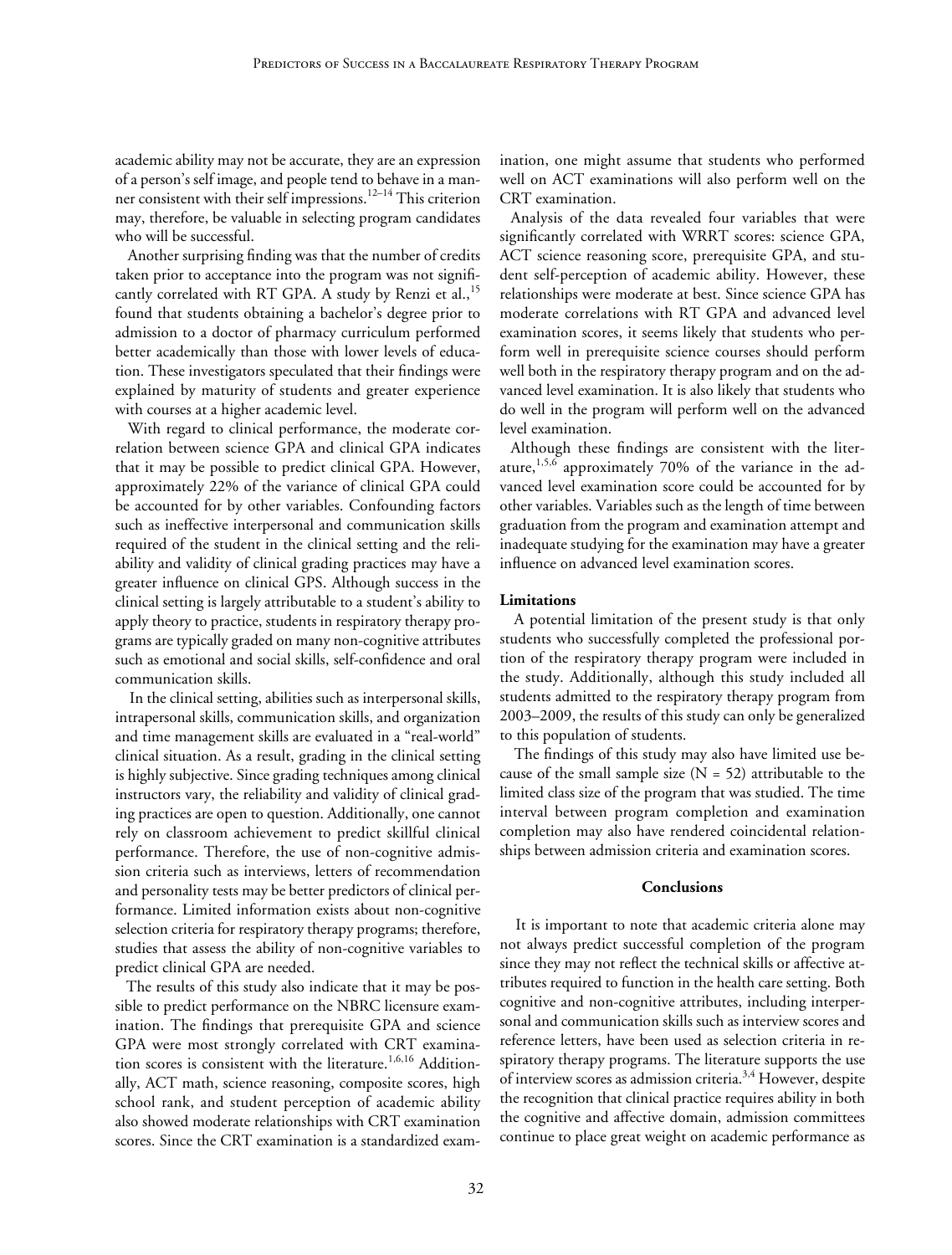measured GPA in the student selection process. Although the need for non-academic admission criteria is recognized, they are expensive, time consuming and much more difficult to measure than academic performance.

The results of this study suggest that science GPA and prerequisite GPA continue to be useful predictors of RT GPA and may also be valuable predictors of clinical GPA and success on national board examinations. However, including criteria such as high school rank and student perception of academic ability along with interview scores and reference letters may increase the predictive strength of these criteria. Further research is needed to elucidate these relationships in other respiratory therapy programs.

Additionally, since the respiratory therapy is a problem-solving profession requiring critical thinking skills and sciences such as anatomy, physics and chemistry are indicative of a student's problem-solving ability,<sup>6</sup> it may be advantageous to consider not only overall science GPA but also the GPA of individual science courses. This information may be beneficial in assessing the ability of an applicant to succeed in the professional phase of a baccalaureate respiratory therapy program from both an academic and clinical perspective.

#### **Acknowledgements**

I thank Rod Jonas, PhD for his assistance with the statistical analysis.

#### **References**

1. Gardenhire DS, Restrepo RD. Study of predictor variables for program completion in an associate degree respiratory care program. Respir Care Ed Annual 2003;12:21–28. 2. Galleher C, Rundquist PJ, Barker DB, Chang W. Determining cognitive and non-cognitive predictors of success on the national physical therapy examination. Internet J Allied Health Sci Pract 2012;10(4).

3. Timer JE, Clauson MI. The use of selective admission tools to predict students' success in an advanced standing baccalaureate nursing program. Nurse Ed Today 2011;31: 601–606.

4. Walker J, Almond P. Interpreting statistical findings: A guide for health professionals and students. New York, NY: McGraw-Hill 2010.

5. Op't Holt TB, Dunlevy CL. Preadmission criteria to predict academic success. Respir Care 1992;37*,*439–443. 6. Shelledy DC, LeGrand TS. Predicting graduate performance on selected respiratory care program outcome measures: Development of a correlational model. Respir Care Ed Ann 1999;8:3–11.

7. Wettstein RB, Wilkins RL, Gardner DD, Restrepo RD. Critical-thinking ability in respiratory care students and its correlation with age, educational background, and performance on national board examinations. [Respir Care](http://www.ingentaconnect.com/content/jrcc/rc) 2011;56(3):284–289.

8. Belfield C, Crosta PM. Predicting success in college: the importance of placement tests and high school transcripts. (CCRC Working Paper No. 42.). New York, NY: Columbia University, Teachers College, Community College Research Center 2012.

9. Hawkins DA, Clinedinst M. State of college admission 2006*.* Available at: [http://www.nacacnet.org.](http://www.nacacnet.org/) Accessed June 11, 2012

10. Shaw RC, Prewitt MW. A case for unique allied health student enrollment control within a selective university setting. J Allied Health 1996; 25(2):161–170. 11. Choi N. Self-efficacy and self-concept as predictors of college students' academic performance. Psychol Sch 2005; 42:197–205.

12. Marsh HW, Trautwein U, Lüdtke O, Köller O, Baumert J. Academic self-concept, interest, grades, and standardized test scores: Reciprocal effects models of causal ordering. Child Dev 2005;76:397–416.

13. Maynor LM, Carbonara-Bagh G. Perceived stress, academic self concept, and coping strategies of pharmacy students. Int J Pharm Ed Practice 2012;9(1).

14. Richardson M. Psychological correlates of university students' academic performance: A systematic review and meta-analysis. Psych Bulletin 2012;138(2):353–387.

15. Renzi SE, Krzeminski MA, Sauberan MM, Brazeau DA, & Brazeau GA. Prepharmacy years in college and academic performance in a professional program. Am J Pharm Edu 2007;71(4)69.

16. Goodfellow, LT, Gardenhire DS. Admission criteria as predictors of student performance on the national board for respiratory care examinations. Respir Care Ed Ann 2008;17,1–6.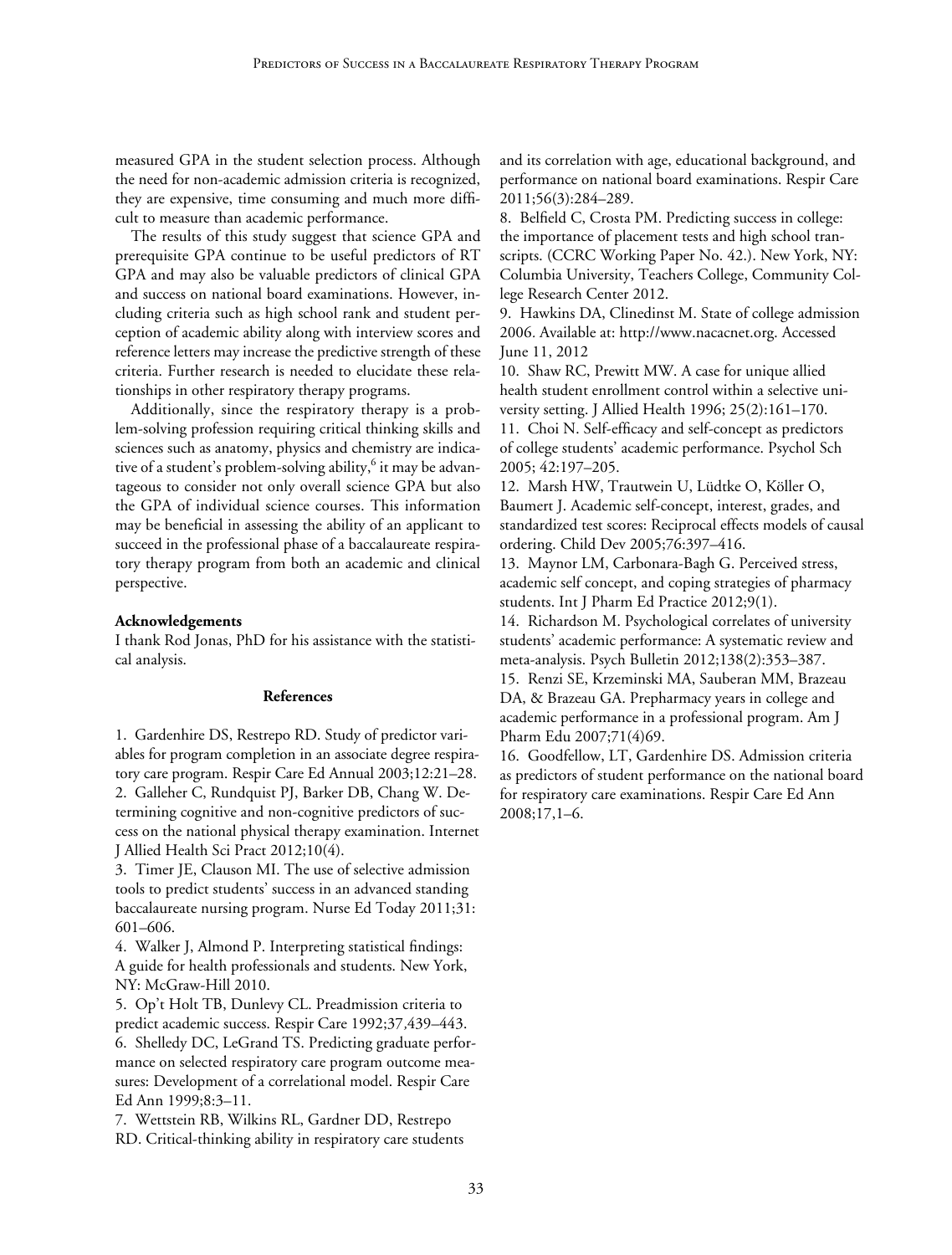# **A Needs Assessment for the Delivery of Asthma Education to Parents of Young Children**

**Jacqueline Arroyo, MS, RRT**

**Ellen A. Becker, PhD, RRT-NPS, RPFT, AE-C, FAARC** 

# **Abstract**

**Background:** Asthma education for parents and caregivers is key to achieving good asthma control in children. Parent motivation and other barriers affect attendance at asthma education programs. This study explored parental concerns about asthma as part of a needs assessment in order to better engage parents and increase participation at future asthma education programs. **Methods:** Parents and caregivers of children with asthma at an urban youth center completed a questionnaire to obtain demographic information followed by a semi-structured interview in focus group format. Caregivers answered questions related to their child's asthma and its management. The discussion was audio-recorded, transcribed, and coded into common themes. **Results:** Five major themes emerged from the focus group discussion**:** environmental triggers, asthma self-management, emotional response to emergency situation, and education delivery*.* Parents expressed fear and anxiety during emergency situations as well as confusion about the actions of medications and their proper administration. Most children experienced tobacco smoke exposure at home. **Conclusions:** Trigger exposures, fears, and knowledge deficits found in this study such as exposure to tobacco smoke, during an asthma-related emergency, inappropriate uses of asthma medication, and not properly utilizing an asthma action plan were similar to other studies cited in the literature. Designing asthma programs that address these common themes may help asthma educators engage caregivers in asthma education and result in better asthma control for their children.

**Key Words:** asthma education, delivery of asthma education, asthma selfmanagement, asthma in children, needs assessment

Jacqueline Arroyo, MS, RRT Respiratory Therapist Department of Respiratory Care University of Chicago Medicine Comer Children's Hospital Chicago, IL [j.arroyo.rrt@gmail.com](mailto:j.arroyo.rrt@gmail.com)

Ellen A. Becker, PhD, RRT-NPS, RPFT, AE-C, FAARC Professor, Respiratory Care Rush University Medical Center College of Health Sciences Department of Respiratory Care Chicago, IL [Ellen\\_becker@rush.edu](mailto:Ellen_becker@rush.edu)

Correspondence and Request for Reprints: Jacqueline Arroyo, MS, RRT Department of Respiratory Care University of Chicago Medicine Comer Children's Hospital 5721 S. Maryland Room K273-A MC 0981 Chicago, IL 60637 [j.arroyo.rrt@gmail.com](mailto:j.arroyo.rrt@gmail.com)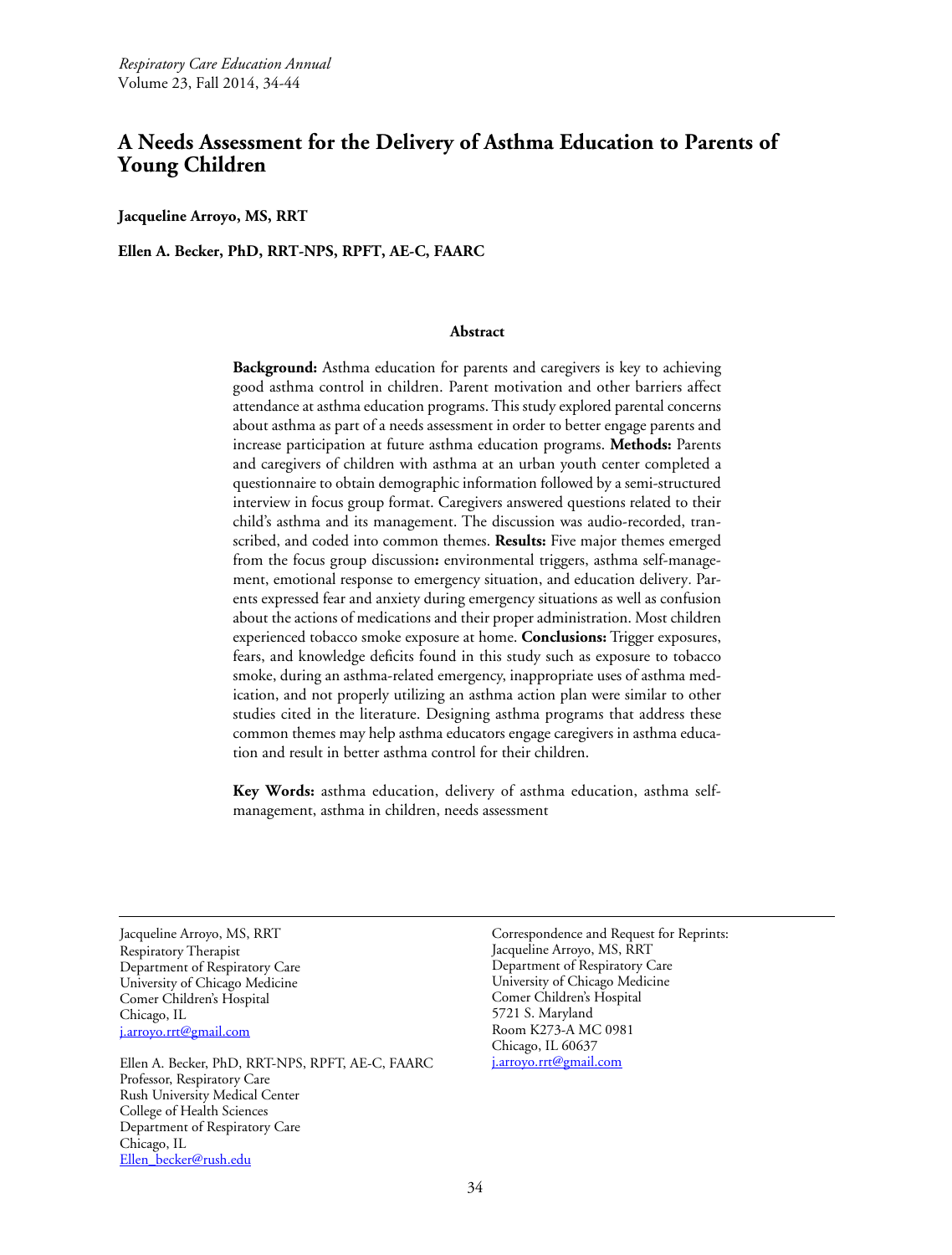#### **Introduction**

Children under the age of five years represent the largest number of individuals with asthma.<sup>1</sup> Encouraging parental education is essential for asthma management for those who have children diagnosed with asthma. Many families with asthma live in underprivileged areas and do not have the resources to acquire medication, proper health care, and preventive education.<sup>2</sup>

Typically, several medications are prescribed to children who suffer from asthma. The number of medications taken depends upon the asthma severity, and the timing of medications may depend on the child's symptoms. Thus, parents may be confused about which medications to take and when to take them. Insecure, desperate, and frightened is how parents describe their feelings when their child is having an asthma attack. These feelings may result in making poor decisions. Some mothers are apprehensive about giving asthma medications, believing that medications could cause their child to become addicted, be hazardous to their health, or lose effectiveness with frequent use.<sup>3</sup>

Health care workers play a key role in helping parents and caregivers with asthma management. Discrepancies between the prescribed asthma management plan and actions of parents indicate the absence of a strong partnership and poor communication between the physician and parents. Parents feel that physicians doubt their proficiency, which creates a lack of respect in what should be an important partnership. Asthma education is a success when children with asthma and their parents or caregivers appreciate asthma education.<sup>4</sup>

In order for asthma education for families to be successful, parents need access to educational sessions at convenient times and venues. Prior attempts by the authors to educate parents and caregivers about asthma at a local youth center yielded low participation. The aim of this study was to understand parental concerns prior to holding an educational session and to determine how to best design and market an asthma education program that parents would want to attempt.

#### **Methods**

A semi-structured interview was conducted with a group of parents or caregivers of children with asthma. The interview contained a series of questions to discuss concerns, apprehensions, and thoughts that parents had about their child's asthma management. The interview also included questions regarding the timing and duration of an asthma education program to improve and promote parental participation.

#### Recruitment Methods

This study utilized a convenience sample of parents or caregivers who have children with asthma who attend a local

youth center in an urban Midwestern city. Inclusion criteria were any parent or caregiver of a child who attended the local youth center who had been diagnosed with asthma or had asthma-like symptoms, child age between 1–18 years, and ability to communicate in English. Exclusion criteria were inability to communicate in English or not care for a child with asthma. No monetary incentives were provided in exchange for participation.

A flyer was created and left at the local youth center to create awareness of the focus group and recruit participants. The focus group was held the same night as one of the center's Head Start meetings. The director of the youth center and the director of the center's Head Start program personally recruited adults who cared for a child with asthma or asthma-related symptoms at the center and escorted them to the room where the focus group was held.

# Semi-Structured Interview

A semi-structured interview was developed based upon a review of the literature related to asthma education for parents and caregivers.<sup>1-4</sup> The questions asked during the semi-structural interview were based upon several studies addressing parents' concerns about managing their child's chronic disorders such as asthma and autism.3,5,6 Participants were asked questions in regards to side effects, medication administration, self-management, and signs and symptoms. Reactions to emergency situations, doctor visits, and asthma action plans were also topics of discussion among the participants. A copy of the interview questions appears in Appendix A.

Prior to participation in the focus group, the format for the semi-structured interview and that the interview would be audio-recorded was explained to the prospective participants. Each participant signed a consent form previously approved by an Institutional Review Board. Confidentiality was maintained throughout the entire process.

After completing the informed consent process, participants completed a brief questionnaire to obtain demographic information that requested gender, highest level of education, age of the child, medication taken, signs and symptoms of asthma, and type of insurance. During the semi-structured interview, participants had the chance to express their thoughts and share their concerns about the management of their child's asthma.

#### Analysis of Data

A typed transcript was generated from the focus group audio recording. The two authors independently evaluated the transcript to assign the participants' remarks into major themes. Differences in themes were discussed until agreement was reached. Frequency data for the demographic data was also computed.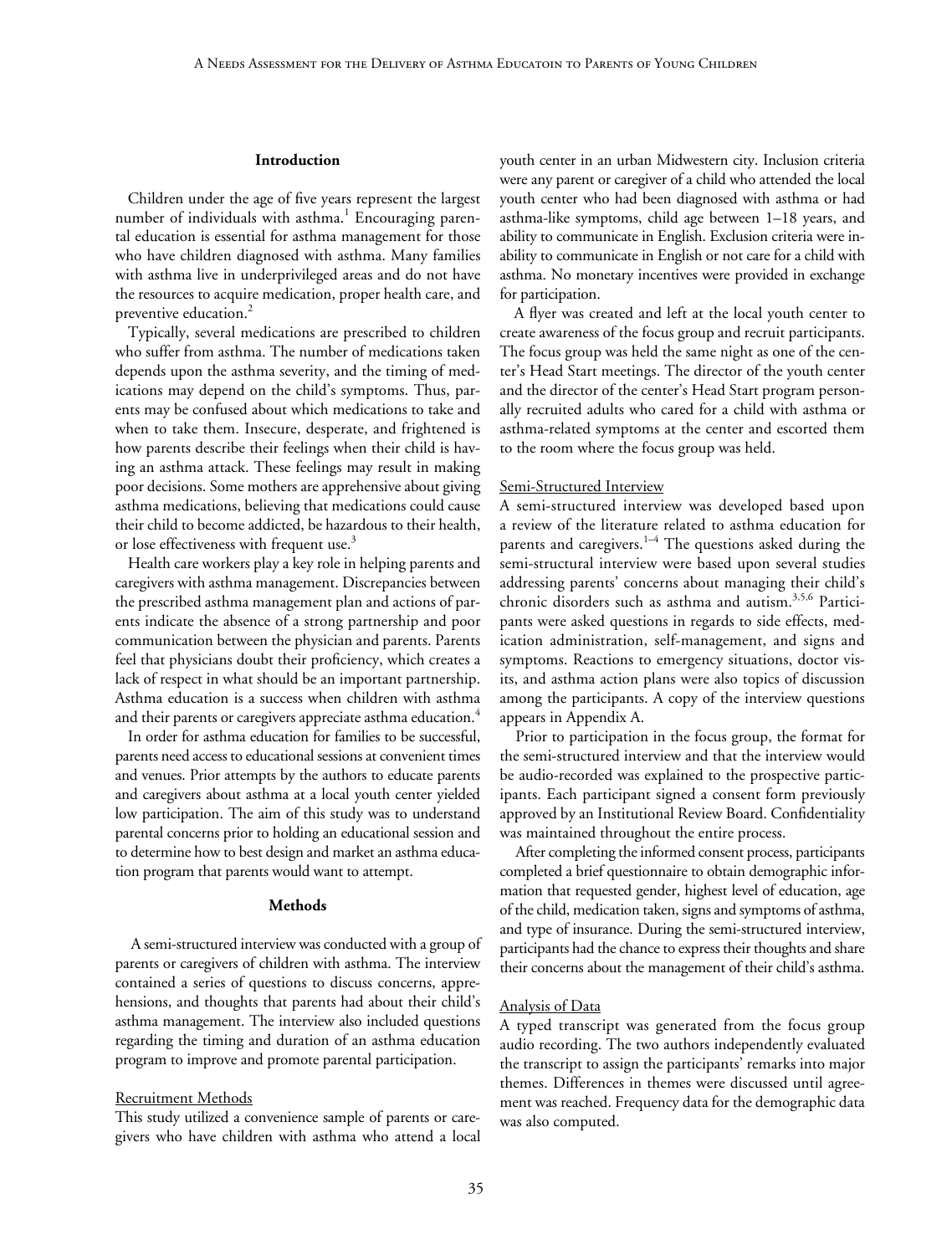#### **Results**

The focus group began with a total of six participants; however, one participant left because it was discovered that her husband had asthma and not her child. Of the remaining individuals,  $80\%$  (n = 4) were female and  $20\%$  were male  $(n = 1)$ . All participants obtained a high school education or GED, with one individual having some college education. One participant in the group was an asthma educator who worked with other children as well as being a parent of a child with asthma. The age range of the care providers' children was 1–13 years. Medications taken by their children varied. Sixty percent  $(n = 3)$  used some type of inhaled corticosteroid, 80% (n = 4) used albuterol, and one parent reported not providing any medication. Two children took medications for allergies, such as fluticasone nasal spray and loratadine. Caregivers listed the first symptoms that their children experienced with asthma as difficulty breathing, whether it was "breathing fast" or "loss of breath." Other symptoms included wheezing, holds chest (chest tightness), and runny nose. Three out of five participants had Medicaid

Table 1

*Participant Deomgraphic Information* \_\_\_\_\_\_\_\_\_\_\_\_\_\_\_\_\_\_\_\_\_\_\_\_\_\_\_\_\_\_\_\_\_\_\_\_\_\_\_\_\_\_\_\_\_\_\_\_\_\_\_\_\_\_\_\_\_\_\_\_\_\_\_\_\_\_\_\_

| Variables                      | Frequencies    |  |
|--------------------------------|----------------|--|
| Gender                         |                |  |
| Female                         | 4              |  |
| Male                           | 1              |  |
| <b>Education Obtained</b>      |                |  |
| High School or GED             | 4              |  |
| Some College                   | 1              |  |
| Age of the Child with Asthma   |                |  |
| 15 years                       | 2              |  |
| 5-10 Years                     | $\overline{2}$ |  |
| 11-13 Years                    | 1              |  |
| <b>Role as Caregiver</b>       |                |  |
| Parent/Guardian                | 4              |  |
| Nanny/Caregiver                | 1              |  |
| <b>Medication Taken</b>        |                |  |
| Beta <sub>2</sub> -agonist     | 4              |  |
| Inhaled Corticosteroid         | $\overline{2}$ |  |
| <b>Allergy Medications</b>     | $\overline{2}$ |  |
| N/A                            | 1              |  |
| <b>First Symptoms or Signs</b> |                |  |
| <b>Breathing Difficulties</b>  | 3              |  |
| Wheezing                       | 1              |  |
| <b>Tight Chest</b>             | 1              |  |
| <b>Runny Nose</b>              | 1              |  |
| <b>Type of Insurance</b>       |                |  |
| Public Aid/Medicaid            | 3              |  |
| All Insurances for Families    | 1              |  |
| <b>Blue Cross Blue Shield</b>  | 1              |  |
| Humana HMO                     | 1              |  |
| Harmony HMO                    | 1              |  |
| N/A                            | 1              |  |

or public aid as a form of insurance. The asthma educator listed all the insurance plans for children that she cared for such as All Kids Insurance for Families and Blue Cross Blue Shield. One participant listed "not applicable" as a response to this question. The results are summarized in Table 1.

Five major themes emerged from the focus group discussion: environmental triggers, asthma self-management, emotional response to emergency situation, medication administration, and education delivery. Each theme is discussed in more detail below.

#### Environmental Triggers

One participant felt that the mold and dust in her living conditions made her child susceptible to asthma symptoms. In addition to hazardous living conditions, tobacco exposure was another major concern expressed by participants. More than half of the participants (60%) claimed that their child was exposed to tobacco smoke inside the home. To minimize or prevent their child from triggers, some stated that they asked family members or guests to smoke outside of their home. Another preventive measure discussed by a participant was use of a smoking jacket for those who desired to smoke. The smoking jacket prevents smoke from adhering to clothing that can potentially trigger a child's asthma. Table 2 summarizes specific participant responses.

| Environmental Triggers<br>Envionmental | <b>Participant Remarks</b>                                                                                                                                                                                                                                                                                                                               |
|----------------------------------------|----------------------------------------------------------------------------------------------------------------------------------------------------------------------------------------------------------------------------------------------------------------------------------------------------------------------------------------------------------|
| <b>Trigger Topics</b>                  |                                                                                                                                                                                                                                                                                                                                                          |
| <b>Living Conditions</b>               | "So I'm in a basement apartment, which could<br>be also hazardous. Because there's probably<br>mold and you know dust and uh a um the<br>mess and stuff like that, so. I know that's that<br>could be uh, so I tried a kinda you know wipe<br>and dust as often as possible"                                                                             |
| Smoking                                |                                                                                                                                                                                                                                                                                                                                                          |
| Smoking Indoors                        | "I think because we stayed in the household<br>with my mom and she's a smoker."<br>"Yea that's how my parents was. My parents<br>was smoking and then they try to do it in<br>another room."                                                                                                                                                             |
| Prevention                             | "Sometimes my family they smokes cigarettes<br>and stuff but when it gets warm like this, I<br>have a big back porch so I know a lot of them<br>like smoke in the house, I make them go<br>outside."                                                                                                                                                     |
|                                        | "I wear smoking jacket. So if I was out to<br>smoke I wear a jacket. I don't really interact<br>with [child's name] as much but I wear a jacket<br>because there such a thing as third-hand<br>smoke. So the third-hand smoke will come off<br>of my clothing, but if I have my jacket on it<br>will less likely be on my clothing it on the<br>jacket." |

Italicized text in bracket represents a question asked by the interviewer or edit to preserve confidentiality.

\_\_\_\_\_\_\_\_\_\_\_\_\_\_\_\_\_\_\_\_\_\_\_\_\_\_\_\_\_\_\_\_\_\_\_\_\_\_\_\_\_\_\_\_\_\_\_\_\_\_\_\_\_\_\_\_\_\_\_\_\_\_\_\_\_\_\_\_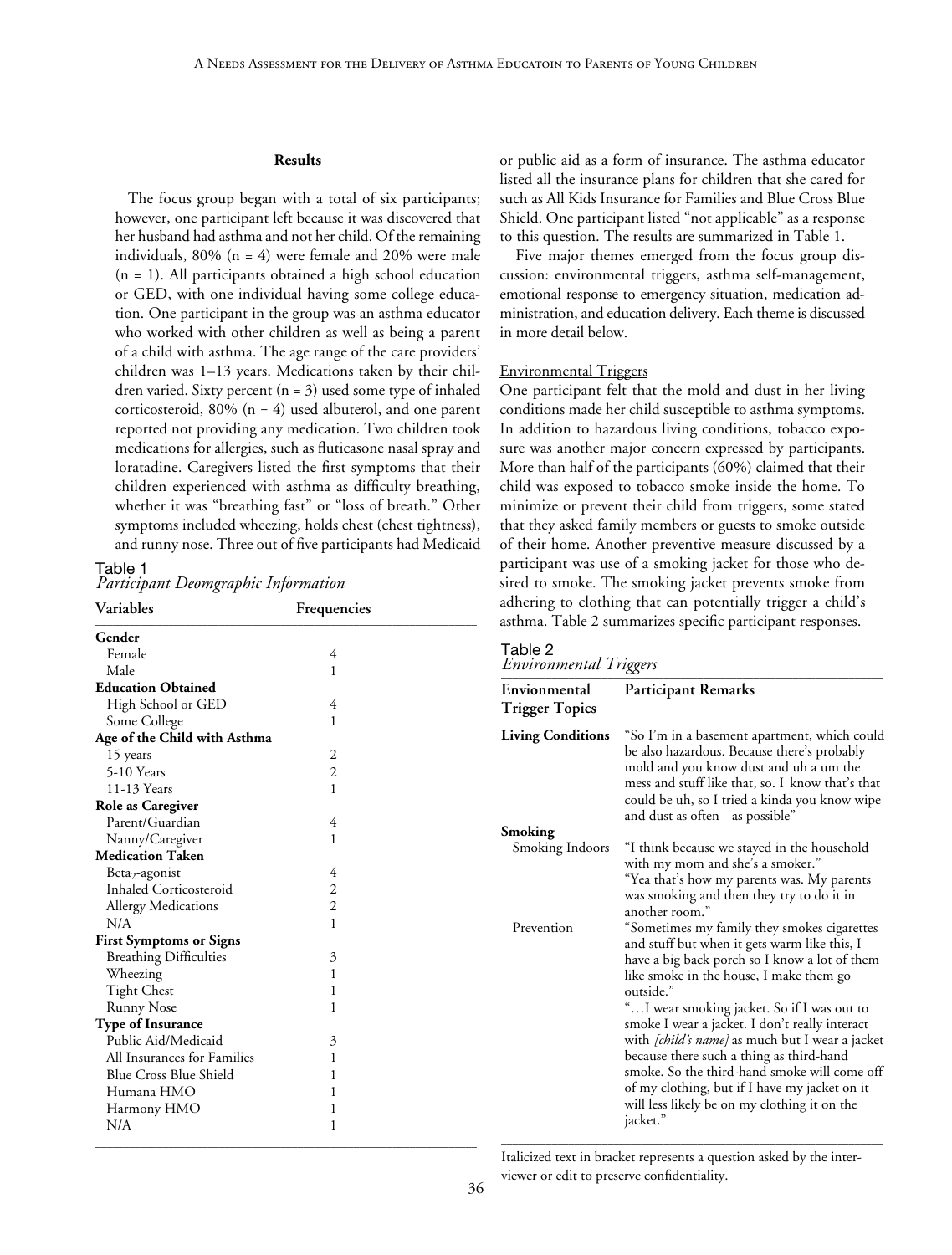| Table 3 |                        |
|---------|------------------------|
|         | Asthma Self-management |

| Asthma Self-management Topics                       | <b>Participant Remarks</b>                                                                                                                                                                                                                                                                                                                                                                                                                                                                                                                                                                                                                                                                                                                                                                     |
|-----------------------------------------------------|------------------------------------------------------------------------------------------------------------------------------------------------------------------------------------------------------------------------------------------------------------------------------------------------------------------------------------------------------------------------------------------------------------------------------------------------------------------------------------------------------------------------------------------------------------------------------------------------------------------------------------------------------------------------------------------------------------------------------------------------------------------------------------------------|
| <b>Albuterol Misuse</b>                             | "The only thing I really know is the um albuterol. If I don't have<br>that, no then I would be kind of lost in not know what would be the<br>next step." "we would like to know what cause the episode so we can<br>keep the child away from it so we're not constantly giving the child<br>albuterol."<br>"Okay so she has two medications than? Yes. [ <i>Okay, and the one and</i>                                                                                                                                                                                                                                                                                                                                                                                                          |
|                                                     | there's one that she takes every four hours?]Yes. [Is that her albuterol?]<br>Yes"<br>"No you don't give him the Albuterol just because. The Albuterol is                                                                                                                                                                                                                                                                                                                                                                                                                                                                                                                                                                                                                                      |
|                                                     | only a rescue inhaler, it's only if he has breathing problems."                                                                                                                                                                                                                                                                                                                                                                                                                                                                                                                                                                                                                                                                                                                                |
| Confidence                                          |                                                                                                                                                                                                                                                                                                                                                                                                                                                                                                                                                                                                                                                                                                                                                                                                |
| Parent's confidence managing asthma                 | "Um I think I get nervous, scared, cause my son had an attack and I<br>panic. I think I was panicking more than he was (laughing), so my first                                                                                                                                                                                                                                                                                                                                                                                                                                                                                                                                                                                                                                                 |
| Concerns with knowledge of care givers              | reaction was emergency room."<br>" knowledge of the parent or whomever is the care giver of that<br>person with asthma is." how to react, so that's my big concern,<br>knowing how to react to it."<br>"Uh sometimes. Depends on whose house he with and who you with."                                                                                                                                                                                                                                                                                                                                                                                                                                                                                                                        |
|                                                     | [comfortable with]Well mainly just my, my immediate family."                                                                                                                                                                                                                                                                                                                                                                                                                                                                                                                                                                                                                                                                                                                                   |
| Asthma Action Plan                                  |                                                                                                                                                                                                                                                                                                                                                                                                                                                                                                                                                                                                                                                                                                                                                                                                |
| Content in Asthma Action Plan                       | "they alls read the same yea I don't think it's more individualize, I<br>would like for it to be more individualize per child because whereas<br>like her child has asthma but his trigger is not as bad as her child's<br>trigger."                                                                                                                                                                                                                                                                                                                                                                                                                                                                                                                                                           |
| Use of Asthma Action Plan                           | "Yea cause it is kinda confusing like you were saying they have the red                                                                                                                                                                                                                                                                                                                                                                                                                                                                                                                                                                                                                                                                                                                        |
| <b>Parental Recommendations for Managing Asthma</b> | the yellow and then the green"<br>"I try to dust a lot, keep a lot of things wiped down, far as door knobs<br>and her answering my phone. The knobs on the sink, the toilets, you<br>know the little things that I she'll touch and got the most nastiest<br>germs that can trigger her asthma. That's what I try to keep clean at<br>home. And a lot of Lysol spray."<br>"I mean I guess it's just I mean think like a wakeup call they need to<br>know that the child has asthma it's not going anywhere and they need<br>to know that this is a life threatening condition that it can potentially<br>take your child away from here and I think if they looked at it that way<br>that they will manage it better oppose to being so nonchalant about it<br>because they don't look at it." |

Italicized text in bracket represents a question asked by the interviewer.

# Self-management

Overall, the participants addressed numerous asthma self-management issues in the discussion. There was a definite lack of confidence and knowledge among participants regarding how to properly manage their child's asthma. The asthma action plan was either not used, not understood, or was thought to be too generic. Many did not feel comfortable with leaving their child with someone who was not a family member. Albuterol was frequently misused. Some participants gave albuterol as a scheduled treatment instead of as needed. Confusion between the names, appearance, and the type of medication that were given to their child was also a concern expressed in the discussion. Specific quotes related to self-management appear in Table 3.

## Emotional Responses to Emergency Situations

Fear and anxiety were the most common emotions participants felt during asthma emergencies. A sense of helplessness was also expressed among participants unable to make their child feel better. Frustration was also apparent. One participant recounted the need to return her child to the emergency department for a second time due to difficulty breathing. A summary of the emotional responses to asthma appear in Table 4.

# Medication Administration

Possible side-effects of inhaled corticosteroids was a concern for some participants, while others were not apprehensive at all about the medications their child received for asthma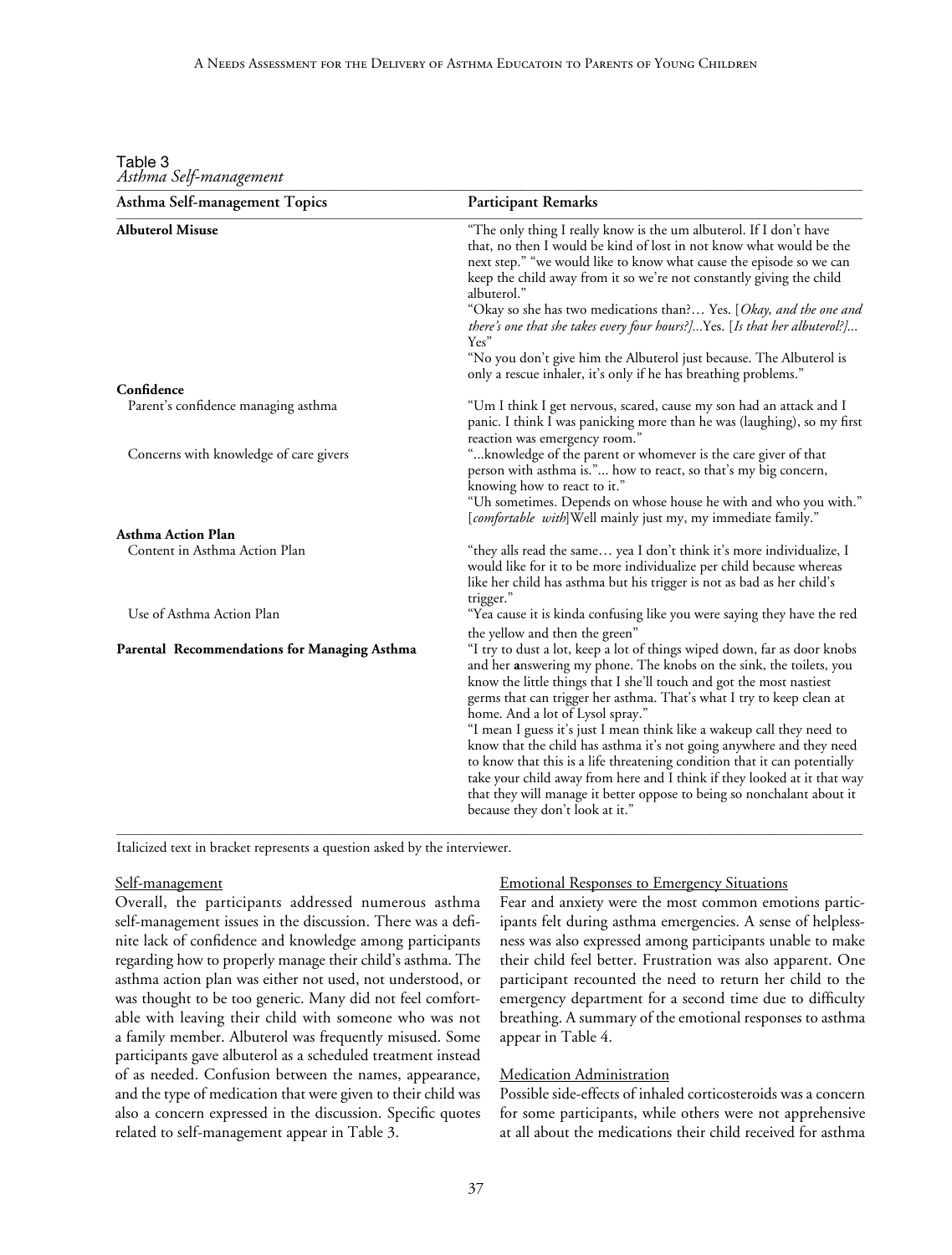Table 4 *Emotional Responses to Asthma* \_\_\_\_\_\_\_\_\_\_\_\_\_\_\_\_\_\_\_\_\_\_\_\_\_\_\_\_\_\_\_\_\_\_\_\_\_\_\_\_\_\_\_\_\_\_\_\_\_\_\_\_\_\_\_\_\_\_\_\_\_\_\_\_\_\_\_\_\_\_\_\_\_\_\_\_\_\_\_\_\_\_\_\_\_\_\_\_\_\_\_\_\_\_\_\_\_\_\_\_\_\_\_\_\_\_\_\_\_\_\_\_\_\_\_\_\_\_\_\_\_\_\_\_\_\_\_\_\_\_\_\_\_

| <b>Emotional Response Topics</b>               | <b>Participant Remarks</b>                                                                                                                                                                                                                                                                                                                                                                                                                                                                                                                                                                                                                                         |
|------------------------------------------------|--------------------------------------------------------------------------------------------------------------------------------------------------------------------------------------------------------------------------------------------------------------------------------------------------------------------------------------------------------------------------------------------------------------------------------------------------------------------------------------------------------------------------------------------------------------------------------------------------------------------------------------------------------------------|
| <b>Concerns with Emergency Situations</b>      | "But um my concern would be like the um risk of their child dying from it, you<br>know. Because your child's coughing and if you can't calm them down, and what<br>can you do like in the event of an emergency?"<br>"But the parents aren't taking it seriously, a lot of parents are not taking a- as<br>serious as I think they should- Cause they're not having any attacks, and then I<br>don't know they can wake up and who, have an attack and it's, it's over, I mean,<br>just that fast, it happens that fast."<br>"When he, I don't know, I don't know the symptoms, so. I mean if he have an<br>attack or something, I mean it's like I'm lost to it." |
| <b>Hospitalization/ ED Visits</b>              | "Well, I'm a single mom. And, it kinda get lonely when you by yourself on the<br>hospital and your baby got tubes an-and stuff sticking in her. I mean you wish<br>you were there and your baby was sitting outside the bed. Like you to take the<br>pain for her, but you can't."<br>"I actually ended up going back to the hospital again that same night, so Yes,                                                                                                                                                                                                                                                                                               |
| <b>Emotions with Symptoms or Attacks Occur</b> | for another long treatments."<br>"Um I think I get nervous, scared, cause my son had an attack and I panic. I<br>think I was panicking more than he was (laughing), so my first reaction was<br>emergency room."<br>"Nervous, scared"<br>"Scared"<br>"I be nervous"                                                                                                                                                                                                                                                                                                                                                                                                |

symptoms. Proper use of the medication was another theme. These included when and how to properly administer medication. Throughout the interview, there was a notable misconception regarding when to use an inhaled corticosteroid and when to use a beta<sub>2</sub>-agonist. Some participants did not use a spacer, while others used a spacer but found it to be expensive even though they had insurance. These misconceptions and responses toward how medication was administered are highlighted in Table 5.

# **Education Delivery**

It was unanimous among the participants that they had no preference for who provides informational sessions about asthma. Participants wanted a person who will be engaging and knowledgeable to deliver asthma education. While some participants did not mind having informational sessions on Saturdays, the majority preferred weekdays after work or early evenings. Table 6 summarizes responses about issues related to education.

# **Discussion**

The themes found in the focus group are consistent with findings elsewhere in the literature. Regarding environmental triggers, one study showed that African-American families face more environmental adversity, such as poor housing conditions.<sup>7</sup> One of the participants faced the daily challenge of living in poor housing. She lived in an older building with dust and mold that triggered her child's asthma. A few participants discussed environmental triggers common to everyone. Two participants claimed that they tried to keep their house clean by disinfecting and dusting to avoid their child's triggers. An additional environmental trigger was excessive crime. Crime creates increased stress, which can trigger asthma symptoms. The participants lived in a neighborhood associated with increased gang activity, drug use, robberies and violence.<sup>8</sup>

Environmental tobacco smoke (ETS) exposure was prevalent in the focus group participants, with half of the children being exposed to cigarette smoke in the home. A correlation between children with asthma and their exposure to ETS has been reported elsewhere. Kit et al. reported that a total of 53.2% of children with asthma were exposed to ETS, with 70.1% of those children coming from low-income status.<sup>9</sup> Similar findings were found in this study, with half of the participants' children exposed to in-house smoking. Participants claimed that family members would smoke in the house and, at times, were asked to go to another room or outside to prevent triggering their child's asthma symptoms. However, environmental tobacco smoke was still an issue since smoke remains in clothing and household fabrics even if smoking products were used outside or a different location in the home.

Research on children's self-administration of asthma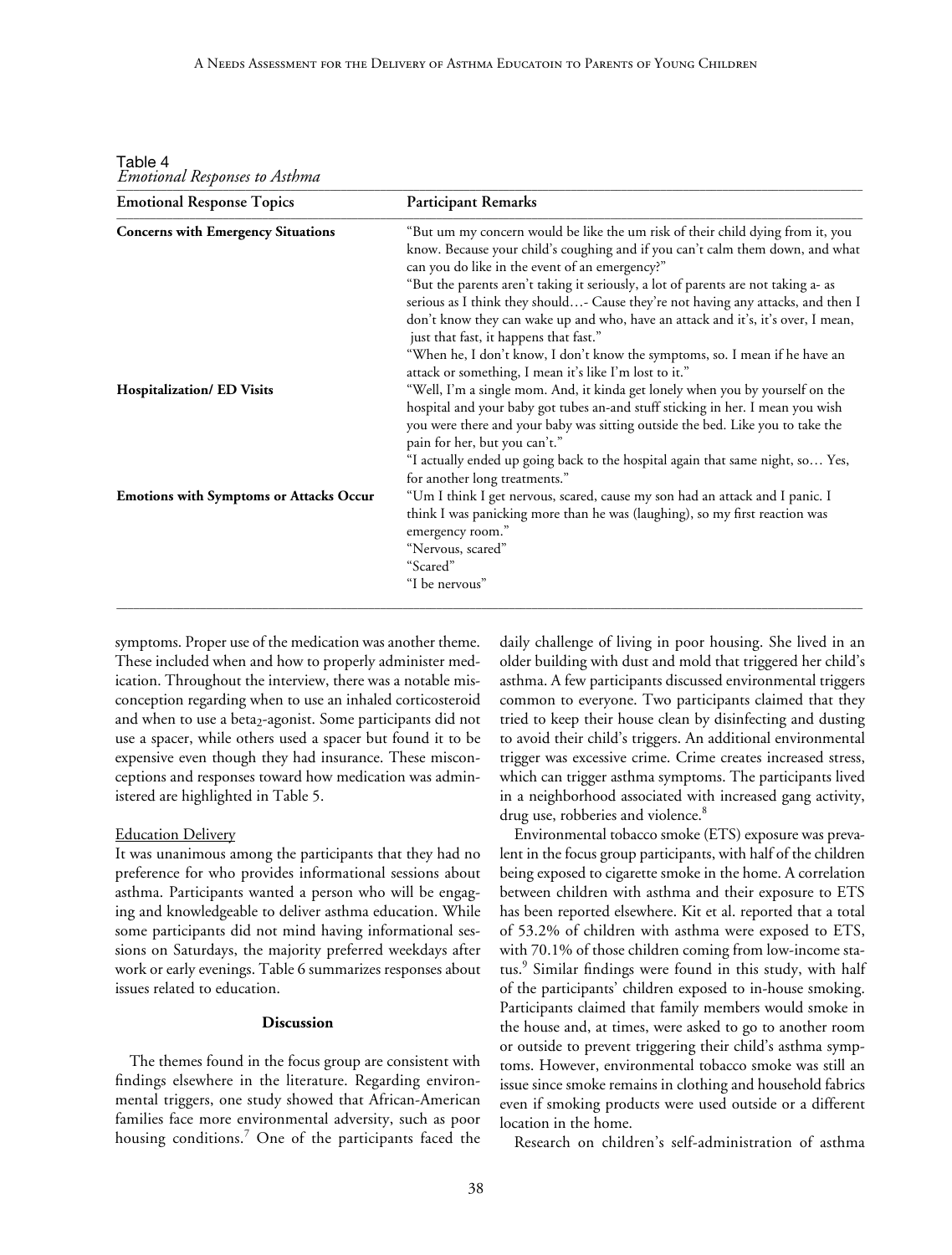| <b>Medication Administration Topics</b>                         | <b>Participant Remarks</b>                                                                                                                                                                                                                                                                                                                                                                                                                                                                                                                                                                                                                                                                                                                                                                                               |
|-----------------------------------------------------------------|--------------------------------------------------------------------------------------------------------------------------------------------------------------------------------------------------------------------------------------------------------------------------------------------------------------------------------------------------------------------------------------------------------------------------------------------------------------------------------------------------------------------------------------------------------------------------------------------------------------------------------------------------------------------------------------------------------------------------------------------------------------------------------------------------------------------------|
| Spacer/Chamber                                                  | "I don't know, I- I guess he said outgrew that baby thing as he use to call it.<br>Because like that's how I use to administrate the medicine to my daughter.<br>Through the chamber."                                                                                                                                                                                                                                                                                                                                                                                                                                                                                                                                                                                                                                   |
|                                                                 | "and it's not, I don't think it's because of the doctor, I don't think the doctor<br>prescribed it okay, they really don't know to ask for it" [In regards to attaining a<br>spacer for medication administration.]                                                                                                                                                                                                                                                                                                                                                                                                                                                                                                                                                                                                      |
| <b>Parental Oversight Medication Administration</b>             | "We'll assist them. I mean the parents will let you know if they can self-                                                                                                                                                                                                                                                                                                                                                                                                                                                                                                                                                                                                                                                                                                                                               |
|                                                                 | medicate." "Yea we will just be there, will pull them out you know out, out the<br>general population, pull them to the side let them self-medicate if they need me<br>and basically."                                                                                                                                                                                                                                                                                                                                                                                                                                                                                                                                                                                                                                   |
|                                                                 | "And she's a big girl. Like, like literally she'll go, go take your blue medicine,<br>she'll go. Twist and squeeze it, and squeeze it back in the in the mask, and put the<br>mask on, turn the machine on."                                                                                                                                                                                                                                                                                                                                                                                                                                                                                                                                                                                                             |
| <b>Insurance Issues with Equipment</b>                          | "And a chamber is kinda expensive thing if you have private insurance. The<br>chamber is like \$85, I wanna say"                                                                                                                                                                                                                                                                                                                                                                                                                                                                                                                                                                                                                                                                                                         |
|                                                                 | "I wonder why they don't prescribe the um Nebulizer I ask for it, but they<br>denied me. I think they said because [child's name] is not umsevere"                                                                                                                                                                                                                                                                                                                                                                                                                                                                                                                                                                                                                                                                       |
| <b>Medication: Rescue vs. Controller</b>                        |                                                                                                                                                                                                                                                                                                                                                                                                                                                                                                                                                                                                                                                                                                                                                                                                                          |
| Proper Use                                                      | "He do play sports and he got out of breath, he always keeps an inhaler on him.<br>So he know how to treat himself. [And does he use his inhaler before he gets out of<br>breath? Or does he wait till he gets out of breath] I think he waits he gets out of<br>breath, because he comes running those stairs, so it's after."                                                                                                                                                                                                                                                                                                                                                                                                                                                                                          |
| <b>Identity Confusion</b><br><b>Medication and Side Effects</b> | "So most o- of the Advair as well as the um Albuterol would be twice day too."<br>"With that um Advair and um a lot of medication that he's taking. I kinda fear<br>that it's too much for him and, and, than I put in my head as if it's he needs this<br>so give it to him. But then it's like for me being a parent with all the medication<br>it's could be like too much to me." "Well I know I heard about the Advair. As far<br>as the Advair being a steroid"<br>"Oh, (laugh) I would just be concerned about the long-term side effects of<br>medicating a child overall. Like, a child as young as [child's name], he's four so,<br>he's going to be on Advair for God knows how long." "And I just would be uh<br>worried about the medication not working you know cause than he can become<br>immune to it" |

Table 5 *Medication Administration* \_\_\_\_\_\_\_\_\_\_\_\_\_\_\_\_\_\_\_\_\_\_\_\_\_\_\_\_\_\_\_\_\_\_\_\_\_\_\_\_\_\_\_\_\_\_\_\_\_\_\_\_\_\_\_\_\_\_\_\_\_\_\_\_\_\_\_\_\_\_\_\_\_\_\_\_\_\_\_\_\_\_\_\_\_\_\_\_\_\_\_\_\_\_\_\_\_\_\_\_\_\_\_\_\_\_\_\_\_\_\_\_\_\_\_\_\_\_\_\_\_\_\_\_\_\_\_\_\_\_\_\_\_

Italicized text in bracket represents a question asked by the interviewer or edit to preserve confidentiality.

medications indicates that as the child becomes older, the parents take less responsibility for administering daily controller medication (DCM). At the age of seven, children adopted 20% of the responsibility for taking their daily controller medication. While at the age of 11, children adopted 50% of the responsibility of their daily medication; and at age 15, 75% of responsibility was reported, while full responsibility was assumed at 19 years of age. The same study also stated that parents who have obtained 16 or more years of education take on more DCM responsibility compared to those parents with 15 or less years of education. Parental adherence (assuring that prescribed doses were taken by their child) is also higher in white parents compared to nonwhite parents. Possible reasons for lower adherence in minority parents could be due to lower socioeconomic status, larger family sizes, and competing family priorities.<sup>10</sup> The number of participants in the present study was small, and there was not racial diversity in the group. Thus, a direct comparison between this study and the literature could not be made. However, children in the present study may need to self-administer their medications at a younger age because parents face daily obstacles such as single parent homes, one household income, numerous different child caregivers, unsafe neighborhoods, and poor living conditions. One parent in this study felt that the responsibility to administer albuterol was given to her child because he was old enough to understand when to take the medication. Another participant felt that her child was "a big girl"; and if she was able to turn on a large screen TV, she was able to take her asthma medication on her own.

Several parents described improper uses of albuterol, a finding consistent with other research. A study addressing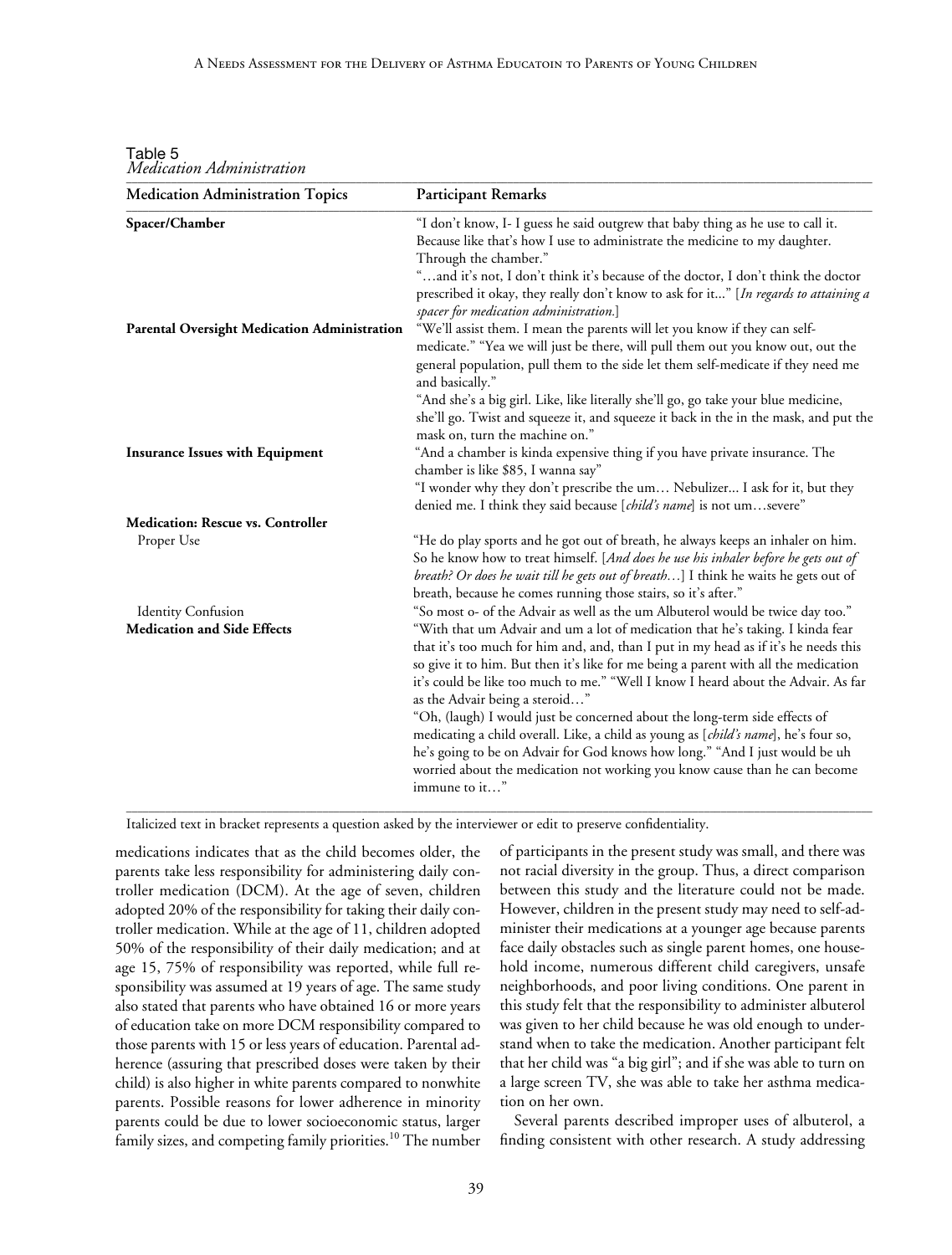Table 6 *Education Delivery*

| <b>Education Delivery Topics</b>        | <b>Participant Remarks</b>                                                                                                                                                                                                                               |
|-----------------------------------------|----------------------------------------------------------------------------------------------------------------------------------------------------------------------------------------------------------------------------------------------------------|
| Preference on Who Can Deliver           | "I-I don't mind who gives the information. As long as their engage the parents.                                                                                                                                                                          |
| <b>Informational Session</b>            | Right. If they can engage the parents to help them understand the importance of<br>asthma, they'll be great, as long as they're engaging. That's the big thing."<br>"the A to Z, all about it, not bits and parts of it or half of it, the whole thing." |
| Preference on What Day and Time         | "Yea but far as the parents here they will come if it's after like 4:30, after 4:30,                                                                                                                                                                     |
| to Deliver Informational Sessions       | they'll show for asthma workshop, so they'll be great. After 4:30 because most<br>people here work."                                                                                                                                                     |
|                                         | "I'll give up a weekend morning between like 10-2"                                                                                                                                                                                                       |
|                                         | Yea, like probably like after 4                                                                                                                                                                                                                          |
| Medical Provider Not Explaining Well or | "Because some parents just give you documents and they don't know because                                                                                                                                                                                |
| Taking the Time to Explain              | some doctors are in a hurry, it happens. So you may sometimes have to sit there<br>and go over." [In regards to doctors explaining the asthma action plan.]                                                                                              |
|                                         | "But usually, um, parents are pretty knowledgeable about what their child has<br>once they found out about the asthma and they learn a bit more, because the                                                                                             |
|                                         | doctor will explain to them how you know it's detrimental to their child's health<br>and things like that. So if they need like additional assistance, I will go over the<br>action plan because sometimes they may not know what it means."             |

Italicized text in bracket represents a question asked by the interviewer.

albuterol use in an acute asthma exacerbation found that albuterol was misused by undertreating, infrequently used, no medication, not using a spacer, over-treating, and overreacting. Undertreating was the most common of the subcategories of inappropriate albuterol use.<sup>11</sup> In contrast, two parents in this study gave their child scheduled albuterol treatments every four hours instead of as needed. In findings similar to the study cited above, one focus group participant claimed that a spacer was not used because her child did not like the spacer, and another parent did not have the medication at home.

Participants in our focus group did not appear to comprehend the asthma action plan well. The asthma action plan was described as either redundant or unclear. Problems associated with following the action management instructions have been documented in other settings. In a study describing feedback from school personnel in predominantly African-American low-income urban elementary schools, the authors found difficulties with understanding the action plan, lack of knowledge about asthma, and confusion with managing their students' asthma.<sup>12</sup> Principals of these schools were interviewed and expressed concerns about the lack of school nurses, how to handle an emergency, and lack of awareness of school-wide policies for asthma management. Teachers at these schools were unsure of what action to take if a student had an asthma exacerbation. It was reported that 39% of teachers did not accurately follow the correct procedures for asthma exacerbations. Inappropriate steps included bag breathing and trying to calm the child by instructing the child to sit still without medical attention. In the same study, half of the parents who were interviewed in this study claimed that they had a conversation with their medical provider regarding their child's asthma management at school.<sup>12</sup> Focus group participants in the present study had obvious miscommunication or misconceptions about the proper way to manage asthma. More effective education could improve the asthma management of those children. Proper education among school staff and parents would benefit both parties, and especially the child with asthma. A well-written asthma action plan customized for each child that is fully understood by parents could better control the child's asthma. Parents with proper asthma management education could explain their child's action plan to school personnel to improve the school's chance of taking proper actions. It seems that without proper parental education, school personnel may not be aware of the child's asthma action plan and, thus, not be able to respond appropriately to an asthma exacerbation.

Numerous parents had feelings of panic and fear when their children had an asthma exacerbation. The feeling of uncertainty was felt by 54% of parents during an asthma attack in one study.13 Participants unanimously felt fear and nervousness when they had to take their child to the emergency department with symptoms of asthma. The majority of participants did not have or follow their asthma action plan. One participant claims it was confusing to follow the action plan given by her doctor.

Kieckhefer and Ratcliffe<sup>13</sup> also found that parents of children between the ages of five and 10 had concerns with medication and side effects that were much larger than those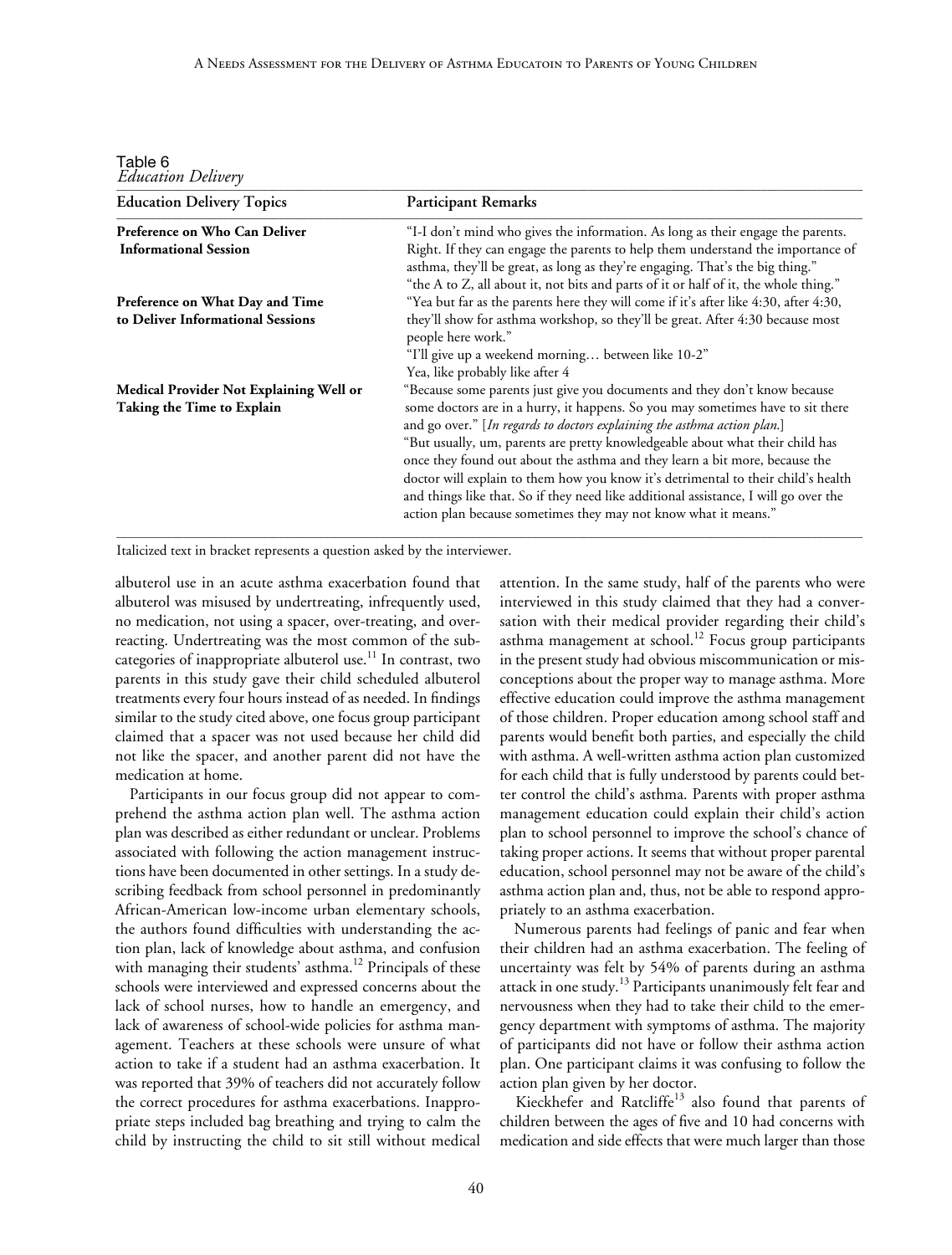who had children younger than five years of age. The study focused on why parents were apprehensive about the side effects that may occur with asthma medication. Parents did not express confusion. In the present study, it was the researchers who identified parental confusion and not a theme that parents self-identified. Participants were confused on when, how, and which medication to use for their child with asthma symptoms. There may also be a possible correlation between confusion of medicine and the absence of an asthma action plan. The lack of an asthma action plan could also lead to the fear and nervousness described by parents during asthmatic symptoms or exacerbations.

Further, Kieckhefer and Ratcliffe<sup>13</sup> concluded that parents would like more information about their child's asthma. A total of 37.5% felt they would like more knowledge from their health care provider about their child's asthma. The present study's focus group participants obtained educational information about their child's asthma but did not fully comprehend the content. The participant who was an asthma educator suggested that it would help to talk with the parents and review the information that physicians gave to parents to provide a better understanding about asthma and how to manage it. Another participant felt that "doctors do not spend enough time explaining important concepts to parents and making sure that the parents totally comprehend the information." Exploring other systems to deliver asthma education utilizing health care workers such as asthma educators, asthma clinics, respiratory therapists, and nurses, is needed.

Parental attendance at an asthma informational session is the first step in improving parental knowledge. A significant part of this study was asking participants about the timing of asthma education programs and whom they would like to present asthma education. The group unanimously responded that it did not care who delivered the information as long as the person was knowledgeable. One participant claimed that at times "…doctors are really dry, you still wouldn't understand the importance of asthma, so it doesn't matter, as long as they're engaging." More than half of the parents preferred after school hours, while the remaining participants preferred weekends.

The findings gathered from this study will aid planning future sessions to enhance participation and meet the parents' asthma education needs at the local youth center. However, the process used to conduct this needs assessment (a focus group) could be replicated in other settings. The focus group questions would need to be pilot-tested to assure that they were valid for the population being studied and specific results might differ.

This study had several limitations. It was conducted in a single location with a small number of participants. The majority of participants cared for children between the ages of

1–13 years. The needs of parents with older children, from different demographic backgrounds, or living in different geographic locations might yield differing results. The information obtained from this study's needs assessment provided a better understanding of what information parents want addressed. Further, key topics from the study can be highlighted in fliers advertising upcoming asthma education sessions to potentially enhance participation. Yet, these focus group outcomes alone will not determine whether attendance at future asthma education sessions improves nor, ultimately, whether the children will have better controlled asthma. Additional research implementing an asthma education program based upon the focus group findings is needed to clarify answers to these questions.

#### **Conclusion**

Focus group participants had many concerns about their child's asthma. The common themes from the semi-structured interview related to environmental triggers, self-management, and emotional responses to emergency situations, medication administration, and education. The focus group provided deeper insights within each theme that program planners can use to design more effective marketing and program content for parents who have a child who suffers from asthma. Further, parents identified the best time, days, and who should deliver asthma education sessions. Redesigning the former parent asthma education program by implementing the findings of this study improve parental participation. The effectiveness of designing a program that utilizes these findings and evaluating the outcomes is needed to ultimately test the utility of the focus group outcomes.

#### **References**

1. Garwick AW, Seppelt A, Riesgraf M. Addressing asthma management challenges in a multisite, urban head start program. Public Health Nurs 2010;27(4):329–336. 2. Markus AR, Lyon M, Rosenbaum SJ. Changing policy: The elements for improving childhood asthma outcomes. Washington, DC: Department of Health Policy, School of Public Health and Health Services, The George Washington University 2010.

3. Meng A, McConnell S. Decision-making in children with asthma and their parents. J Am Acad Nurse Pract 2002;14(8):363–371.

4. Trollvik A, Severinsson E. Influence of an asthma education program on parents with children suffering from asthma. Nurs Health Sci 2005;7(3):157–163.

5. Koenig K. Pilot study of low-income parents' perspectives of managing asthma in high-risk infants and toddlers. Pediatr Nurs 2007;33(3):223–230.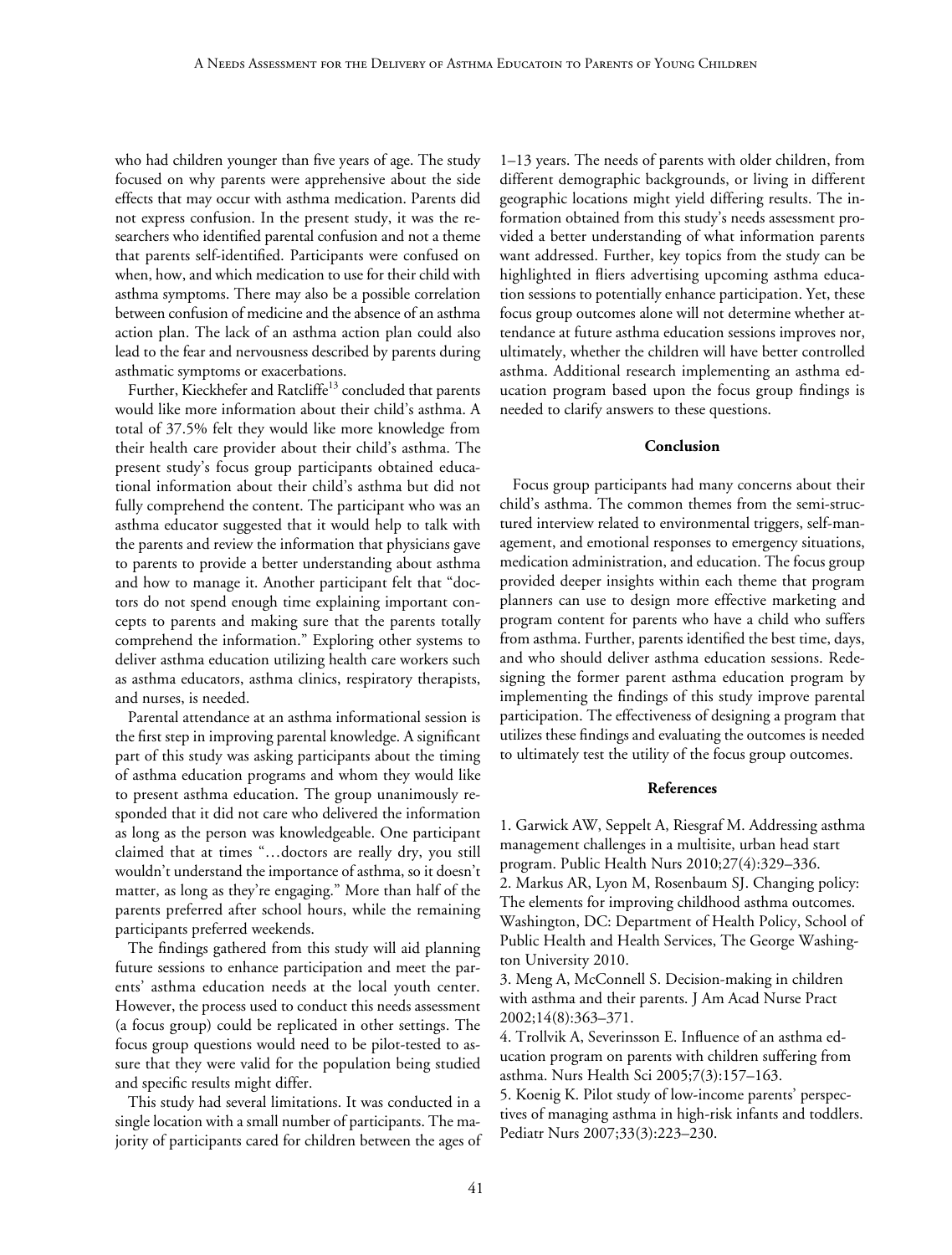6. Osborne LA, Reed P. Parents' perceptions of communication with professionals during the diagnosis of autism. Autism 2008;12(3):309–324.

7. Sato AF, Kopel SJ, McQuaid EL, Seifer R, Esteban C, Coutinho MT, et al. The home environment and family asthma management among ethnically diverse urban youth with asthma. Fam Syst Health 2013;31(2):156–170.

8. McKean L, Raphael J. Drugs, crime, and consequences. Arrest and incarceration in North Lawndale. Chicago, IL: Center for Impact Research 2002.

9. Kit BK, Simon AE, Brody DJ, Akinbami LJ. US Prevalence and trends in tobacco smoke exposure among children and adolescents with asthma. Pediatrics 2013;131(3):407–414.

10. Orrell-Valente J, Jarlsberg LG, Hill LG, Cabana MD. At what age do children start taking daily asthma medicines on their own? Pediatrics 2008;122(6):e1186–1192. 11. Clayton K, Monroe K, Magruder T, King W, Harrington K. Inappropriate home albuterol use during an acute asthma exacerbation. Ann Allergy Asthma Immunol 2012;109(6):416–419.

12. Anderson EW, Valerio M, Liu M, Benet DJ, Joseph C, Brown R, et al. Schools' capacity to help low-income, minority children to manage asthma. J Sch Nurs 2005;21(4):236–242.

13. Kieckhefer GM, Ratcliffe M. What parents of children with asthma tell us. J Pediatr Health Care 2000;14(3):122–126.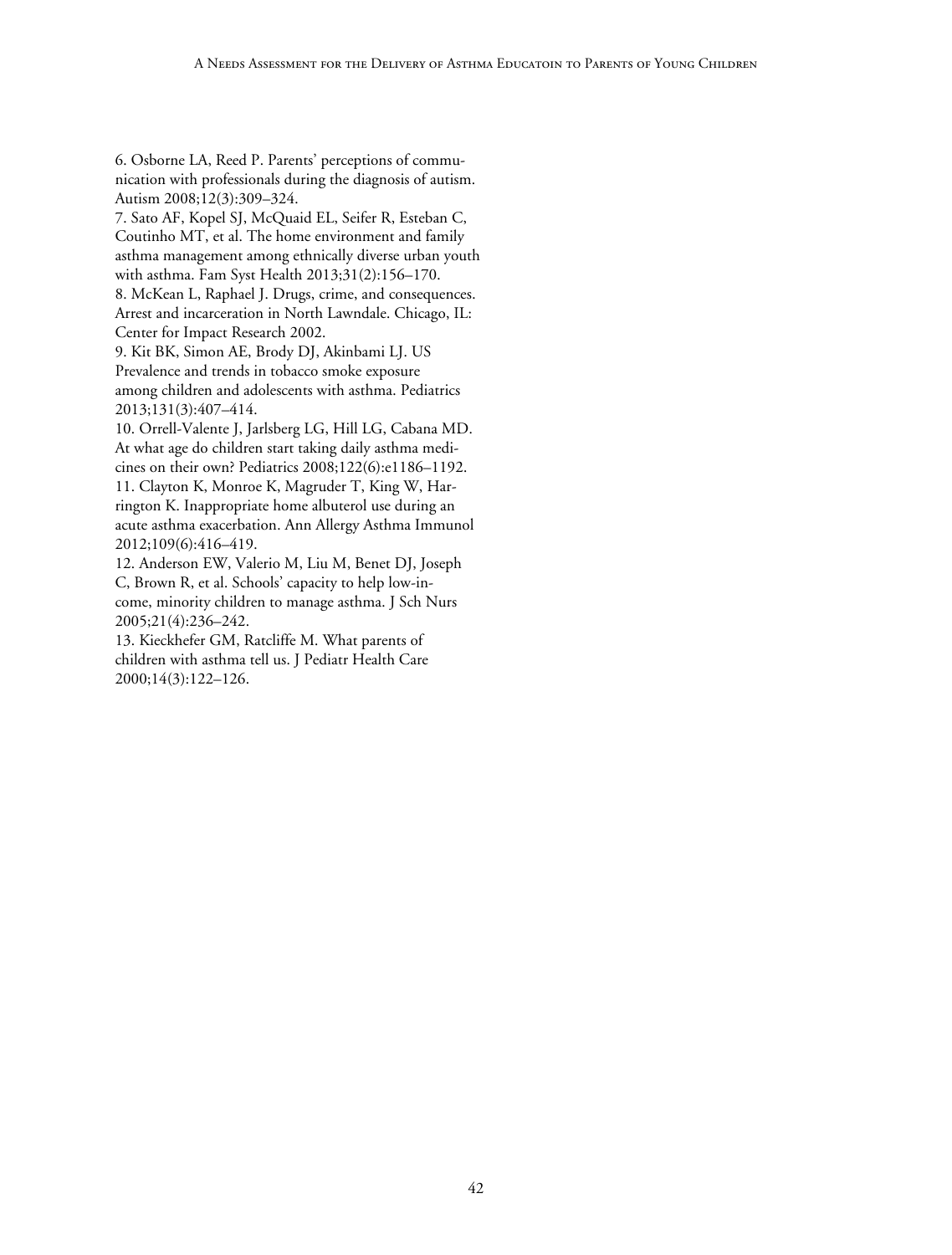# **APPENDIX A**

# **Focus Group Interview Questions**

What is most concerning to you about caring for a child with asthma symptoms?

Are you confident that you know the best decision to make when your child has asthma symptoms?

How do you feel when your child is having asthma symptoms?

Did your child ever require an emergency department visit or hospitalization? What was that experience like? What types of inconveniences did it cause for you?

What are your concerns about your child's asthma when they are not with you? (When you are at work, when they are in school, etc.)

What did you do the last time your child had asthma symptoms during their sleep?

Do you have a written asthma action plan?

Do you agree with the asthma action plan created for your child?

Does your caregiver (parent, grandparent, partner, etc.) know how to manage your child's asthma?

How do you care for your child's asthma symptoms?

Do you have any concerns or fears about medications that are prescribed by your medical provider?

How often do you need to give your child asthma medications? Which medications are given daily? Which are given only when your child has asthma symptoms?

Do you go to the doctor regularly for your child's asthma? (Attend follow-up doctor visits?)

Do you have an asthma action plan? Where do you keep it? Does the school nurse have a copy?

How do you administer your child's asthma medications? Do you watch your child administer his or her own medication?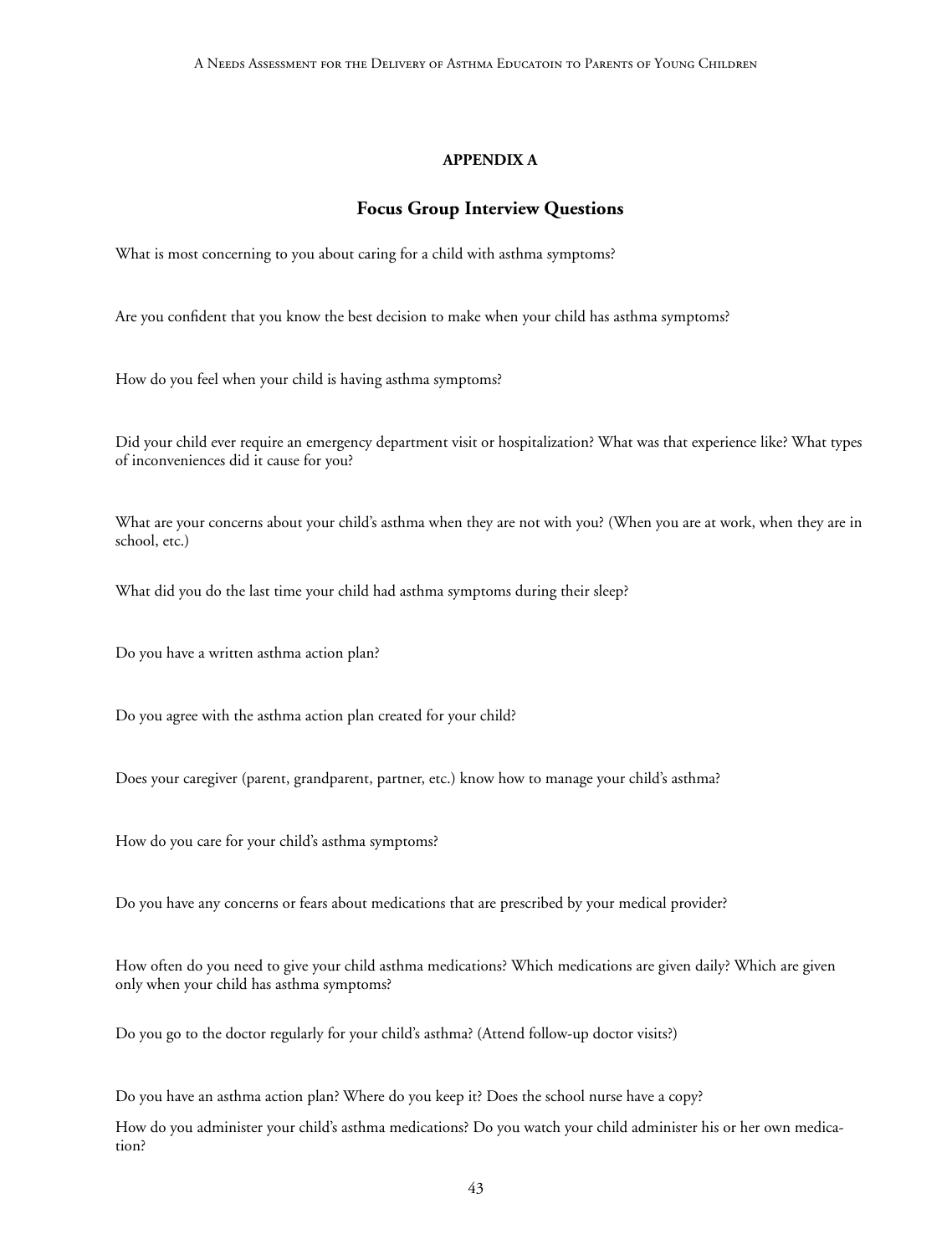#### A Needs Assessment for the Delivery of Asthma Educatoin to Parents of Young Children

If there are times that you do not have medication at home, what are the reasons that this occurs?

Prompts: Forgot to fill the prescription? Did not think my child would need the medication? I do not like to give my child too much medication. A relative or family friend is using the medication. What would make it easier to obtain your child's asthma medication?

What would be the helpful information you need to help you manage your child's asthma better?

Do you feel comfortable telling your health care provider or physician if you differ with the asthma plan that is created?

Do you understand how the health care providers explain your child's asthma?

From your experience, what do you think that other people who have children with asthma ought to know about caring for their children with asthma?

From your experience, what types of changes would you like to see health care providers make when they educate people who have children with asthma.

What time of day or day of the week should the educational session be held?

- a. How long should the session last?
- b. Where should the sessions be held?

Whom would you like to provide information about asthma? A community health worker? Respiratory therapist? Doctor? Others?

Are you comfortable communicating with your child's health care provider? For example, if you did not want to give your child a medication that was prescribed, would you tell your medical provider?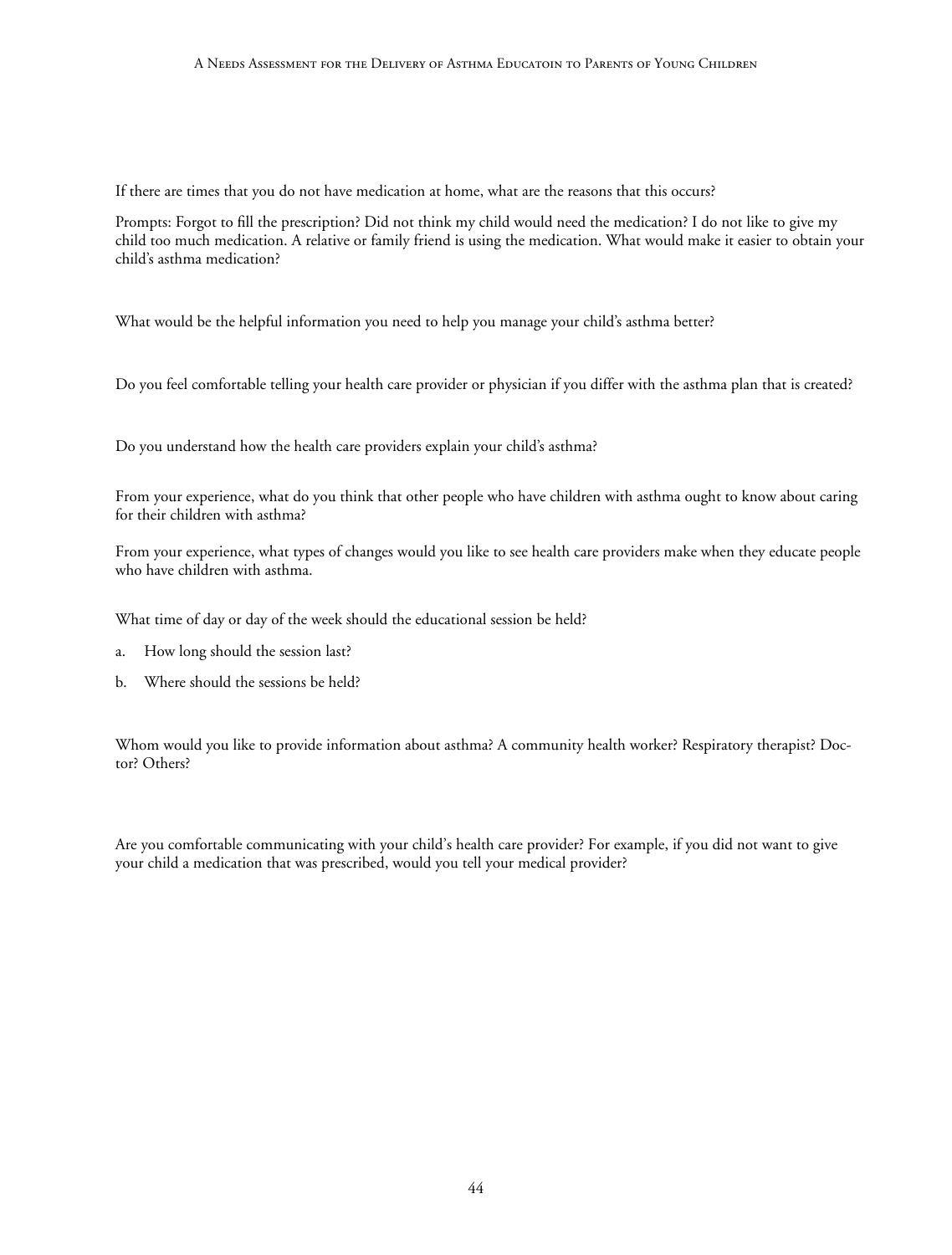# **Interprofessional Collaboration Between Two Rural Institutions: A Simulated Teaching Laboratory Paradigm**

**Dennis Klima, PT, PhD, GCS, NCS Katherine A. Hinderer, PhD, RN, CCRN Kaynabess Freda, MS, RN Dorothea Winter, PhD, RN Robert Joyner, Jr., PhD, RRT, FAARC**

#### **Abstract**

Promotion of successful multidisciplinary practice begins with the infusion of interprofessional education into the curricula of health care programs. This paper describes an educational paradigm where students from the disciplines of nursing, physical therapy, and respiratory therapy were brought together in a simulated clinical experience to promote interprofessional learning. Patient-case scenarios, with the addition of emergency situations to each case, promoted collaboration among students and further promoted understanding of the contribution of each discipline. The teaching laboratory simulation, along with aligned medical equipment and supplies, reflected contemporary health care practice settings. Interprofessional education is an important element in advancing teamwork among health professionals and use of simulated clinical activities can initiate increased understanding of collaborative patient care.

**Key Words:** interprofessional education, clinical simulation, nursing, physical therapy, respiratory therapy

Dennis Klima, PT, PhD, GCS, NCS Assistant Professor of Physical Therapy University of Maryland Eastern Shore Princess Anne, MD

Katherine A. Hinderer, PhD, RN, CCRN Assistant Professor of Nursing Salisbury University Salisbury, MD

Kaynabess Freda, MS, RN Instructor of Nursing Salisbury University Salisbury, MD

Dorothea Winter, PhD, RN Professor of Nursing Salisbury University Salisbury, MD

Robert L. Joyner Jr., PhD, RRT, FAARC Associate Dean Richard A. Henson School of Science and Technology Director, Respiratory Therapy Program Salisbury University Salisbury, MD

Correspondence and Request for Reprints: Robert L. Joyner, Jr., PhD, RRT, FAARC Associate Dean Richard A. Henson School of Science and Technology Director, Respiratory Therapy Program Salisbury University 1101 Camden Avenue Salisbury, MD 21801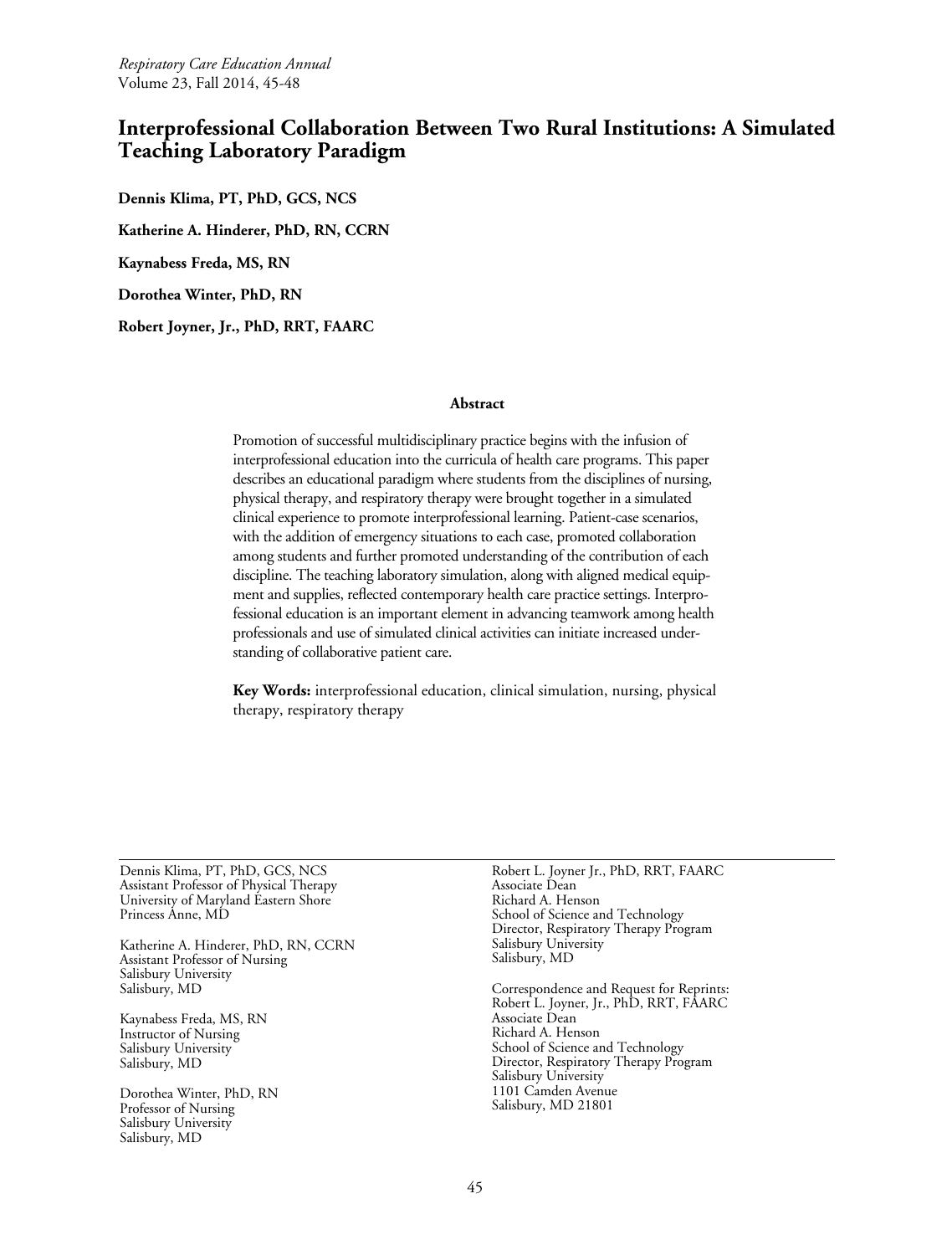Interprofessional education (IPE), as defined by the World Health Organization (2010), occurs "when students from two or more professions learn with, from and about each other to enable effective collaboration and improve health outcomes."<sup>1</sup> Academic accrediting bodies recognize the importance of IPE and encourage increased collaborative education among health professionals. The inclusion of multiple health professions, specifically those who have not traditionally been involved in IPE, such as respiratory therapy and physical therapy, is paramount. Practicing professionals from multiple disciplines need to learn to work collaboratively to promote positive patient outcomes; moreover, optimal interprofessional learning can occur through interactive experiences. This may include discussions around case studies, shared-experience debriefing sessions, and team learning through case competitions and interactive learning. Historically, various instructional methods were used to promote teamwork: 1) high-fidelity simulation or the use of a physiologically modeled computerized patient simulator; 2) experiential team shadowing or following members of various specialties in their practice settings; and 3) virtual environments or the use of technology to simulate clinical settings and patient interventions in a computer-based environment.<sup>2,3</sup> The purpose of this paper is to describe a simulated clinical IPE experience that included students from two different institutions in the disciplines of nursing, physical therapy, pharmacy, and respiratory therapy.

# **Methods**

Four cohorts of students, from two institutions, participated in a joint simulated laboratory instructional program using a post-test only design to enhance intercollegiate IPE. Participants included 85 nursing, respiratory therapy, pharmacy, and physical therapy students from two universities on Maryland's Eastern Shore. The educational program received Institutional Review Board approval from both participating institutions. A brief six-item post-test survey designed for this program assessed program effectiveness, organization, and opportunities for interdisciplinary knowledge sharing. Sample items from the survey included assessment of participant discipline and insight into others' health professional roles. Four items assessed program quality using a four-point Likert-style scale that ranged from 4 (Excellent) to 1 (Poor). Clinical problem solving was dichotomously assessed using an item from the Readiness for Interprofessional Learning Scale (RIPLS).<sup>4</sup>

Following an introductory group discussion of contemporary discipline-specific roles and responsibilities, 20 stations of four students participated in three patient-focused cases. Five pharmacy students acted as consultants to all groups. All disciplines were represented in each student group. Terminal objectives required students to: 1) describe the various roles and responsibilities of each health care provider; 2) perform select medical interventions specific to the discipline; and 3) describe how patient management could be optimized through interprofessional collaboration.

The design of this program afforded students the opportunity to contribute to the overall patient plan of care with interventions specific to each discipline. The program also allowed students to learn more about the other represented disciplines. The three case presentations included: patients with Parkinson's disease, cystic fibrosis, and total hip ar-

# Table 1

*Case Study Descriptions and Sample Interventions* 

| Case Study                                                                                       | Physical Therapy                                           | Respiratory Therapy                                                    | Nursing                                                                               | Pharmacy                                                                                   |
|--------------------------------------------------------------------------------------------------|------------------------------------------------------------|------------------------------------------------------------------------|---------------------------------------------------------------------------------------|--------------------------------------------------------------------------------------------|
| 78-year-old patient<br>with Parkinson's<br>disease                                               | Bed mobility,<br>ambulation, and<br>transfers              | Breathing exercises for<br>restrictive lung disease                    | Integumentary assessment,<br>medication management                                    | Sinemet®,<br>with associated<br>hypotension                                                |
| 20-year-old patient<br>with cystic fibrosis                                                      | Mobility and stretching<br>exercises                       | Auscultation,<br>postural drainage,<br>and percussion                  | Nutritional assessment.<br>intravenous therapy<br>and invasive catheter<br>management | Pulmozyme<br>and TOBI <sup>®</sup> ,<br>with associated<br>occasional throat<br>discomfort |
| 65-year-old s/p total<br>hip arthroplasty<br>post-op day 3:<br>posterior approach<br>precautions | Bed mobility<br>and transfers with<br>precaution adherence | Post-operative breathing<br>activities; supplemental<br>oxygen therapy | Wound management;<br>lab values<br>analysis                                           | Insulin, glucose<br>correction scale and<br>Coumadin <sup>®</sup>                          |

Sinemet® (Merck, Whitehouse Station NJ)

TOBI® (Novartis Pharmaceuticals, Basel, Switzerland)

Pulmozyme® (Genentech, South San Francisco, CA)

Coumadin® (Bristol-Myers Squibb Company, New York City, NY)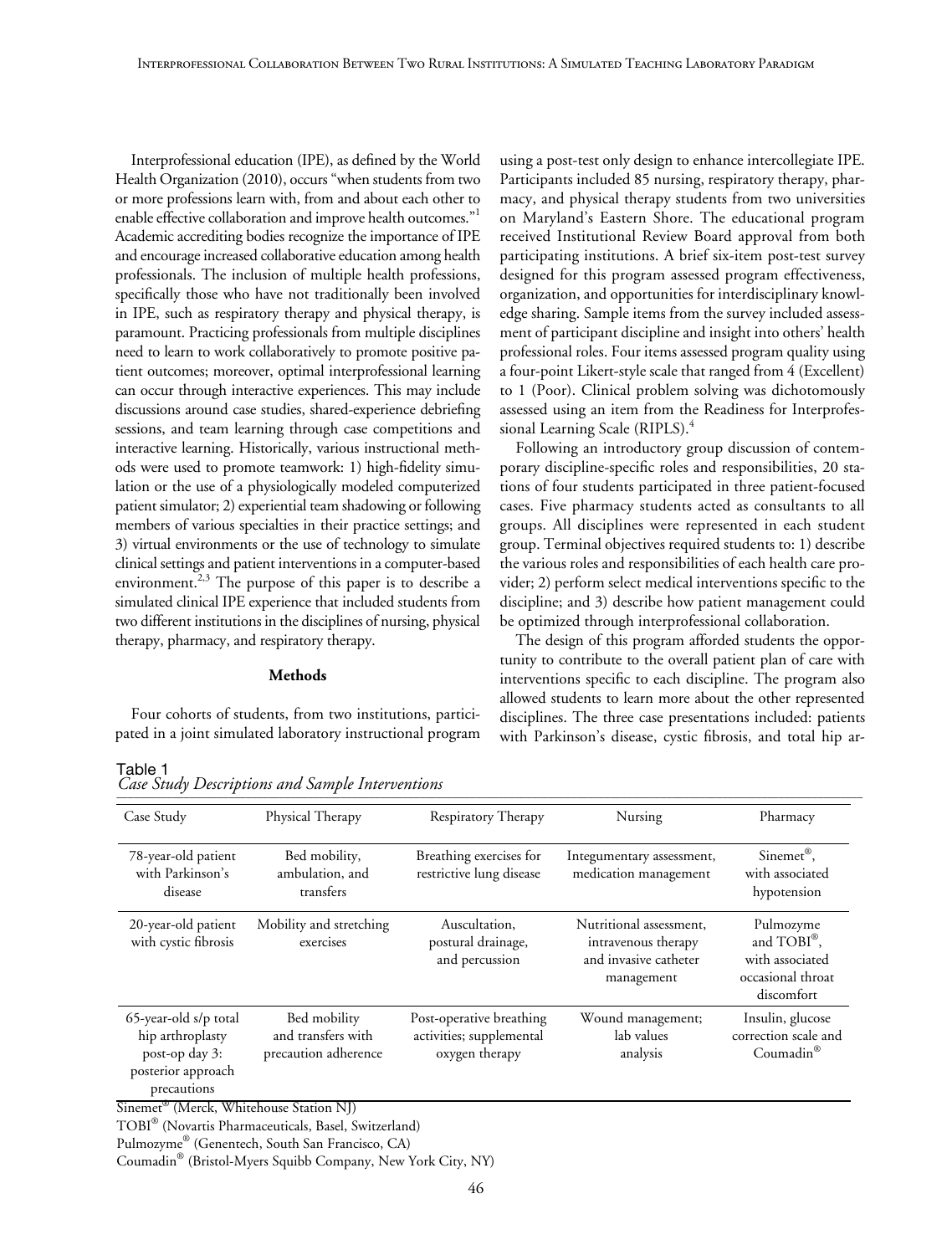throplasty. The cases represented common clinical diagnoses managed by all disciplines in most health care settings. Details of each case are listed in Table 1. Cases involved integration of discipline-specific and shared interventions, strategies for collective team building, and skill demonstration by each discipline. Interventions, congruent with the specific nature of each case, included: wheelchair management and transfers (physical therapy), intravenous therapy and invasive catheter management (nursing), supplemental oxygen therapy and postural drainage and chest percussion techniques (respiratory therapy), and medication management (pharmacy). Academic and clinical faculty supervised the individual groups during the instructional session to facilitate interprofessional dialogue and intervention integration. The laboratory environment created an atmosphere that mirrored a health care setting where professionals collectively interacted with their patients. The simulated patient cases also facilitated instruction in equipment management less commonly encountered by the other disciplines. For example, respiratory therapy students facilitated appropriate chest physical therapy and postural drainage of a simulated patient with cystic fibrosis. The physical therapy students provided the mobility and stretching exercises, the nursing students guided assessment techniques of breath sounds and nutritional assessment, and pharmacy students discussed appropriate antibiotic therapy.

Lab activities required students to react collectively to medical emergencies that might arise during management, including responding to syncopal episodes and postural hypotension, and performing cardiopulmonary resuscitation (CPR). At the end of the session, participants completed the survey instrument to assess new insights into the roles of the other disciplines and overall program quality. Data were analyzed using SPSS version 21.0 for descriptive statistics.

# **Results**

Eighty-five students participated in the simulation experience, including 24 respiratory therapy, 28 nursing, 28 physical therapy, and five pharmacy students. Analysis of the follow-up survey (n=83) demonstrated positive feedback from the laboratory session. Survey data are included in Table 2. Over 95% of participants rated the material relevance, interaction with other disciplines, and opportunity for discipline skill application as "Excellent" and "Good." In addition, most participants rated the session organization as "Excellent" or "Good." One hundred percent of participants noted that they gained insight into the roles of other health professionals; similarly, they expressed that shared learning with other health professionals would increase their ability to understand clinical problems.

# **Discussion**

A variety of instructional methods have been utilized to promote teamwork among the various health disciplines and include activities with experiential team shadowing, the virtual environment, and high-fidelity human patient simulation.<sup>2</sup> Our approach was to utilize a case-based perspective where four disciplines joined together to both discuss

| <b>Program Quality</b>                                                                                                             | Excellent<br>$n\left(\%\right)$  | Good<br>$n\left(\%\right)$ | Fair<br>$n\left(\%\right)$ | Poor<br>$n\left(\%\right)$ |
|------------------------------------------------------------------------------------------------------------------------------------|----------------------------------|----------------------------|----------------------------|----------------------------|
| Relevance of Material                                                                                                              | 64(77%)                          | 18(22%)                    | $1(1\%)$                   | $0(0\%)$                   |
| Organization of Session                                                                                                            | 28(34%)                          | 43(52%)                    | 12(14%)                    | $0(0\%)$                   |
| Interaction with Other Disciplines                                                                                                 | 69(83%)                          | 12(15%)                    | 2(2%)                      | $0(0\%)$                   |
| Opportunity to Apply Skills from Your Discipline                                                                                   | 55(66%)                          | 27(33%)                    | $1(1\%)$                   | $0(0\%)$                   |
| <b>Interprofessional Perspectives</b>                                                                                              | <b>Yes</b><br>$n\left(\%\right)$ | No<br>$n\left(\%\right)$   |                            |                            |
| Did the program give you any new insights into the<br>roles of other health professionals?                                         | 83(100%)                         | $0(0\%)$                   |                            |                            |
| Do you feel that shared learning with other health<br>professionals will increase your ability to understand<br>clinical problems? | 83(100%)                         | $0(0\%)$                   |                            |                            |

#### Table 2 *Follow-Up Survey Results (n=83)*  $\Gamma$  show by fusives  $(w \cup z)$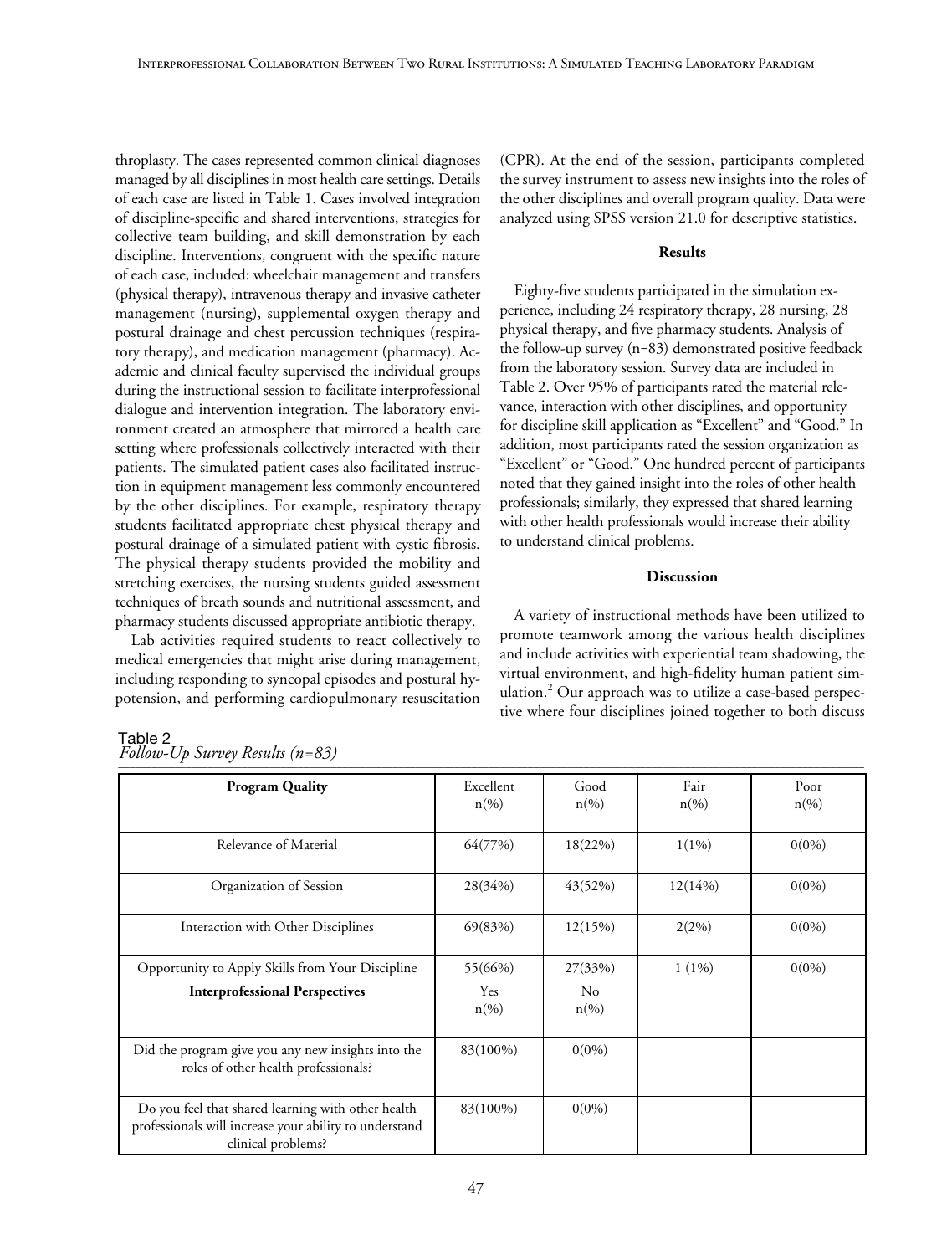and perform common interventions related to three patient case studies. This approach afforded students, both graduate and undergraduate, an opportunity to discuss cases and get feedback from participants in various disciplines in a nonthreatening atmosphere. A similar IPE approach was used by Breitbach and colleagues<sup>5</sup> to promote teamwork among health care professionals and enhance patient-centered care. Smith et al.<sup>6</sup> employed a comparable activity to facilitate communication between physical therapy and nutrition students by requiring one discipline to serve as consultant for the other regarding a specific patient scenario. Students in this study assumed a similar role. Students reported an improved role understanding of the other disciplines and noted that shared leaning would enhance clinical problem solving.

Interactions between the students included obtaining additional information, discussing interventions specific to a discipline and, at times, team interaction with the "patient." The inclusion of the patient and family in the team has been identified as an important aspect of collaborative care that is often omitted.<sup>7</sup> This is a component that we plan to expand in the future. A unique component of our structured case study approach required students to react to a series of emergency situations related to their case. While each discipline received prior requisite training in emergency management, the required practicing of CPR with other students added a unique dimension to the learning experience. The interaction with another discipline to manage syncopal episodes or performing CPR necessitated team interaction and communication. Our data findings suggest that shared learning experiences increased their ability to understand clinical problems. This is supported by Piquette, Reeves, and Leblanc who noted that health professional perspectives regarding others' expertise differed before and after an emergency event.<sup>8</sup> This suggests that it is important to provide students IPE opportunities that allow for reflection following crisis interventions.

The specific nature of the focused patient cases deserves discussion. These cases involved assessment skills and medical interventions applicable to all disciplines. The host institution provided instructional supplies and equipment to fully portray each clinical scenario such as wheelchairs, nasal cannulas, splints, braces, lines and tubes, and assistive devices. The laboratory environment created an atmosphere that mirrored a health care setting where professionals collectively interacted with their patients. The simulated patient cases also facilitated instruction in equipment management less commonly encountered by the other disciplines. This type of reinforcement may be especially beneficial with such devices as mechanical lifts, supplementary oxygen devices, and peripheral intravenous lines.

## **Conclusion**

The benefits of IPE in the health care arena united four academic programs at two institutions to enhance IPE initiatives. The paradigm piloted by the two rural institutions could be augmented by other colleges to incorporate a variety of different health disciplines. Each case was led by a particular discipline; however, all students could readily contribute and offer management strategies from their clinical perspectives. This type of dialogue is both essential and an underpinning of effective team collaboration. Furthermore, the interaction between health profession programs at two neighboring institutions unified those disciplines comprising the health care team. These partnerships seem prudent given that individual academic institutions may have limited allied health programs resulting in narrower interprofessional interactions.

#### **Declaration of Interest**

The authors report no declarations of interest. There was no involvement by any pharmaceutical company or other sponsor during any phase of the project or manuscript preparation.

# **References**

1. World Health Organization: *Framework for action on interprofessional education and collaborative practice.* Geneva, WHO, 2010: 7, 11. Available at: http://www.who.int/hrh/ resources/framework\_action/en/.

2. Freeth D. Interprofessional education. In: Swanwick T, editor. Understanding medical education, evidence, theory and practice,  $2<sup>nd</sup>$  edition. London: Wiley-Blackwell, 2010:81–96.

3. Sabus C, Sabata D, Antonacci D. Use of a virtual environment to facilitate instruction of an interprofessional home assessment. J Allied Health 2011;40(4):199–205. 4. Parsell G, Bligh J. The development of a questionnaire to assess the readiness of health care students for interprofessional learning (RIPLS). Med Ed 1999 Feb;33(2):95–100. 5. Breitbach AP, Sargeant DM, Gettemeier PR, Ruebling I, Carlson J, Eliot K, et al. From buy-in to integration: melding an interprofessional initiative into academic programs in the health professions. J Allied Health 2013;42(3):67E–73E.

6. Smith AR, Christie C. Facilitating transdisciplinary teamwork in dietetics education: A case study approach. J Am Diet Assoc 2004;104(6):959–962.

7. Cronenwett L, Sherwood G, Barnsteiner J, Disch J, Johnson J, Mitchell P, et al. Quality and safety education for nurses. Nurs Outlook 2007;55(3):122–131.

8. Piquette D, Reeves S, Leblanc VR. Interprofessional intensive care unit team interactions and medical crises: A qualitative study. J of Interprof Care 2009;23(3):273–285.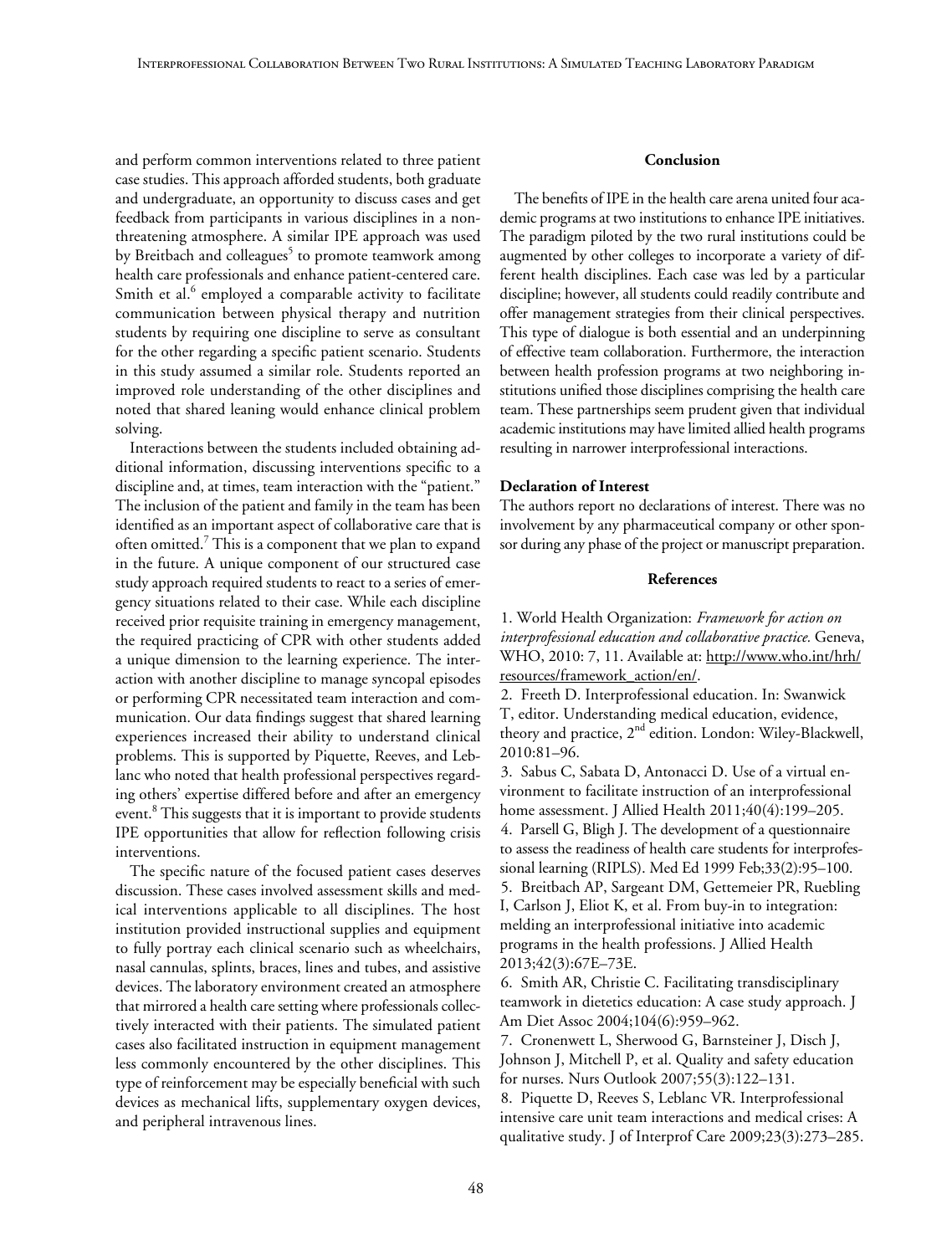# **Can the CoARC Publication of Programmatic Outcomes Data Influence Student Enrollment at For-Profit vs. Not-For-Profit Respiratory Therapy Programs and Focus Curricular Modifications?**

**Karen L. Shaw, PhD, RRT, RPFT Howard R.D. Gordon, EdD**

#### **Abstract**

**Background:** In synchrony with a predicted employment crisis in the field of respiratory therapy, the Commission on Accreditation for Respiratory Care has published programmatic outcomes detailing individual program statistics. Utilizing these data along with combining pass rates for certification and registry exams, a ranking system was created to enhance data evaluation. Survey data were appraised for clarification of types of successful programs and strengths and weaknesses of curricular line items. **Methods**: A descriptive study utilizing an email survey method was developed to gather baseline data from RT program directors in the areas of program type and credentialing exam summary score reports. A convenience sample of programs was solicited from the top and bottom thirds of all programs with published programmatic outcomes. **Results**: Comparison of survey responses (46% return) between top and bottom thirds of the sample of RT programs indicated that not-for-profit programs were more frequently represented in the top third, whereas for-profit schools were equally represented in both sectors. When curricular line item scores were compared between high- and low-performing programs, strengths and weaknesses were revealed. **Discussion**: Outcomes data may assist the consumer with school selection by revealing a side-by-side comparison of program success rates. Additionally, assessment of credentialing exam summative reports between programs may be a useful vehicle for early recognition of programmatic weaknesses identifying issues in curricula that may need to be addressed.

**Key Words:** Respiratory therapy, respiratory therapy education, credentialing success, programmatic outcomes, CoARC Annual Report of Current Status Outcomes, 20/20 Analysis, curricular assessment.

Karen L. Shaw, PhD, RRT, RPFT Former Program Director Cardiorespiratory Sciences Engelstad School of Health Sciences College of Southern Nevada Las Vegas, NV

Howard R. D. Gordon, EdD, MPH Professor of Career and Technical Education Department of Teaching and Learning University of Nevada Las Vegas, NV

Correspondence and Request for Reprints: Howard R. D. Gordon, EdD, MPH Department of Teaching and Learning University of Nevada 4505 S. Maryland Parkway, Box 3005 Las Vegas, NV 89154-3005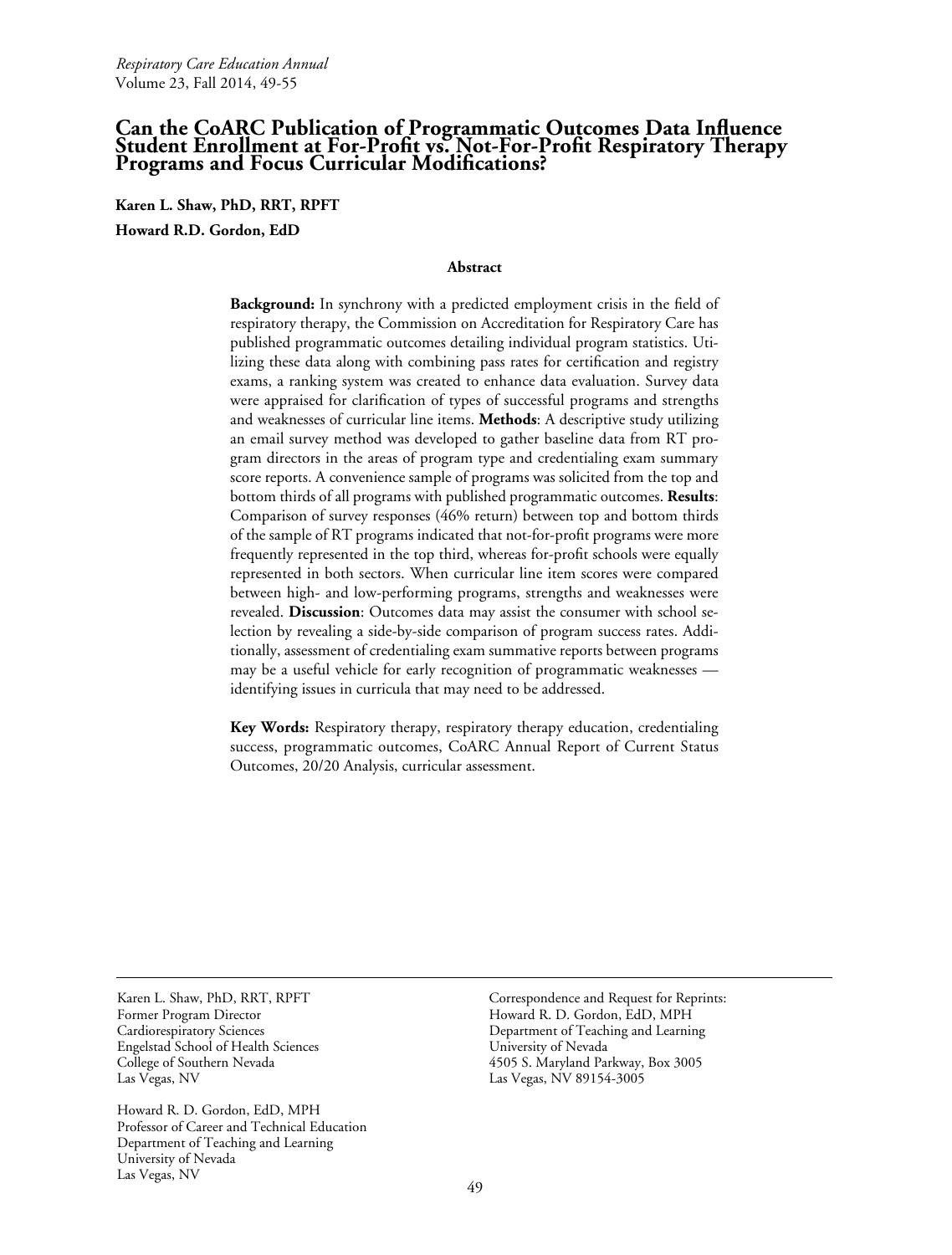#### **Introduction**

The profession of respiratory therapy is projected to have a staffing deficit during the next decade.<sup>1</sup> According to the 2012 Occupational Outlook Handbook, it is estimated there will be 31,200 more respiratory therapy positions available in 2020 than there were in  $2010.<sup>2</sup>$  Even though nationally, schools of respiratory therapy (RT) average 25 student enrollees annually, the average number of graduates is only 18 students or 72% of enrollees. Of these graduates, 93% successfully complete the certification exam. In the final calculation, only 16.7 out of 25 students initially enrolled in RT programs annually, or 67%, become eligible for entry-level employment.<sup>3</sup> The remaining students (33%) do not continue in the program or do not graduate and, therefore, do not attempt the entry-level exam. Students who enter a program and do not successfully complete the entry-level exam waste valuable financial resources and occupy space that may be better utilized by other students. Although there may be multiple explanations for poor performance on the National Board for Respiratory Care's (NBRC) Certified Respiratory Therapist (CRT) and Registered Respiratory Therapist (RRT) exams, the onus is on the schools to adequately prepare students to pass the barrier that lies between graduation and employment — attainment of the CRT and RRT credentials.

In 2012, the Commission on Accreditation for Respiratory Care (CoARC) released student-admission and student-success data to the public. Entitled "Programmatic Outcomes Data," the document contributes meaningful information to consumers and promotes confidence in higher education by making available comparable program information. The published programmatic outcomes reflect credentialing examination data, attrition, job placement, enrollee num-

#### Figure 1

*Credentialing Success Survey (Relevant Questions)* \_\_\_\_\_\_\_\_\_\_\_\_\_\_\_\_\_\_\_\_\_\_\_\_\_\_\_\_\_\_\_\_\_\_\_\_\_\_\_\_\_\_\_\_\_\_\_\_\_\_\_\_\_\_\_\_\_\_\_\_\_\_\_\_\_\_\_\_\_\_\_\_\_\_\_\_\_\_\_\_\_\_\_\_\_\_\_\_\_\_\_\_\_\_\_\_\_\_\_\_\_\_\_\_\_\_\_\_\_\_\_\_\_\_\_\_\_\_\_\_\_\_\_\_\_\_\_\_\_\_\_\_\_

|                  |               | 1. Please provide some basic information about your facility. Choose one from each row. |                           |  |
|------------------|---------------|-----------------------------------------------------------------------------------------|---------------------------|--|
| Is your program: |               |                                                                                         |                           |  |
|                  | Public        | Private                                                                                 | <b>Federal Government</b> |  |
|                  | b. For-profit | Not-for-profit                                                                          |                           |  |

In the next section, please follow the step-by-step instructions to report the average cumulative test scores over the designated reporting period in each of the 20 NBRC curricular content areas:

#### 2. CRT results:

- a. Log in as you normally would to the NBRC EED school portal [\(www.NBRC.org....Educators....School](http://www.NBRC.org....Educators....School) Login)
- b. Go to "reports"
- c. Click "School Score Report"
- d. Exam type: CRT
- e. Enter dates to be captured: 7/10/2009–6/30/2011
- f. Click "View Report" (this may take a few minutes to load)
- g. Scroll down to detailed view of "**New Candidate Summary**"
- h. Copy numbers to the right of "Average Score" into the spaces provided below (2 decimal places)

| Total         | Total |    |    |                     |       |    |    |    |       |    |    |    |    |                       |    |    |    |    |    |       |
|---------------|-------|----|----|---------------------|-------|----|----|----|-------|----|----|----|----|-----------------------|----|----|----|----|----|-------|
| Scaled        | Raw   |    |    |                     |       |    |    |    |       |    |    |    |    |                       |    |    |    |    |    |       |
| Score         | Score | 1A | 1B | 1 <sup>c</sup><br>v | 1 TOT | 2A | 2B | 2C | 2 TOT | 3A | 3B | 3C | 3D | or.<br><b>JL</b><br>╌ | 3F | 3G | 3H | 3J | 3K | 3 TOT |
|               |       |    |    |                     |       |    |    |    |       |    |    |    |    |                       |    |    |    |    |    |       |
| Average Score |       |    |    |                     |       |    |    |    |       |    |    |    |    |                       |    |    |    |    |    |       |

#### 3. RRT results:

- a. Log in as you normally would to the NBRC EED school portal [\(www.NBRC.org....Educators....School](http://www.NBRC.org....Educators....School) Login)
- b. Go to "reports"
- c. Click "School Score Report"
- d. Exam type: RRT
- e. Enter dates to be captured: 7/10/2009–6/30/2011
- f. Click "View Report" (this may take a few minutes to load)
- g. Scroll down to detailed view of "**New Candidate Summary**"
- h. Copy numbers to the right of "Average Score" into the spaces provided below (2 decimal places)

| Total  | Total         |    |    |                       |       |    |    |              |       |    |    |    |    |             |    |    |    |        |   |    |       |
|--------|---------------|----|----|-----------------------|-------|----|----|--------------|-------|----|----|----|----|-------------|----|----|----|--------|---|----|-------|
| Scaled | Raw           |    |    |                       |       |    |    |              |       |    |    |    |    |             |    |    |    |        |   |    |       |
| Score  | Score         | 1A | 1B | $\overline{a}$<br>10. | 1 TOT | 2A | 2B | $\sim$<br>zc | 2 TOT | 3A | 3B | 3C | 3D | $\sim$<br>╌ | 3F | 3G | 3H | $\sim$ | - | 3K | 3 TOT |
|        |               |    |    |                       |       |    |    |              |       |    |    |    |    |             |    |    |    |        |   |    |       |
|        | Average Score |    |    |                       |       |    |    |              |       |    |    |    |    |             |    |    |    |        |   |    |       |

\_\_\_\_\_\_\_\_\_\_\_\_\_\_\_\_\_\_\_\_\_\_\_\_\_\_\_\_\_\_\_\_\_\_\_\_\_\_\_\_\_\_\_\_\_\_\_\_\_\_\_\_\_\_\_\_\_\_\_\_\_\_\_\_\_\_\_\_\_\_\_\_\_\_\_\_\_\_\_\_\_\_\_\_\_\_\_\_\_\_\_\_\_\_\_\_\_\_\_\_\_\_\_\_\_\_\_\_\_\_\_\_\_\_\_\_\_\_\_\_\_\_\_\_\_\_\_\_\_\_\_\_\_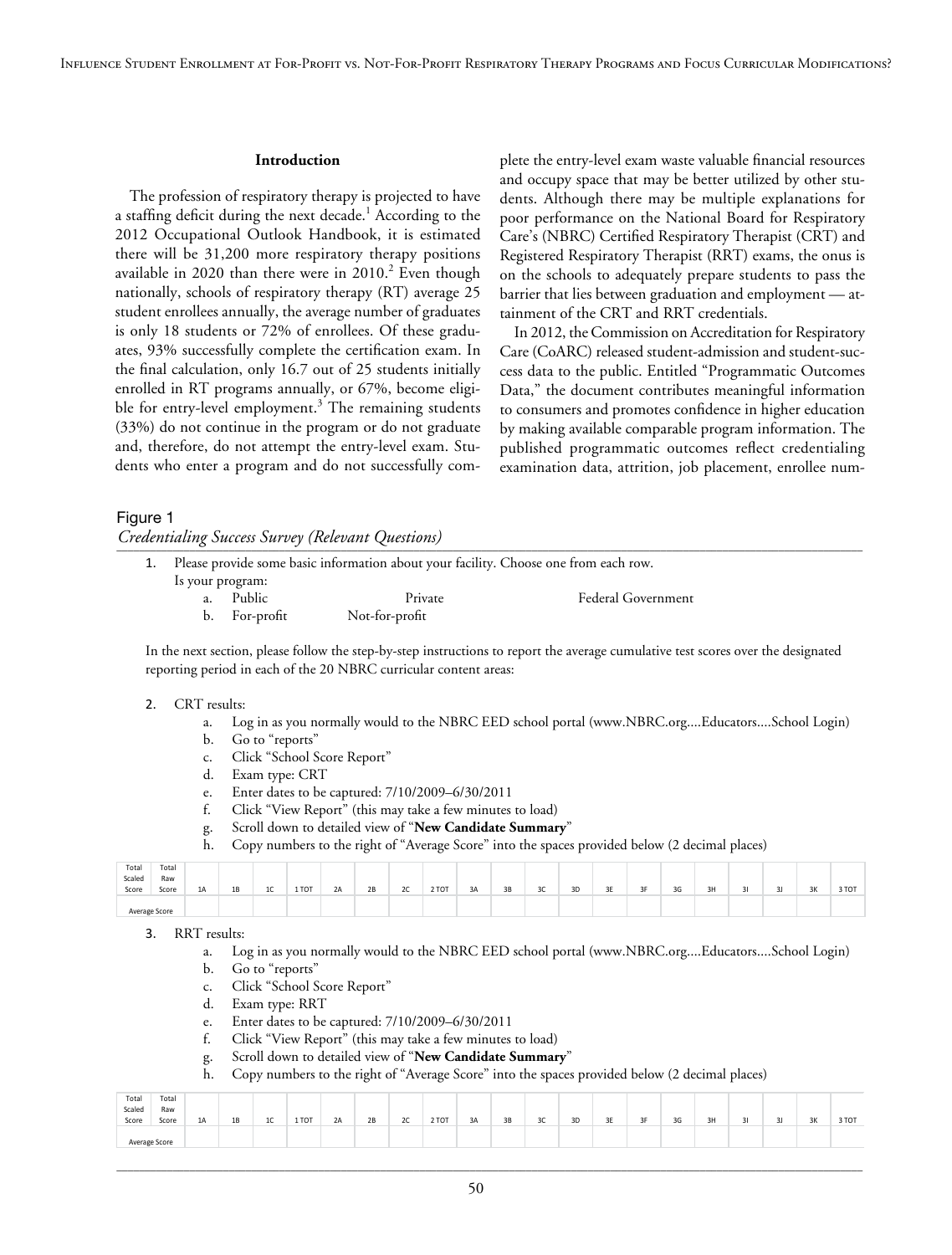bers, and the number of graduates, averaged over the most recent three-year reporting period.<sup>3</sup> For savvy students, the publication of these outcomes assists with choosing a program with a record of graduation and credentialing success. From the program's vantage, glowing statistics potentially translate into collateral to attract low-risk students, financial gifts, award-winning faculty and medical direction, and desirable clinical affiliations (examples of program resources). Further, the transparency afforded by the publication of programmatic outcomes permits ranking (stratification) of RT programs for identification of best practices.

# Figure 2

# *Major Domains (Curricular Line Items) in the NBRC Summary Content Outline.* \_\_\_\_\_\_\_\_\_\_\_\_\_\_\_\_\_\_\_\_\_\_\_\_\_\_\_\_\_\_\_\_\_\_\_\_\_\_\_\_\_\_\_\_\_\_\_\_\_\_\_\_\_\_\_\_\_\_\_\_\_\_

- I Patient data evaluation and recommendations
- A Review data in the patient record
- B Collect and evaluate additional pertinent clinical information
- C Recommend procedures to obtain additional data
- II Equipment manipulation, infection control, and quality control
- A Manipulate equipment by order or protocol
- B Ensure infection control
- C Perform quality control procedures for listed equipment
- III Initiation and modification of therapeutic procedures
- A Maintain records and communicate information
- B Maintain a patent airway including the care of artificial airways
- C Remove bronchopulmonary secretions
- D Achieve adequate respiratory support
- E Evaluate and monitor patient's objective and subjective responses to respiratory care
- F Independently modify therapeutic procedures based on the patient's response
- G Recommend modifications in the respiratory care plan based on the patient's response
- H Determine the appropriateness of the prescribed respiratory care plan and recommend modifications when indicated by data
- I Initiate, conduct, or modify respiratory care techniques in an emergency setting
- J Act as an assistant to the physician performing special procedures
- K Initiate and conduct pulmonary rehabilitation and home care \_\_\_\_\_\_\_\_\_\_\_\_\_\_\_\_\_\_\_\_\_\_\_\_\_\_\_\_\_\_\_\_\_\_\_\_\_\_\_\_\_\_\_\_\_\_\_\_\_\_\_\_\_\_\_\_\_\_\_\_\_\_\_

*Adapted from Summary Content Outline for CRT and Written RRT Examinations4*

Using a survey (Figure 1), information about program demographics and average school score reports was gathered from the programs included in this study. Demographics data were sorted to explicate trends regarding which type of program consistently demonstrated high credentialing examination pass rates. School score reports, available to program directors, were evaluated using corresponding headings and subheadings from the NBRC Detailed Content Outlines (labeled as "domains" in Figure 2). These domains are frequently used for cross-matching with curricula; therefore, high scores in individual domains align with areas of curricular strengths in high-performing programs.

In conjunction with the 2012 release of statistics relating to CRT and RRT credentialing success,<sup>3</sup> this study provides a timely assessment. The CoARC-released data were utilized to create a stratification of schools from high-credentialing success to low-credentialing success, based on CRT plus RRT pass rate percentages. Survey results from program directors included details of program characteristics as well as an aggregate summary of new candidate test scores in 17 content areas (*domains,* curricular line items, or alignment indicators). Detailed results were outlined by Shaw in 2012.<sup>5</sup> For this publication, two research questions were posed:

- 1. What *types* of programs are most frequently ranked in the top third of all programs?
- 2. What do average scores within domains (curricular line items) reveal about program strengths and weaknesses?

## **Methods**

In response to the programmatic outcomes release, a descriptive study<sup>5</sup> was designed to assess programs identified as "successful." The ranking was based on the "Programmatic Outcomes Data" released in January 2012<sup>3</sup>; this publication was the product of annual program self-reporting averaged over the fiscal years 2009–2011. Although statistics from 440 programs were reported in the "Programmatic Outcomes Data," not all programs qualified for the current study; potential subjects were eliminated from the study population if they had not been accredited for the entire reporting period and did not accrue a three-year average of reported data. This qualification narrowed the probable sample from 440 to 399.

The "Programmatic Outcomes Data" spreadsheet was converted to Microsoft Excel format to facilitate data manipulation. The program list, with corresponding data, was reordered to create a ranking of programs related to credentialing success. Each program was assigned a score calculated by adding their posted CRT exam pass rate and the RRT exam pass rate (Figure 3). The maximum score attainable was 200 points, which was achieved by programs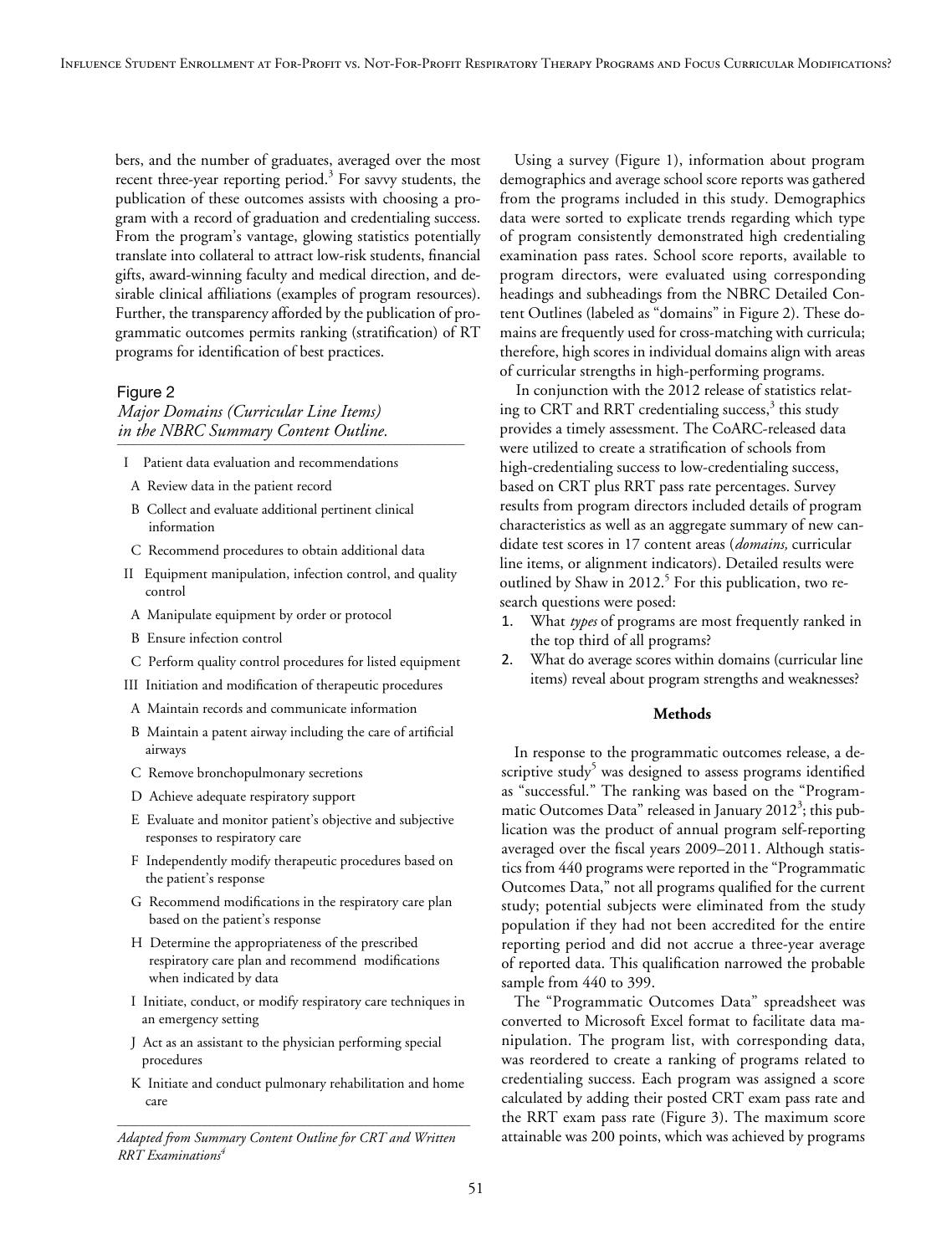

\_\_\_\_\_\_\_\_\_\_\_\_\_\_\_\_\_\_\_\_\_\_\_\_\_\_\_\_\_\_\_\_\_\_\_\_\_\_\_\_\_\_\_\_\_\_\_\_\_\_\_\_\_\_\_\_\_\_\_\_\_\_\_\_\_\_\_\_\_\_\_\_\_\_\_\_\_\_\_\_\_\_\_\_\_\_\_\_\_\_\_\_\_\_\_\_\_\_\_\_\_\_\_\_\_\_\_\_\_\_\_\_\_\_\_\_\_\_\_\_\_\_\_\_\_\_\_\_\_\_\_\_\_

Figure 3 *Sample View of CoARC Outcomes Spreadsheet<sup>3</sup> (reprinted with permission)* 

with 100% pass rates on both exams. The program list was then rearranged from the highest to lowest assigned score.

As many programs received the same score, all programs receiving the same score also received the same ranking; out of 399 different programs, 101 scores were identified. The 101 scores were then divided into thirds (Figure 4): rankings 1–33 (n=161) were identified as top programs; rankings 34–66 (n=160) comprised the middle-level programs; rankings 67– 101 (n=78) were identified as low-performers. For the study design, it was imperative to isolate the extremes of the sample population as modeled in the "20/20 Analysis Manual"6 for appropriate interpretation of relationships. Therefore, the study sample was comprised of the top third and bottom third of the eligible programs (n=239). An independent agency, the Cannon Survey Center, was employed to facilitate survey dissemination and data collection, identify survey results from the programs in the top and bottom thirds, and guarantee that the researcher would not have the ability to link the returned survey results with specific programs.

#### **Results**

Survey results were submitted to the researcher from 239 program directors representing 161 high-performing programs and 78 low-performing programs. The results from



*Distribution of Rankings 1–101 in the 399 Qualifying RT Programs* \_\_\_\_\_\_\_\_\_\_\_\_\_\_\_\_\_\_\_\_\_\_\_\_\_\_\_\_\_\_\_\_\_\_\_\_\_\_\_\_\_\_\_\_\_\_\_\_\_\_\_\_\_\_\_\_\_\_\_\_\_\_\_\_\_\_\_\_\_\_\_\_\_\_\_\_\_\_\_\_\_\_\_\_\_\_\_\_\_\_\_\_\_\_\_\_\_\_\_\_\_\_\_\_\_\_\_\_\_\_\_\_\_\_\_\_\_\_\_\_\_\_\_\_\_\_\_\_\_\_\_\_

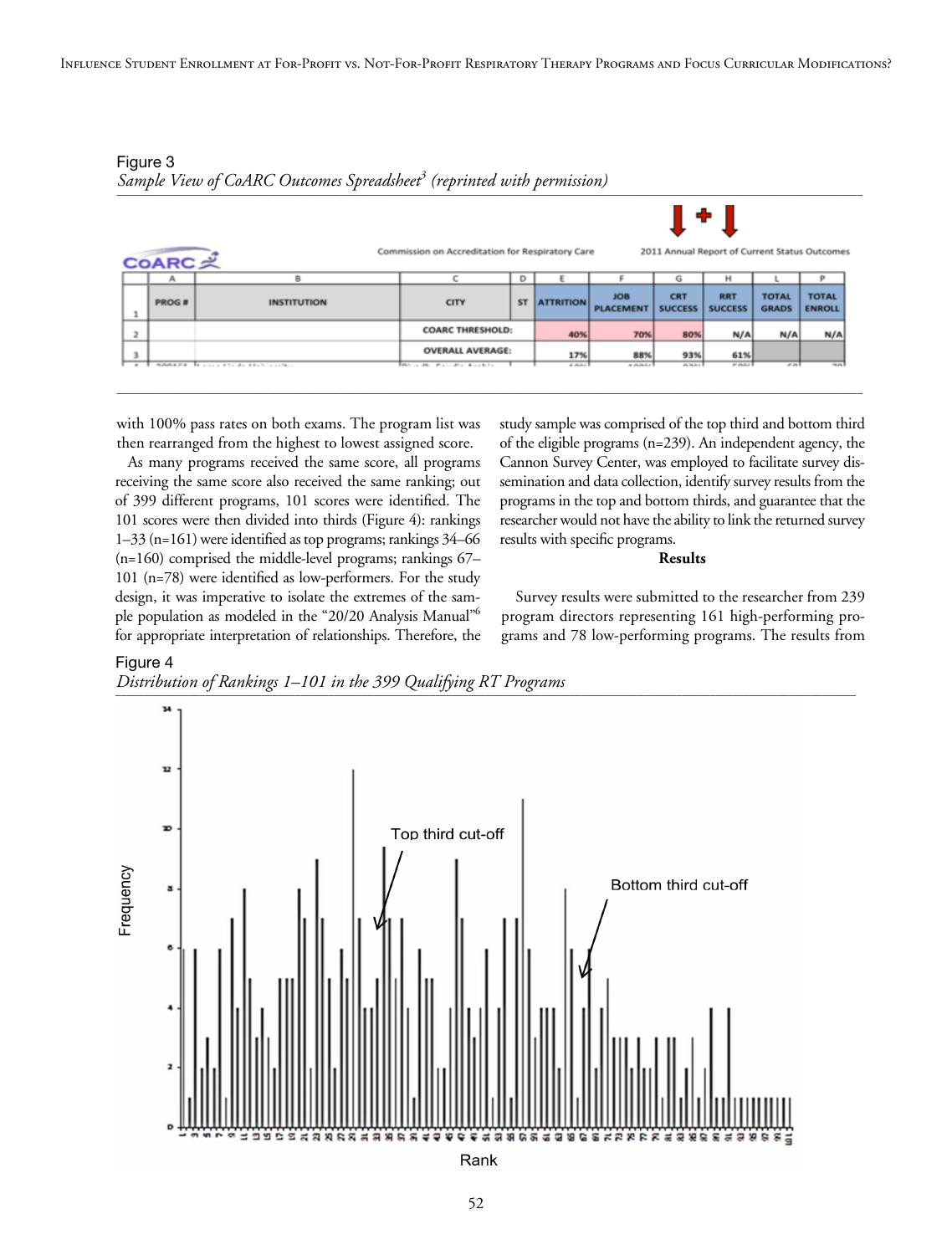Table 1 Gap in Score Intensities in NBRC Domain Areas on CRT & RRT Exams

| Gap in Score Intensities in NBRC Domain Areas on CRT & RRT<br>Curriculum Alignment Totals from NBRC Domains |            | Exam       |
|-------------------------------------------------------------------------------------------------------------|------------|------------|
|                                                                                                             | <b>CRT</b> | <b>RRT</b> |
| Patient data evaluation and recommendations (1 TOT)                                                         | 15.15      | 11.05      |
| Initiation and modification of therapeutic procedures (3 TOT)                                               | 14.8       | 6.65       |
| Equipment manipulation, infection control, and quality control (2 TOT)                                      | 14.79      | 0.61       |

\_\_\_\_\_\_\_\_\_\_\_\_\_\_\_\_\_\_\_\_\_\_\_\_\_\_\_\_\_\_\_\_\_\_\_\_\_\_\_\_\_\_\_\_\_\_\_\_\_\_\_\_\_\_\_\_\_\_\_\_\_\_\_\_\_\_\_\_\_\_\_\_\_\_\_\_\_\_\_\_\_\_\_\_\_\_\_\_\_\_\_\_\_\_\_\_\_\_\_\_\_\_\_\_\_\_\_\_\_\_\_\_\_\_\_\_\_\_\_\_\_\_\_\_\_\_\_\_\_\_\_\_\_

survey (Figure 1) question 1 were tabulated to quantitate program types. The results from survey questions 2 and 3 were utilized to compile scores reported in Tables 1 and 2.

**Program Type:** In the top third, although three programs did not respond, 82% of the programs were public, 13% private, and 1% government. While five programs did not respond to the question regarding for-profit or not-forprofit status, 13% of the responding programs claimed to be for-profit while 87% claimed not-for-profit status. In the bottom third of the population, 52% of the programs were public and 48% were private. Additionally, 38% of the

responding programs claimed to be for-profit while 62% claimed not-for-profit status.

When these results were viewed as the cumulative total of private plus public for-profit and not-for-profit programs, it became apparent that the for-profit sector was similarly represented in both the top and bottom thirds; additionally, the not-for-profit programs were more prevalent in the top third than in the bottom third.

**Scores:** When CRT and RRT exam scores were evaluated within domains (Figure 2), differences were revealed between the average scores representing the top and bot-

Table 2

*CRT and RRT Exam Scores Summarized by Curriculum Alignment Indicators* \_\_\_\_\_\_\_\_\_\_\_\_\_\_\_\_\_\_\_\_\_\_\_\_\_\_\_\_\_\_\_\_\_\_\_\_\_\_\_\_\_\_\_\_\_\_\_\_\_\_\_\_\_\_\_\_\_\_\_\_\_\_\_\_\_\_\_\_\_\_\_\_\_\_\_\_\_\_\_\_\_\_\_\_\_\_\_\_\_\_\_\_\_\_\_\_\_\_\_\_\_\_\_\_\_\_\_\_\_\_\_\_\_\_\_\_\_\_\_\_\_\_\_\_\_\_\_\_\_\_\_\_\_

|                                      |                  | CRT Score (Mean)    |              | RRT Score (Mean) |                     |              |  |  |  |  |  |
|--------------------------------------|------------------|---------------------|--------------|------------------|---------------------|--------------|--|--|--|--|--|
| Curriculum<br>Alignment<br>Indicator | <b>Top Third</b> | <b>Bottom Third</b> | % Difference | <b>Top Third</b> | <b>Bottom Third</b> | % Difference |  |  |  |  |  |
|                                      | $(n=47)$         | $(n=12)$            |              | $(n=47)$         | $(n=12)$            |              |  |  |  |  |  |
| 1A                                   | 3.12             | 2.61                | 16.35        | 3.15             | 2.73                | 13.33        |  |  |  |  |  |
| 1B                                   | 13.77            | 11.49               | 16.56        | 11.03            | 10.09               | 8.52         |  |  |  |  |  |
| 1 <sub>C</sub>                       | 3.03             | 2.82                | 6.93         | 2.9              | 2.32                | 20.00        |  |  |  |  |  |
| 2A                                   | 16.79            | 14.29               | 14.89        | 7.92             | 8.12                | $-2.53$      |  |  |  |  |  |
| 2B                                   | 2.19             | 1.87                | 14.61        | 1.02             | 0.83                | 18.63        |  |  |  |  |  |
| 2C                                   | 2.65             | 2.33                | 12.08        | 0.97             | 0.91                | 6.19         |  |  |  |  |  |
| 3A                                   | 3.79             | 3.24                | 14.51        | 3.22             | 3.08                | 4.35         |  |  |  |  |  |
| 3B                                   | 5.23             | 4.62                | 11.66        | 2.88             | 2.67                | 7.29         |  |  |  |  |  |
| 3C                                   | 2.68             | 2.26                | 15.67        | 2.03             | 2.06                | $-1.48$      |  |  |  |  |  |
| 3D                                   | 5.66             | 4.65                | 17.84        | 3.85             | 3.21                | 16.62        |  |  |  |  |  |
| 3E                                   | 10.69            | 9.13                | 14.59        | 6.55             | 6.41                | 2.14         |  |  |  |  |  |
| 3F                                   | 13.83            | 11.7                | 15.40        | 7.35             | 6.73                | 8.44         |  |  |  |  |  |
| 3G                                   | 12.94            | 11.31               | 12.60        | 9.17             | 8.36                | 8.83         |  |  |  |  |  |
| 3H                                   | 3.2              | 2.6                 | 18.75        | 3.49             | 3.18                | 8.88         |  |  |  |  |  |
| 31                                   | 2.2              | 1.84                | 16.36        | 2.07             | 1.87                | 9.66         |  |  |  |  |  |
| 3J                                   | 1.61             | 1.42                | 11.80        | 1.6              | 1.57                | 1.88         |  |  |  |  |  |
| 3K                                   | 1.45             | 1.24                | 14.48        | 1.65             | 1.58                | 4.24         |  |  |  |  |  |

\_\_\_\_\_\_\_\_\_\_\_\_\_\_\_\_\_\_\_\_\_\_\_\_\_\_\_\_\_\_\_\_\_\_\_\_\_\_\_\_\_\_\_\_\_\_\_\_\_\_\_\_\_\_\_\_\_\_\_\_\_\_\_\_\_\_\_\_\_\_\_\_\_\_\_\_\_\_\_\_\_\_\_\_\_\_\_\_\_\_\_\_\_\_\_\_\_\_\_\_\_\_\_\_\_\_\_\_\_\_\_\_\_\_\_\_\_\_\_\_\_\_\_\_\_\_\_\_\_\_\_\_\_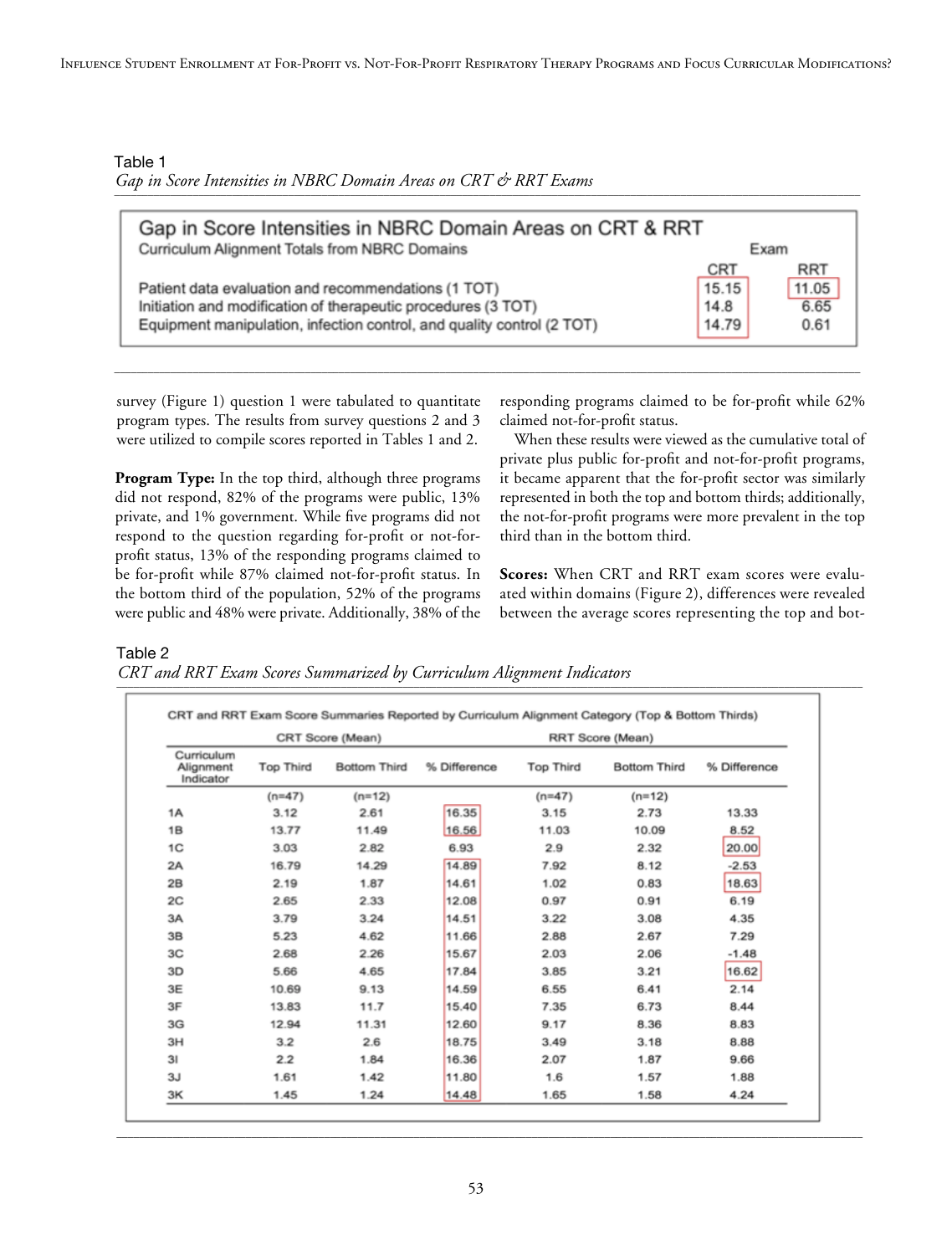Figure 5 *Distribution of Rankings 1–101 in the 399 Qualifying RT Programs* \_\_\_\_\_\_\_\_\_\_\_\_\_\_\_\_\_\_\_\_\_\_\_\_\_\_\_\_\_\_\_\_\_\_\_\_\_\_\_\_\_\_\_\_\_\_\_\_\_\_\_\_\_\_\_\_\_\_\_\_\_\_\_\_\_\_



tom sectors. On the CRT exam, the bottom third of the programs averaged scores consistently lower than the top third, exposing weak performance in all content areas. On the RRT exam, there was little difference between sectors for curriculum indicators within Domains 2 and 3. The large difference in Domain 1 (patient data evaluation and recommendations) suggested greater urgency for this content area to be targeted for generalized curricular remediation (Table 1). For a narrower gauge of performance, curricular line items may be assessed individually (Table 2)

#### **Discussion**

# *Question 1: What types of programs are most frequently ranked in the top third of all programs?*

The results implied that students attending a for-profit program had an equal chance of success or failure (Figure 5). Not-for-profit programs, either public or private, were three times more likely to be in the upper third of programs than in the bottom third, indicating a track record favoring credentialing success. Further investigation is required to determine why some programs are more successful than others. In the meantime, this information may assist consumers with informed program selection.

# *Question 2: What do average scores within domains (curricular line items) reveal about program strengths and weaknesses?*

Comparing reported average scores from programs revealed that not all successful programs are consistently above the cut score in every area just as not all unsuccessful programs miss the cut scores in all areas. Astute program directors regularly evaluate summative credentialing exam scores for areas of curricular weakness; deviation from cut scores (currently utilized method) may suggest need for minor revisions or major curricular overhauls. In programs plagued with multiple areas of poor performance, a plausible method exists for determining which area of curricular content will most expediently improve credentialing exam pass rates (Tables 1, 2). If data isolating the scores of the high-performing programs were accessible by individual programs, aggregate scores could be examined for areas of divergence. This information could be particularly useful to programs planning curricular remediation for improved outcomes. Comparison of an individual program's strengths to the strengths of high-performing programs has the ability to delineate where improvement efforts should be focused. The order in which change should be implemented may be discerned by assessing the domains with the greatest disparities. Specifically, the cumulative scores from domains one (1TOT), two (2TOT), and three (3TOT) may be appraised (Table 1). Alternatively, line items within domains may be identified for targeted curricular remediation (Table 2).

The results of this study were limited by a 46% return of surveys and the fact that all survey results were self-reported. Greater accuracy could be achieved for future examination of program types and cumulative test score analyses by receiving program data directly from CoARC and the NBRC. Nevertheless, this first release of side-by-side comparison of outcomes has the potential to generate new sentiments of advantage or disadvantage within various programs. The ability to view the performance of neighboring programs may add leverage to advertising campaigns or be a rude awakening to those feigning a reputation that is now realized to be unearned. This transparency could yield a shift in student enrollment in programs, financial gifting, faculty and medical director fidelity, and clinical site allegiances. Ideally, the public accessibility of this outcomes report will benefit the profession by leveling the consumer playing field.

Outcomes assessments are standard in career and technical education where field-specific credentialing examinations regulate the supply of candidates in the field. Even though each RT program director may view aggregate outcome score results, the presence of lateral sharing of successes among programs is rare unless solicited by survey for publication. Lateral sharing may inspire a collegial attitude of "learning from each other" or may precipitate competition for prestige through attainment of resources of students, finances, and clinical sites. The collegial sharing of this knowledge will inform the respiratory community of best practices and, by default, suggest pertinent areas requiring individual curricular reform. As formulas for suc